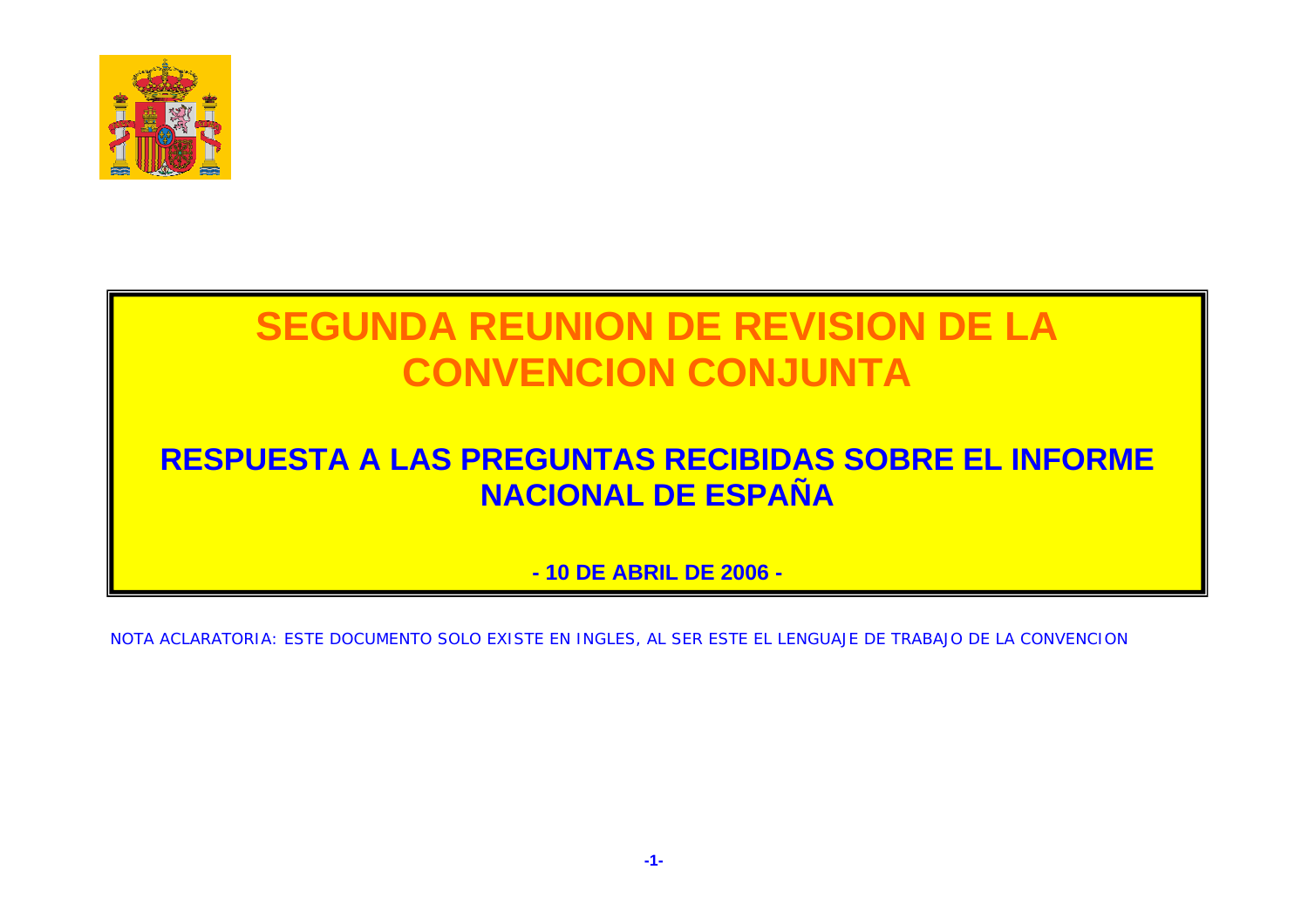

| N <sup>o</sup> | <b>COMENTARIO/PREGUNTA</b>                                                                                                                                                                                                                                                                                                                                        | <b>RESPUESTA</b>                                                                                                                                                                                                                                                                                                                                                                                                                                                                                                                                                                                                                                                                                                                                                                                                                                                                                                                                                                                                                       |
|----------------|-------------------------------------------------------------------------------------------------------------------------------------------------------------------------------------------------------------------------------------------------------------------------------------------------------------------------------------------------------------------|----------------------------------------------------------------------------------------------------------------------------------------------------------------------------------------------------------------------------------------------------------------------------------------------------------------------------------------------------------------------------------------------------------------------------------------------------------------------------------------------------------------------------------------------------------------------------------------------------------------------------------------------------------------------------------------------------------------------------------------------------------------------------------------------------------------------------------------------------------------------------------------------------------------------------------------------------------------------------------------------------------------------------------------|
|                | activity value only Co-60 and Cs-137 are<br>mentioned (in case of one NPP Ni-63 is also<br>given).<br>- For decommissioning waste and SSRS no<br>information is given (amount, volume, activity,<br>activity concentration).                                                                                                                                      | - For the waste of NPP origin besides the total The data included in Vandellos I NPP reference, are those from operational (1580m <sup>3</sup> ) and decommissioning wastes<br>$(1396m3)$ that were not shipped to El Cabril.<br>Regarding SSRS, ENRESA has in the storage facilities of El Cabril 1,473 SSRS with a total activity of 1.34.10 <sup>8</sup> MBq<br>$\beta$ -γ and 5.09. MBq α and a total volume of 9.05 m <sup>3</sup> .                                                                                                                                                                                                                                                                                                                                                                                                                                                                                                                                                                                              |
| $\overline{2}$ | - What are the milestones for the construction of<br>CTS? Are there any candidate site (or sites) for<br>CTS?<br>- To create such a centralized storage facility<br>public acceptance is an issue of crucial<br>importance. Does Spain have an accepted site?<br>- Is there any preferred technological solution for<br>CTS? (dry - wet; container - vault, etc.) | There is neither a definitive schedule for the construction of a CTS nor a candidate site yet. The intention is to start,<br>as soon as feasible, a public consultation procedure as a first step for site selection. The procedure will be started<br>desirably over 2006, in order to have the facility in operation by 2010. In this regard, it must be taken into account,<br>that pre-licensing activities of a generic design of CTS are well advanced, and a statement of the on the general<br>basis of such generic design is expected to be issued over yea 2006r.<br>The Spanish Authorities are studying ways of public participation through municipality authorities, interested in<br>having such a facility. It is intended to start the process over the year 2006. Furthermore, the public will also<br>participate in the licensing procedure of the site finally chosen as provided for in the Regulations for the nuclear and<br>radioactive installations.<br>The preferred technology is storage in dry vaults. |
| 3              | The 5th PGRR establishes the need to refer to the<br>possibilities for open cycle or for the closed cycle.<br>What will be the procedure for making the<br>decision? Are there any regulations, guidelines to<br>influence the decision upon fuel cycle back-end<br>option? How far the decision is foreseen to be<br>flexible for the future?                    | Although the 5 <sup>th</sup> PGRR does not discard the closed cycle option for spent fuel management, for the time being open<br>cycle was the main strategy foreseen. Nevertheless, the 6 <sup>th</sup> PGRR draft considers also the open cycle for planning<br>and economic calculations purposes, supposing that by 2050 a disposal facility could be commissioned<br>Currently, there are not regulations or guidelines influencing such decisions. In case this option could be pursued in<br>the future, both strategic and safety considerations would be taken into account before the decision is made.                                                                                                                                                                                                                                                                                                                                                                                                                      |
| $\overline{4}$ | Is there any plan for using MOX fuel in the<br>Spanish NPPs and has any analysis been carried<br>out to estimate the consequences of the                                                                                                                                                                                                                          | For the time being, there is no plan for using MOX fuel in Spanish NPPs.                                                                                                                                                                                                                                                                                                                                                                                                                                                                                                                                                                                                                                                                                                                                                                                                                                                                                                                                                               |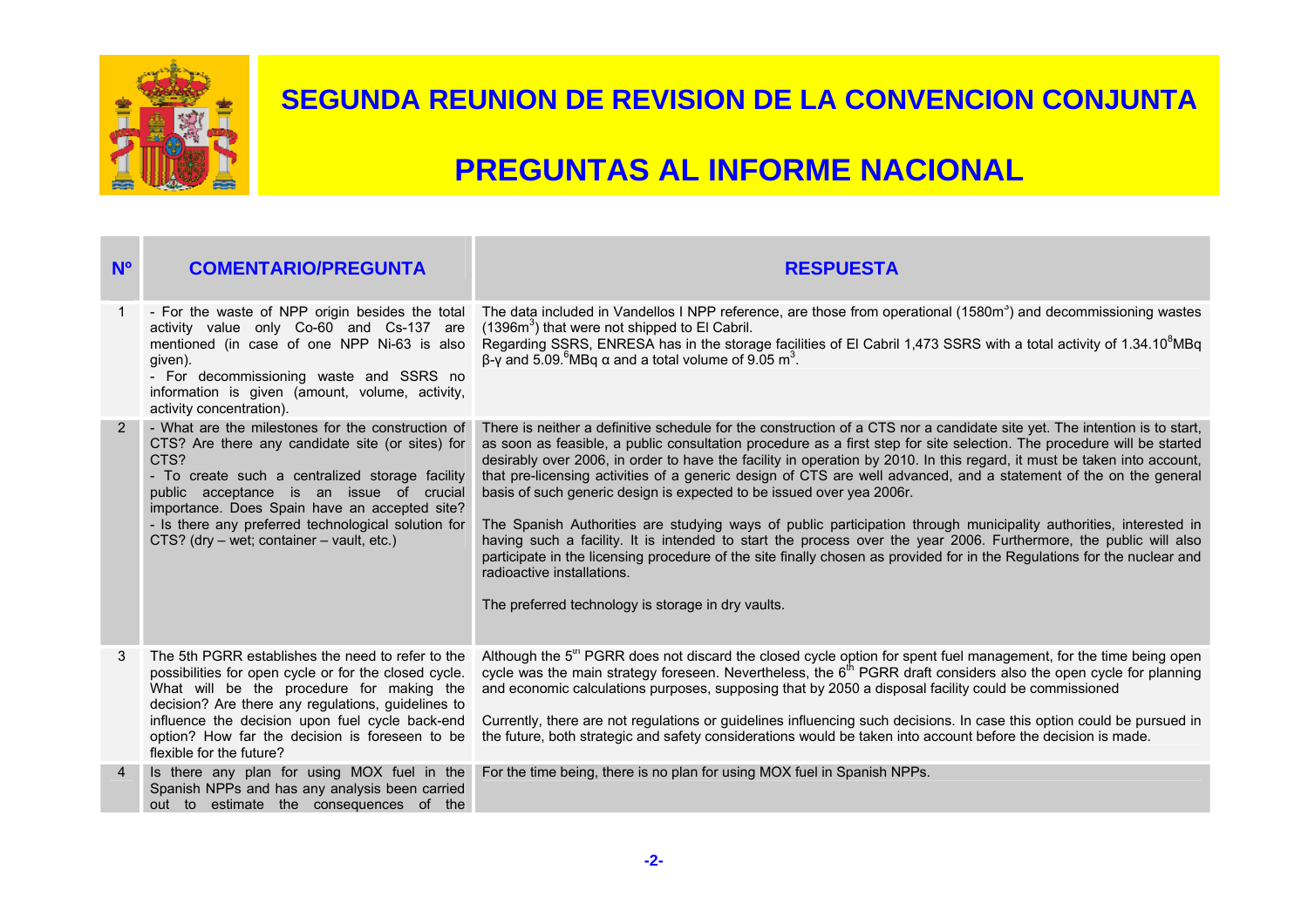

| N <sup>o</sup> | <b>COMENTARIO/PREGUNTA</b>                                                                                                                                                                                                                                                                                                                                                                                                                                                                                                                                                                                                                                   | <b>RESPUESTA</b>                                                                                                                                                                                                                                                                                                                                                                                                                                                                                                                                                                                                                                                                                                                                                                                                                                                                                                                                                                                                                                                                                                                                                                                                                                                                |
|----------------|--------------------------------------------------------------------------------------------------------------------------------------------------------------------------------------------------------------------------------------------------------------------------------------------------------------------------------------------------------------------------------------------------------------------------------------------------------------------------------------------------------------------------------------------------------------------------------------------------------------------------------------------------------------|---------------------------------------------------------------------------------------------------------------------------------------------------------------------------------------------------------------------------------------------------------------------------------------------------------------------------------------------------------------------------------------------------------------------------------------------------------------------------------------------------------------------------------------------------------------------------------------------------------------------------------------------------------------------------------------------------------------------------------------------------------------------------------------------------------------------------------------------------------------------------------------------------------------------------------------------------------------------------------------------------------------------------------------------------------------------------------------------------------------------------------------------------------------------------------------------------------------------------------------------------------------------------------|
|                | realization of closed fuel cycle to the radioactive<br>waste problem?                                                                                                                                                                                                                                                                                                                                                                                                                                                                                                                                                                                        |                                                                                                                                                                                                                                                                                                                                                                                                                                                                                                                                                                                                                                                                                                                                                                                                                                                                                                                                                                                                                                                                                                                                                                                                                                                                                 |
| 5              | It has been stated that the total volume of<br>conditioned radioactive waste to be managed in<br>Spain and open to definitive disposal at the El<br>Cabril facility, i.e. LILW, amounts to some<br>176,000m3,<br>57%<br>of which, that is to say some 100,000 m3, might be<br>managed specifically due to their having very low<br>levels<br>0f<br>activity<br>(VLLW).<br>What is the total capacity of El Cabril facility in<br>terms of volume and activity? Will existing<br>repository together with the one that will be<br>commissioned for very low level waste be enough<br>to accommodate all the LILW from existing nuclear<br>operation in Spain? | The total volume of the actual El Cabril facility is 8,960 containers, able to contain 18, 220 drums of conditioned<br>wastes, each (approximately 35,000m <sup>3</sup> ). One important part of the wastes is compactable wastes that are<br>supercompacted at the site, so the real capacity is in the range of 50,000m 3. With the new facility for VLLW the<br>total capacity will be close to the expected total wastes generation.<br>The maximum total activity is given for different radionuclides, among them ${}^{60}$ Co, 2.10 <sup>4</sup> TBq, ${}^{90}$ Sr 2.10 <sup>3</sup> TBq, <sup>135</sup> Cs<br>3.10 $3$ TBq at any time, and 27TBq total $\alpha$ at 300 years.                                                                                                                                                                                                                                                                                                                                                                                                                                                                                                                                                                                          |
| 6              | It is not clear does the classification of radioactive<br>waste include distinction between short lived and<br>long lived LILW and distinction between very low<br>level and low and intermediate level waste. Such a<br>distinction is not mentioned in the text explaining<br>the classification system (Page 13) even thou a<br>Table 1 are showing a run down of radioactive<br>waste in such a manner.                                                                                                                                                                                                                                                  | The classification of radioactive wastes established in Spain is associated with the currently defined disposal<br>options. Table 1 included in the 2 <sup>nd</sup> national report presents the situation achieved to date as regards the<br>implementation of solutions for disposal, along with the options under study or in the licensing process.<br>Bearing the above in mind, the distinction between short-lived and long-lived LILW is established depending on the<br>possibility of a given LILW meeting the acceptance criteria for disposal at the El Cabril facility. If this were possible,<br>the waste would correspond to the short-lived LILW category; for other cases (long-lived LILW) the management<br>route for disposal has not yet been defined in Spain (daft proposal of the 6 <sup>th</sup> General Radioactive Waste Plan made<br>public).<br>As regards the distinction between very low level and low and intermediate level wastes, the definition in the case of<br>short-lived wastes will be accomplished taking as a reference the activity per unit of mass (Bq/g), after having<br>defined the waste acceptance criteria for the future VLLW disposal facility, which is currently under construction<br>within the licensing process. |
| $7^{\circ}$    | Could you please describe what plans for the<br>closure of the El Cabril repository are provided in<br>the future after its operational lifetime?                                                                                                                                                                                                                                                                                                                                                                                                                                                                                                            | After the operational life El Cabril will be subject to the Nuclear Safety Council technical conditions to be settled for<br>its closure. For the works to be implemented it is expected to have several non permeable layers and the landscape<br>will be the same as it was before the facility was constructed. The period for institutional control is expected to be<br>300 years maximum.                                                                                                                                                                                                                                                                                                                                                                                                                                                                                                                                                                                                                                                                                                                                                                                                                                                                                 |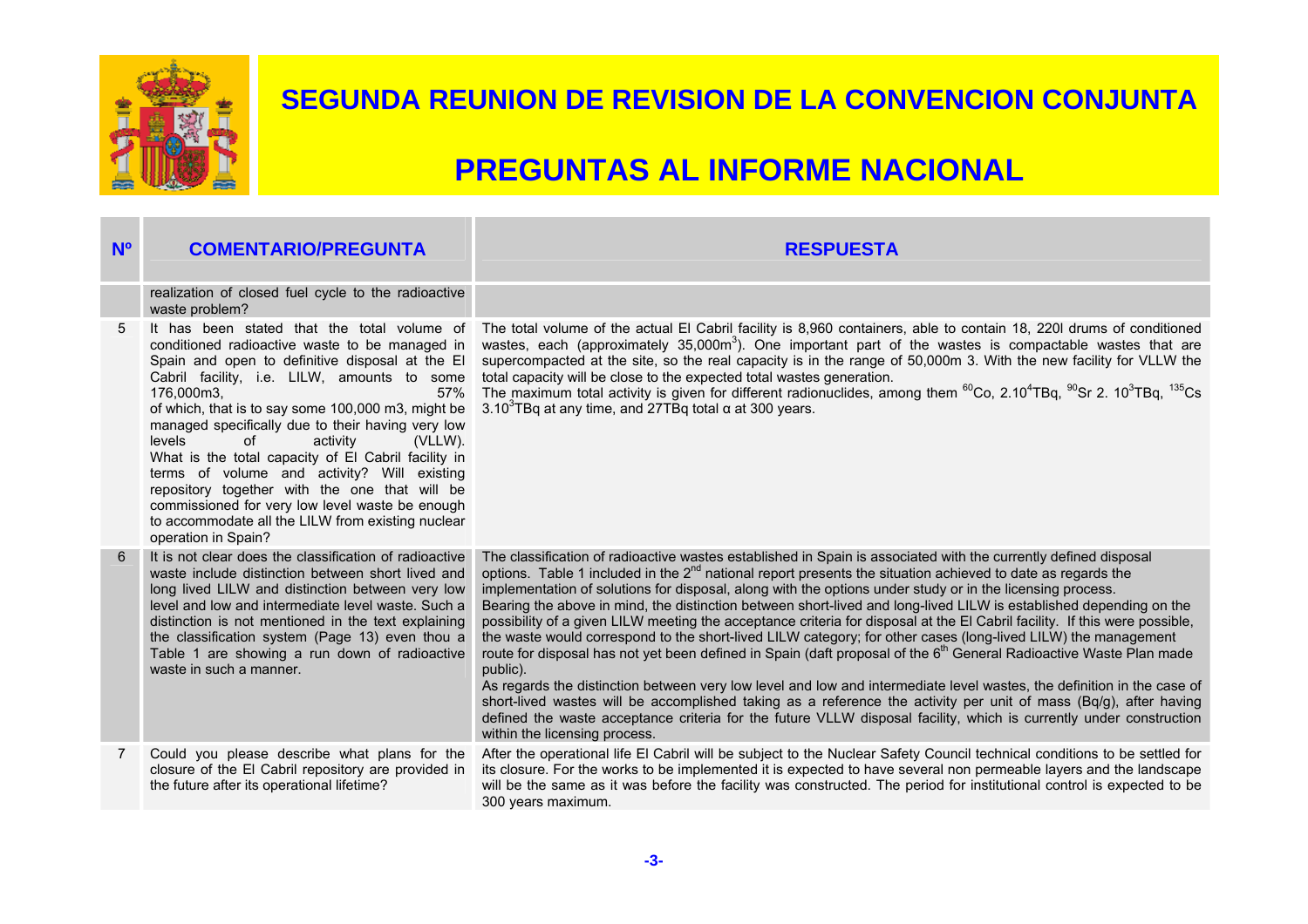

| N <sup>o</sup> | <b>COMENTARIO/PREGUNTA</b>                                                                                                                                                                                                                                                                                                                                                                                                                                                                                                                                                                                            | <b>RESPUESTA</b>                                                                                                                                                                                                                                                                                                                                                                                                                                                                                                                                                                                                                                                                                                                                                                                                                                                                                                                                                                                                                                                                                                                                                                                                                                                                                                                                                                                                                                                                      |
|----------------|-----------------------------------------------------------------------------------------------------------------------------------------------------------------------------------------------------------------------------------------------------------------------------------------------------------------------------------------------------------------------------------------------------------------------------------------------------------------------------------------------------------------------------------------------------------------------------------------------------------------------|---------------------------------------------------------------------------------------------------------------------------------------------------------------------------------------------------------------------------------------------------------------------------------------------------------------------------------------------------------------------------------------------------------------------------------------------------------------------------------------------------------------------------------------------------------------------------------------------------------------------------------------------------------------------------------------------------------------------------------------------------------------------------------------------------------------------------------------------------------------------------------------------------------------------------------------------------------------------------------------------------------------------------------------------------------------------------------------------------------------------------------------------------------------------------------------------------------------------------------------------------------------------------------------------------------------------------------------------------------------------------------------------------------------------------------------------------------------------------------------|
| 8              | In the report it is stated: "To date the Nuclear<br>Council<br>(CSN)<br>Safety<br>has<br>approved<br>declassification and determined the conditions<br>under which it should be performed in the cases of -<br>used oils (by combustion and regeneration), -<br>metallic materials, used activated carbon (except<br>its regeneration) and spent ion exchange resins."<br>Can you give more details on the criteria that are<br>applied, especially whether the 10 micro Sievert -<br>concept is applied or clearance levels are used<br>that are in compliance with the IAEA Safety<br>Standard Series No. RS-G-1.7? | The clearance system for residual materials generated in regulated practices in Spain is based on:<br>The need of an authorisation granted by The Ministry of Industry.<br>Radiological criteria prescribed by the 96/29 EURATOM Directive for the clearance of materials.<br>Art.31 Group of Expert recommendations RP-89 and RP-113.<br>Pathway analysis and impact studies considering the existing conventional waste management framework<br>implemented in Spain for the different waste streams like used oils, spent resins, active charcoal and others.<br>The use of a conservative approach in order to obtain derived clearance levels for a wide range of disposal<br>options, considering the most restrictive situation.<br>Sometimes a realistic approach is considered in order to obtain specific derived levels to be applied in specific<br>cases.<br>Time-frame considerations usually based on prescriptions related to institutional control periods in landfill<br>disposal or hazardous disposal facilities.<br>Dose Criteria.<br>10 microSv/year to the most exposed individual of the critical group in case of scenarios of normal occurrence.<br>Below 1 mSv/year to the most exposed individual of the critical group in case of accidental (low probability<br>scenarios).<br>Intruder construction, intruder well and intruder agricultural are considered as future use of landfill disposal sites<br>after institutional control period is finished |
| 9              | According to Section 6.3 and Annex B, public<br>information begins in the early stages of the<br>licensing process by announcement on State and<br>Community level. In the case of the planned<br>centralised spent fuel storage facility, is the<br>involvement of the public also performed or<br>intended during the site selection process<br>preceding the licensing procedure?                                                                                                                                                                                                                                  | In this regard, it is useful to distinguish two different aspects:<br>- The different licensing procedures, which are foreseen in the Spanish legislation (in particular, in the Regulations<br>on nuclear and radioactive facilities). Almost all of them contain expressly acts of information to the public and<br>submittal of allegations to the regional office of the Government in the Autonomous Community. The description of<br>these procedures is provided in Annex B of the national report.<br>- With regard to the Centralised Storage Facility, the Spanish Authorities are studying ways of public participation<br>through municipality authorities, interested in having such a facility. It is intended to start the process over the year<br>2006                                                                                                                                                                                                                                                                                                                                                                                                                                                                                                                                                                                                                                                                                                               |
| 10             | Concerning the safety review of spent fuel pools it<br>is stated that this is included in the safety review<br>programmes and the Periodic Safety Review of<br>the NPPs. Are there any comparable requirements<br>for periodical safety re-assessments for the facility                                                                                                                                                                                                                                                                                                                                               | The temporary dry storage facilities located at the nuclear power plant sites, known as Individualised Temporary<br>Storage (ITS) Facilities, as is the case for the installation at Trillo nuclear power plant, are under the control of the<br>licensees and are, therefore, subject to the same requirements as the plant itself, as a result of which the periodic<br>safety review programmes are applicable. These programmes are carried out in accordance with CSN Safety<br>Guide 1.10, entitled Nuclear power plant periodic safety reviews, which is currently under revision for adaptation to                                                                                                                                                                                                                                                                                                                                                                                                                                                                                                                                                                                                                                                                                                                                                                                                                                                                            |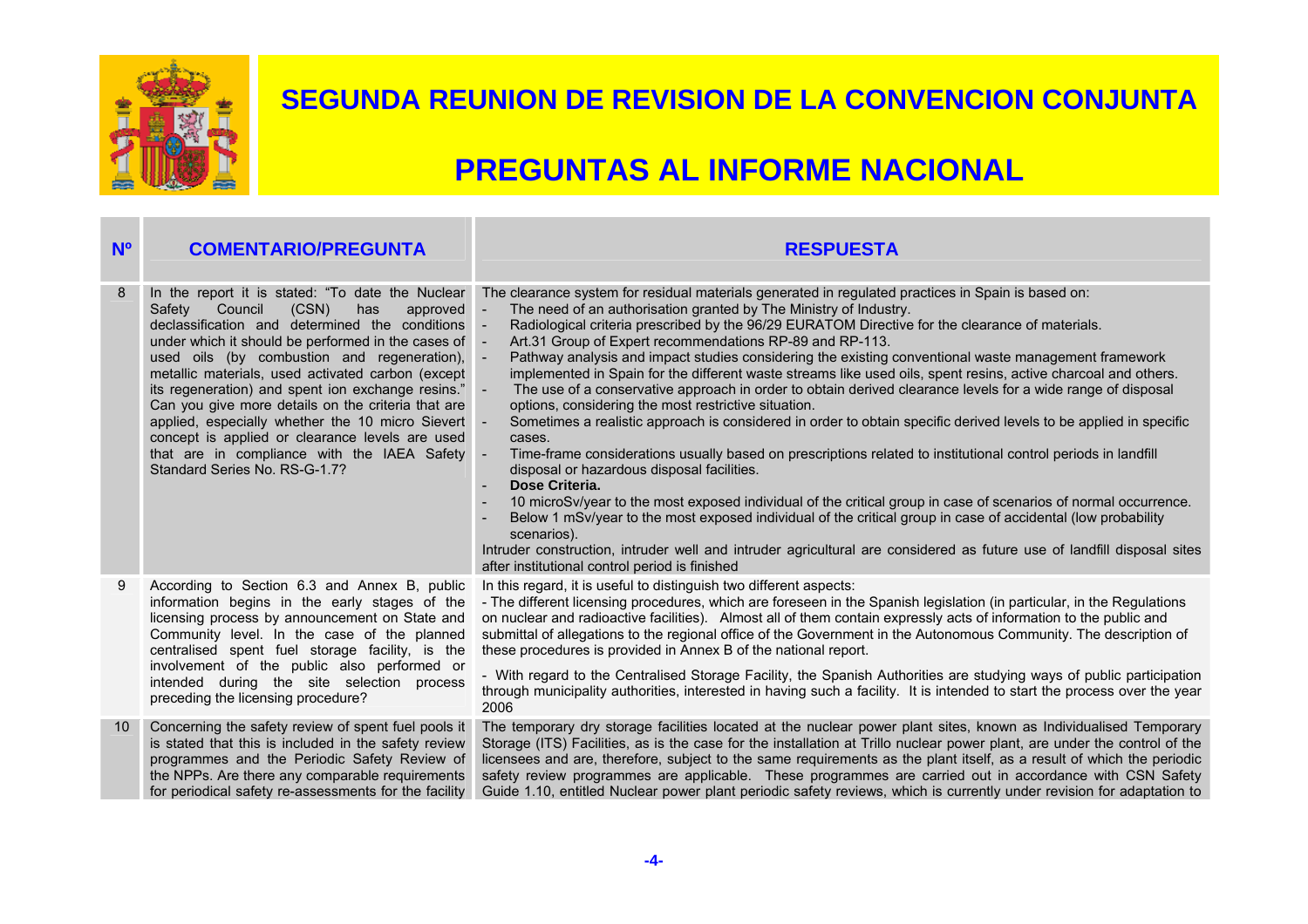

| N <sup>o</sup>    | <b>COMENTARIO/PREGUNTA</b>                                                                                                                                                                                                                                                                                                                                                                                                                                                                                                                                                                                                                                                                                                                                                                                                                                                                                                          | <b>RESPUESTA</b>                                                                                                                                                                                                                                                                                                                                                                                                                                                                                                                                                                                                                                                                                                                                                                                                                                                                                                                                                                                                                                                      |
|-------------------|-------------------------------------------------------------------------------------------------------------------------------------------------------------------------------------------------------------------------------------------------------------------------------------------------------------------------------------------------------------------------------------------------------------------------------------------------------------------------------------------------------------------------------------------------------------------------------------------------------------------------------------------------------------------------------------------------------------------------------------------------------------------------------------------------------------------------------------------------------------------------------------------------------------------------------------|-----------------------------------------------------------------------------------------------------------------------------------------------------------------------------------------------------------------------------------------------------------------------------------------------------------------------------------------------------------------------------------------------------------------------------------------------------------------------------------------------------------------------------------------------------------------------------------------------------------------------------------------------------------------------------------------------------------------------------------------------------------------------------------------------------------------------------------------------------------------------------------------------------------------------------------------------------------------------------------------------------------------------------------------------------------------------|
|                   | for dry storage of spent fuel at Trillo and for the<br>planned centralised storage facility? If so, what are<br>the main features of these programmes?                                                                                                                                                                                                                                                                                                                                                                                                                                                                                                                                                                                                                                                                                                                                                                              | the recent legislation and standards.<br>As regards the centralised temporary storage facility foreseen, the regulatory framework has not yet been developed<br>to its fullest extent. However, in view of the fact that such installations are nuclear facilities, they will be subject to<br>the same safety measures and safety reviews as other nuclear facilities, this including periodic safety reviews.                                                                                                                                                                                                                                                                                                                                                                                                                                                                                                                                                                                                                                                       |
| 11                | Empresa Nacional de Residuos Radiactivos, S.A.<br>(ENRESA)? Is the fund for the financing of<br>activities contemplated in the General Radioactive<br>Waste Plan (PGRR)?                                                                                                                                                                                                                                                                                                                                                                                                                                                                                                                                                                                                                                                                                                                                                            | Who is in charge of the administration costs of All ENRESA's administration and operational costs are charged to the fund.<br>The fund is specifically established for financing all the activities contemplated in the PGRR.                                                                                                                                                                                                                                                                                                                                                                                                                                                                                                                                                                                                                                                                                                                                                                                                                                         |
| $12 \overline{ }$ | "The licensee of the facility is also responsible for<br>unloading the fuel from the reactor and from the<br>irradiated fuel storage pools or, otherwise, for<br>having available a spent fuel management plan<br>approved by the MITYC [Ministry of Industry,<br>Tourism and Trade], following a report from the<br><b>CSN</b><br>(art.<br>thereof)."<br>28<br>a) Are the aforementioned technical measures<br>content of the operating or the decommissioning<br>permit?<br>"The operating permit of a nuclear facility having<br>expired, the responsibility for decommissioning is<br>initially to the licensee himself who, prior to<br>granting of the corresponding authorisation,<br>the so-called<br>pre-dismantling<br>undertakes<br>activities."<br>b) Are the aforementioned "pre-dismantling<br>activities" content of the operating or the<br>decommissioning<br>permit?<br>c) What are "pre-dismantling activities"? | (Note: There is a mistake in third paragraph of page 89 of the national report. The correct reference is article 28 of<br>the Regulations on nuclear and radioactive facilities)<br>a) No. They are described in the "Statement of definitive shutdown", as provided for in article 28 of the Regulations<br>on nuclear and radioactive facilities.<br>b) No. As already said, they are contained in the "Statement of definitive shutdown", granted by the Ministry of<br>Industry, Tourism and Commerce after receiving a binding report from the CSN, which governs the activities of a<br>nuclear installation from the cease of operation (definitive shutdown) until the "decommissioning permit" is awarded.<br>c) The pre-dismantling activities are those established in the Statement of definitive shutdown. The most important<br>are the unloading of the fuel from the reactor, the removal of the fuel assemblies from the spent fuel pool and the<br>conditioning and management of the radioactive wastes generated during operation of the facility |
| 13                | pursuant to any law or binding regulation?                                                                                                                                                                                                                                                                                                                                                                                                                                                                                                                                                                                                                                                                                                                                                                                                                                                                                          | a) Is the safe enclosure of a NPP a (legal) option No. There is no a legal requirement imposing any specific technological option for dismantling a NPP. The technical<br>decision is proposed by ENRESA to the Ministry of Industry, Tourism and Commerce, the licensee and the Nuclear                                                                                                                                                                                                                                                                                                                                                                                                                                                                                                                                                                                                                                                                                                                                                                              |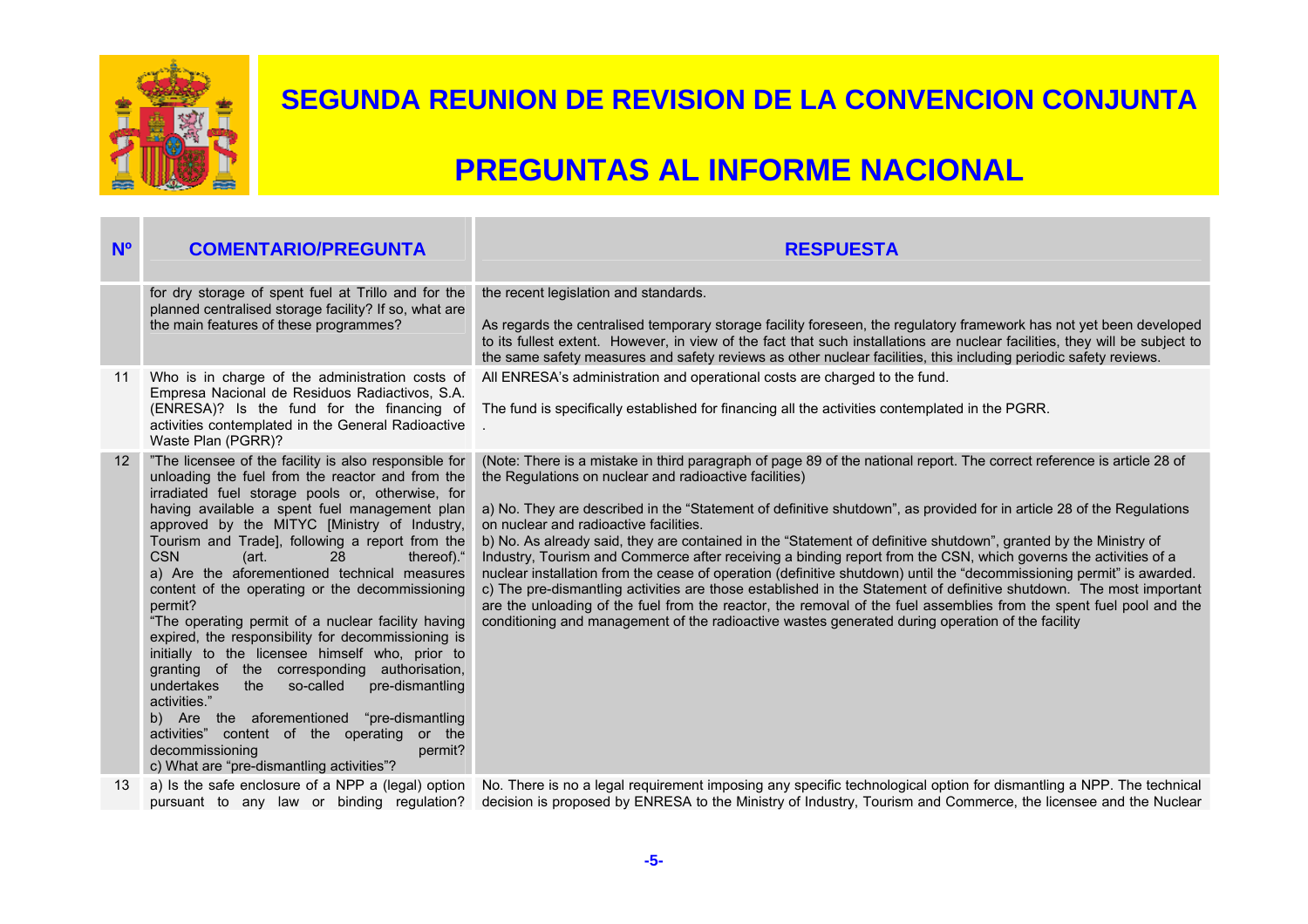

| N <sup>o</sup> | <b>COMENTARIO/PREGUNTA</b>                                                                                                                                                                                                                                                                                                                                                                                                                                                                                                                                                                                                                                                                 | <b>RESPUESTA</b>                                                                                                                                                                                                                                                                                                                                                                                                                                                     |
|----------------|--------------------------------------------------------------------------------------------------------------------------------------------------------------------------------------------------------------------------------------------------------------------------------------------------------------------------------------------------------------------------------------------------------------------------------------------------------------------------------------------------------------------------------------------------------------------------------------------------------------------------------------------------------------------------------------------|----------------------------------------------------------------------------------------------------------------------------------------------------------------------------------------------------------------------------------------------------------------------------------------------------------------------------------------------------------------------------------------------------------------------------------------------------------------------|
|                | b) If so: Is any decommissioning strategy (safe<br>enclosure vs. dismantling) legally preferred?<br>c) If so: What are the reasons for the preference?                                                                                                                                                                                                                                                                                                                                                                                                                                                                                                                                     | Safety Council, taking into account both technological and safety constrains.<br>For instance, in the case of Vandellos 1 (decommissioning undertaken to Level 2), there were certain radiological<br>and waste management constrains associated to pile design, activated materials and the management of highly<br>irradiated graphite of the pile, which made advisable to have around 30 year latency period before full dismantling of<br>the reactor building. |
| 14             | As the formulation in Section C.2 of this report:<br>"Radioactive waste from the nuclear fuel cycle, as<br>well as wastes arising from the application of<br>radioisotopes in industry, agriculture, research and<br>medicine or as a result of past activities, incidents<br>and accidents involving radioactive materials"<br>seems to leave open the question of NORM, could<br>you please specify whether NORM is treated as<br>radioactive waste if it arises as a result of past<br>activities? Is there an inventory of wastes from<br>"past activities, incidents and accidents", including<br>NORM residues, which would be covered by the<br>definitions concerning Article 3.2? | The scope of application of the Convention (art. 3) excludes NORM, unless it constitutes a disused source or it is<br>declared as radioactive waste for the purposes of the Convention.<br>The scope of application of the Convention in Spain so far excludes NORM wastes from current and past activities.                                                                                                                                                         |
| 15             | For the disposal of low and intermediate level<br>wastes, a near-surface repository has been<br>constructed at El Cabril and taken into operation in<br>1992. As the total capacity of this repository could<br>not be found in the report, could you please<br>provide this figure?                                                                                                                                                                                                                                                                                                                                                                                                       | The total volume of the actual El Cabril facility is 8,960 containers, able to contain 18, 220I drums of conditioned<br>wastes, each (approximately 35,000m <sup>3</sup> ). One important part of the wastes is compactable wastes that are<br>supercompacted on site, so the real capacity is in the range of 50,000m 3.                                                                                                                                            |
| 16             | What will happen to the fissile material from<br>reprocessing in France (Vandellos I) and the<br>United Kingdom (Santa María de Garona)?                                                                                                                                                                                                                                                                                                                                                                                                                                                                                                                                                   | There is no fissile material from reprocessing in France to be sent back to Spain.<br>The fissile material from reprocessing in UK is a relatively small amount of material and ENRESA is assessing a<br>number of alternatives to find a final solution.                                                                                                                                                                                                            |
| 17             | A design target for the dose from a long-term<br>disposal facility of 0.1 mSv seems high for the                                                                                                                                                                                                                                                                                                                                                                                                                                                                                                                                                                                           | As indicated in Section 11.6 of the national report, the radiological protection criterion established by the CSN for the<br>definitive disposal of radioactive wastes is a risk of 10-6/year or an annual equivalent dose to individuals in the                                                                                                                                                                                                                     |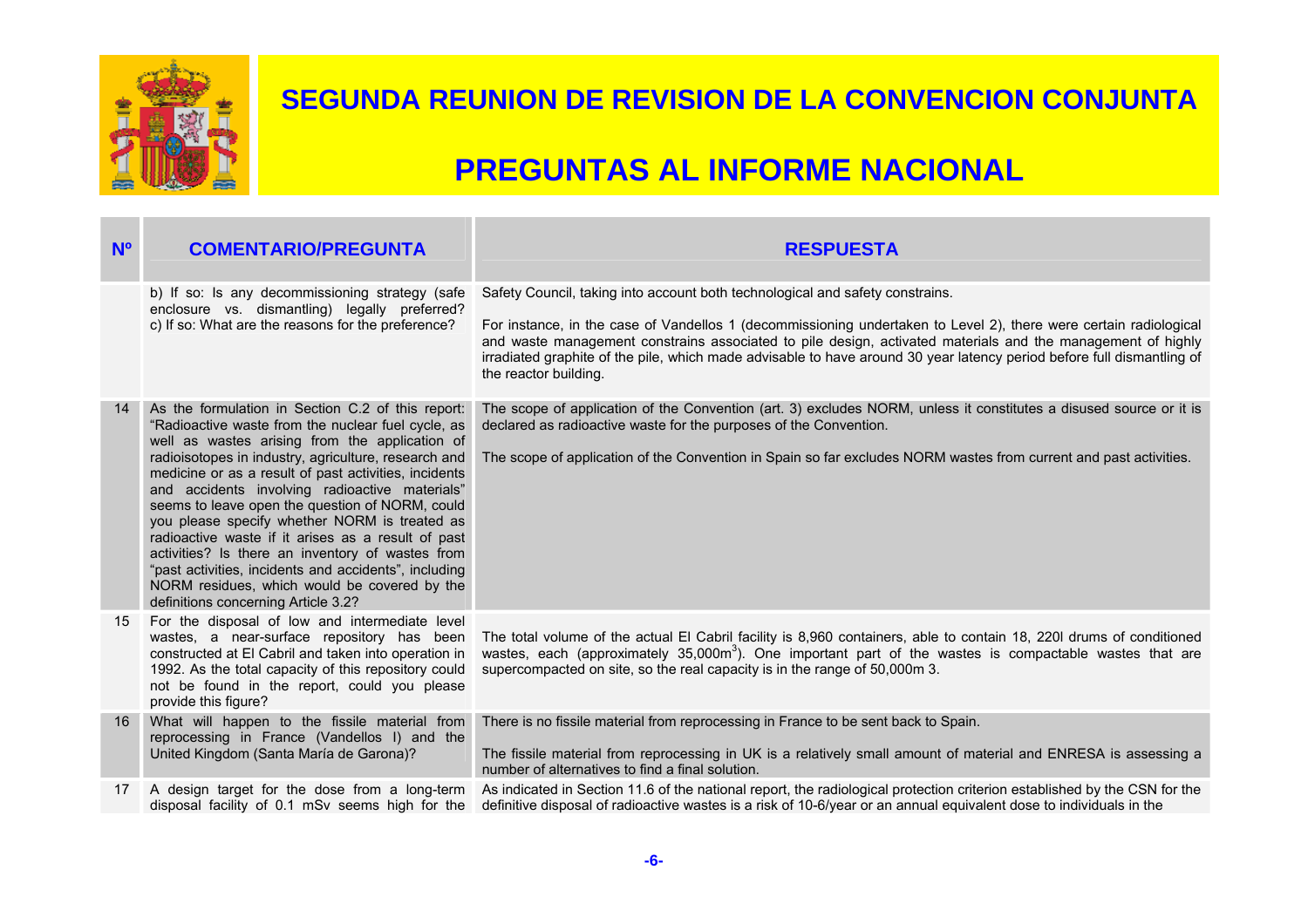

### **PREGUNTAS AL INFORME NACIONAL**

#### **Nº COMENTARIO/PREGUNTA RESPUESTA**

design of a new facility that, unlike an NPP, could give doses to many successive generations. At the ICRP's generally accepted figure of risk from ionising radiation, a risk of 10-6/year would require a dose much closer to 20 µSv/year. Page 135 of the report says that one of the objectives in the design of El Cabril "was that of zero releases". Could Spain please clarify (i) what annual dose to an individual member of the critical group is expected from El Cabril, both during routine operation, and post-closure, and (ii) what dose CSN would expect as the design target for a deep geological repository for spent fuel and other HI<sub>W</sub>?

#### critical group lower than 0.1 mSv. This criterion, issued in 1987 with the CSN decision on the dose proposed in the first General Radioactive Waste Plan, will be revised as part of the currently on-going regulatory framework developments, in order to take into account the subsequent positions of the ICRP and other international

A zero discharge criterion was considered in the design for liquid radioactive effluents of El Cabril (non radioactive effluents may be discharged after activity control with concentration values above limits for dinking water).

Consequently, during the routine operation of El Cabril, the only radioactive effluents released to the environment are gaseous, and the doses to the most exposed member of the public due to these effluents are required to be lower than 1.0 E-02 mSv/year. During 2003 and 2004 the average dose to the critical individual as a result of these effluents represented 4% of the authorised limit.

At present, the El Cabril nuclear facility has an operating permit granted by the Ministerial Order of October  $5<sup>th</sup>$  2001. This Order by means of its  $6<sup>th</sup>$  condition, requires the licensee to submit a review of the Safety Assessment to include actualize information for the long term assessment. ENRESA submitted the document "Propuesta de Texto 0 del Estudio de Seguridad para cumplimiento de la condición 6 de la autorización de explotación" in response to this condition. The expected doses estimated to the exposed individual for each considered scenario in the postclosure phase is presented in the Table below.

| <b>SCENARIO</b>                  | Individual Effective Dose (mSv/a) |
|----------------------------------|-----------------------------------|
| Building construction            | $2,2E-2$                          |
| Sport and residential activities | $5.3E-2$                          |
| Residence                        | $1.1E-1$                          |
| <b>Road Construction</b>         | $4.6E - 1$                        |
| Water table rise                 | $1.1E-3$                          |
| Plane accidental crash           | $3.3E-2$                          |
| Cover failure                    | 8.8 E-4                           |
| Groundwater release              | 8,8 E-4                           |

18 The final paragraph on page 120 says that ENRESA and the NPP had reached agreements for volume reduction. It was in the interest of ENRESA and of the

organisation in this respect.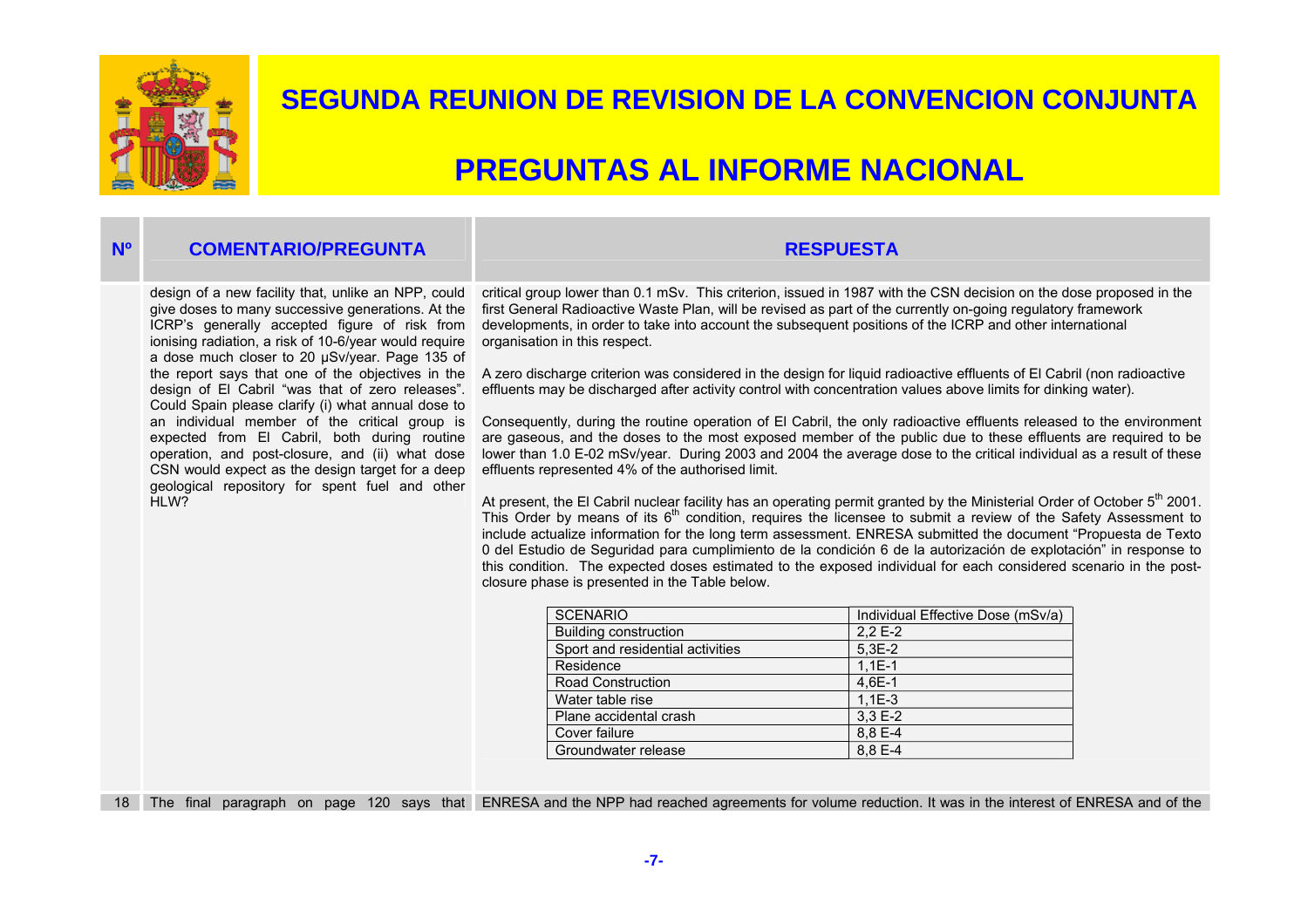

| N <sup>o</sup> | <b>COMENTARIO/PREGUNTA</b>                                                                                                                                                                                                                                                                                                                                                                                                                                                                                                             | <b>RESPUESTA</b>                                                                                                                                                                                                                                                                                                                                                                                                                                                                                                                                                |                     |  |
|----------------|----------------------------------------------------------------------------------------------------------------------------------------------------------------------------------------------------------------------------------------------------------------------------------------------------------------------------------------------------------------------------------------------------------------------------------------------------------------------------------------------------------------------------------------|-----------------------------------------------------------------------------------------------------------------------------------------------------------------------------------------------------------------------------------------------------------------------------------------------------------------------------------------------------------------------------------------------------------------------------------------------------------------------------------------------------------------------------------------------------------------|---------------------|--|
|                | "ENRESA has invested more than 9 million euros<br>in volume reduction projects at NPPs", whereas<br>page 35 says that "the major producers (the NPPs<br>the fuel manufacturing facility) are<br>and<br>contractually obliged of condition their low and<br>intermediate wastes in order to produce packages<br>meeting the ENRESA acceptance criteria." Could<br>Spain please clarify whether the NPP licensees<br>are responsible for waste compaction at the NPPs,<br>or whether this is the responsibility of ENRESA?               | Power Plants to reduce the volume generated at the plants. Due to the cost of disposal and the, at that time,<br>externalised cost system, it was cheaper for ENRESA to fund partially the volume reduction costs.<br>NPPs have in general low force compactors while in El Cabril there is a high force compactor of 1200t. NPP have to<br>compact their wastes with their compaction systems, and later on those compactable wastes are supercompacted.                                                                                                       |                     |  |
| 19             | The report provides no data on the doses to<br>workers or the public from the dry storage of spent<br>fuel at Trillo and the planned dry storage at Jose<br>Cabrera. Could some further information be<br>provided on these doses? It would also be useful if<br>the dose to a member of the critical group could be<br>added for each site to Tables 10 and 11 on page<br>80 of the report. It would be useful for such data to<br>include any dose contribution from direct radiation<br>shine, as well as from radioactive effluent | The operational dose estimates presented in the Safety Study for the Trillo Spent Fuel Cask Storage Facility are as<br>follows:<br>storage conditions 0.82 mSv.person<br>unloading/maintenance 120 mSv.person<br>The operational dose estimates presented by ENRESA in the Safety Study for the Zorita NPP Spent Fuel Cask<br>Storage Facility (in the assessment process) are as follows<br>surveillance and maintenance 3.90 mSv.person<br>loading operations 104.1 mSv.person<br>unloading operations 57.8 mSv.person                                        |                     |  |
|                | discharges.                                                                                                                                                                                                                                                                                                                                                                                                                                                                                                                            | For the licensing of the Trillo NPP spent fuel temporary storage facility, the public dose calculation was performed at<br>the site perimeter, at a distance of 300 metres from the cask store, assuming that 128 casks were located in the<br>facility. This was the maximum number initially foreseen, and although it was finally reduced to 80, the figure of 128<br>was used for dose calculation.<br>According to the above, the maximum effective dose foreseen for the most exposed member of the public with the<br>facility full would be as follows: |                     |  |
|                |                                                                                                                                                                                                                                                                                                                                                                                                                                                                                                                                        | <b>EXPOSURE ROUTE</b>                                                                                                                                                                                                                                                                                                                                                                                                                                                                                                                                           | DOSE (microSv/year) |  |
|                |                                                                                                                                                                                                                                                                                                                                                                                                                                                                                                                                        | Direct radiation from the facility                                                                                                                                                                                                                                                                                                                                                                                                                                                                                                                              | 22                  |  |
|                |                                                                                                                                                                                                                                                                                                                                                                                                                                                                                                                                        | Disperse radiation from the facility                                                                                                                                                                                                                                                                                                                                                                                                                                                                                                                            | 24.8                |  |
|                |                                                                                                                                                                                                                                                                                                                                                                                                                                                                                                                                        | Effective dose due to gaseous releases                                                                                                                                                                                                                                                                                                                                                                                                                                                                                                                          | 2                   |  |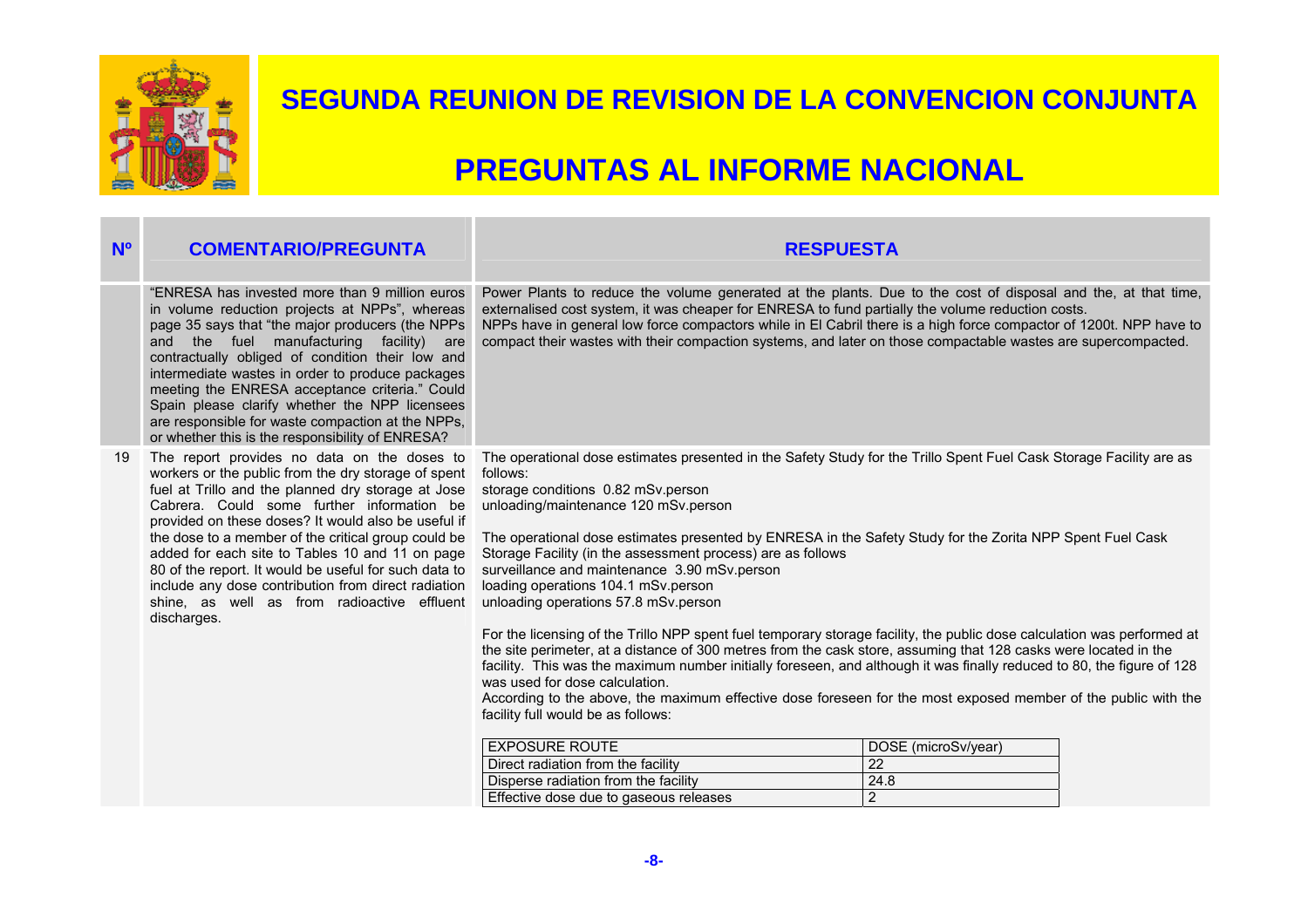

| N <sup>o</sup> |                                                                                                                                                                                                                                                                                                                                               |
|----------------|-----------------------------------------------------------------------------------------------------------------------------------------------------------------------------------------------------------------------------------------------------------------------------------------------------------------------------------------------|
|                |                                                                                                                                                                                                                                                                                                                                               |
|                | In the case of José Cabrera NPP, the facility is licensed such that the total dose to the most exposed member of the<br>public located at or beyond the site perimeter does not exceed 250 microSv/y, and the contribution made by the<br>Table: Effective Dose to the Critical Individual of the Public due to Radioactive Effluents (mSv/y) |
|                |                                                                                                                                                                                                                                                                                                                                               |
|                | Trillo                                                                                                                                                                                                                                                                                                                                        |
|                | 8.52E-4                                                                                                                                                                                                                                                                                                                                       |
|                | $1.45E-3$                                                                                                                                                                                                                                                                                                                                     |
|                |                                                                                                                                                                                                                                                                                                                                               |
|                | Cofrentes                                                                                                                                                                                                                                                                                                                                     |
|                | 5.56E-5                                                                                                                                                                                                                                                                                                                                       |
|                | 1.30E-4                                                                                                                                                                                                                                                                                                                                       |
|                | Could Spain please provide more information on There are limiting conditions and surveillance requirements to prevent short burnup fuel from being placed in region                                                                                                                                                                           |
| 20             |                                                                                                                                                                                                                                                                                                                                               |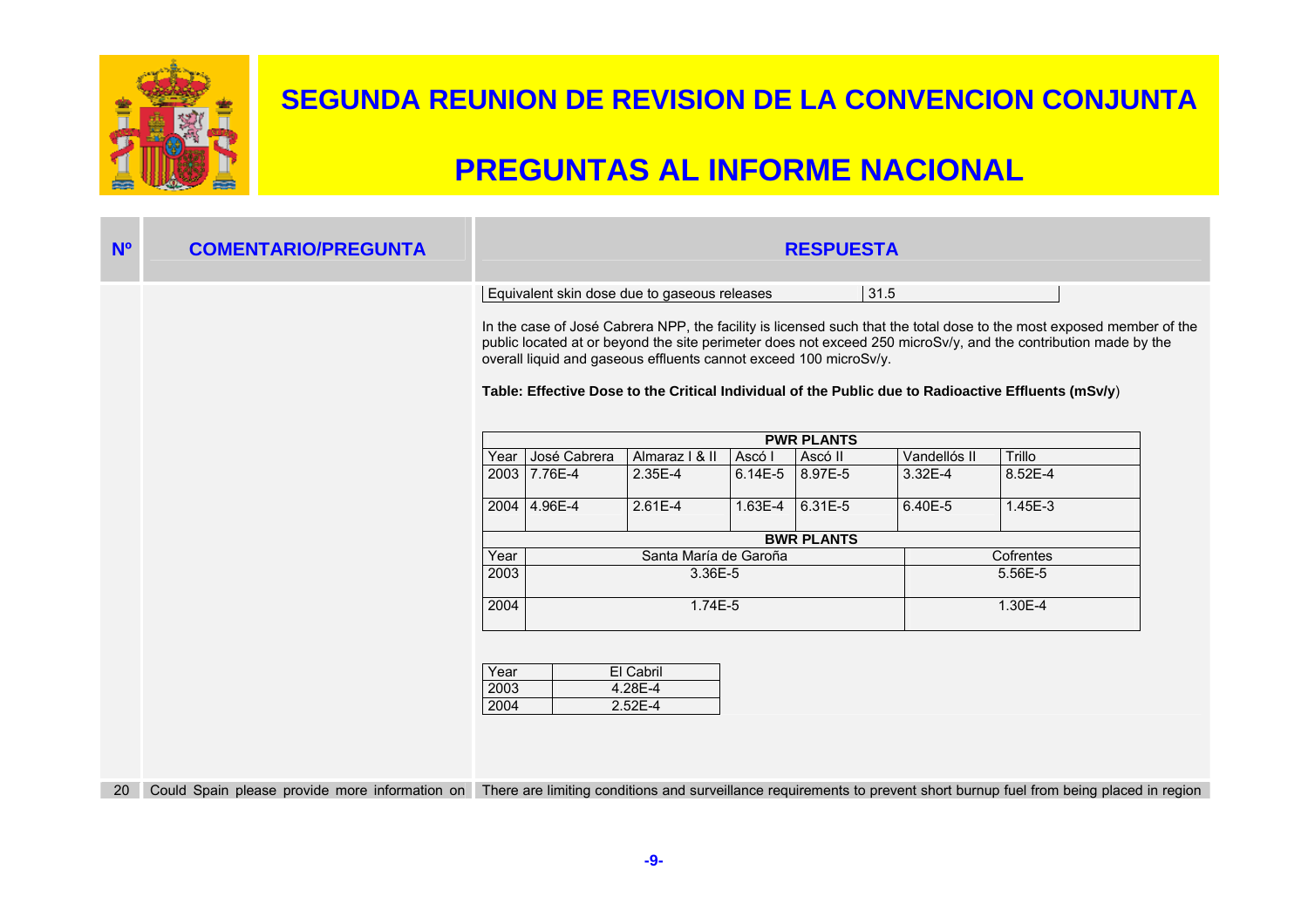

| N <sup>o</sup> | <b>COMENTARIO/PREGUNTA</b>                                                                                                                                                                                                                                                                                                                                                                                                                                   | <b>RESPUESTA</b>                                                                                                                                                                                                                                                                                                                                                                                                                                                                                                                                                                                                                                                                                       |
|----------------|--------------------------------------------------------------------------------------------------------------------------------------------------------------------------------------------------------------------------------------------------------------------------------------------------------------------------------------------------------------------------------------------------------------------------------------------------------------|--------------------------------------------------------------------------------------------------------------------------------------------------------------------------------------------------------------------------------------------------------------------------------------------------------------------------------------------------------------------------------------------------------------------------------------------------------------------------------------------------------------------------------------------------------------------------------------------------------------------------------------------------------------------------------------------------------|
|                | the measures taken to prevent short burnup fuel<br>being placed in Region II of the spent fuel pools?                                                                                                                                                                                                                                                                                                                                                        | II of the pools, a region established to give credit to the degree of burnup. These conditions and requirements are<br>contained in the Operating Technical Specifications (OTS's) of the nuclear power plants, applicable to refuelling and<br>to the storage of irradiated fuel.<br>The OTS's are mandatory documents for the operation of nuclear power plants. The specific limiting condition<br>indicates that the assemblies stored in region II should have a given degree of burnup, depending on their initial<br>enrichment. The corresponding surveillance requirement establishes the need to verify the degree of burnup of the<br>fuel assembly prior to its being placed in region II. |
| 21             | The dose data presented in three places on these<br>pages refers to a "collective dose" measured in<br>"mSv/person". "Collective dose" is a term normally<br>used to refer to the aggregate of a defined number<br>of individual doses, either for a defined task, or<br>over a defined time period. It is usually measured<br>in mSv or Sv. Could Spain please correct the<br>report to delete "/person" or otherwise clarify the<br>meaning of the report? | This is a typographic error. The magnitude of collective dose is expressed in terms of mSv.person or simply mSv or<br>Sv.<br>The aforementioned error should be corrected in the joint Convention report, replacing the term "mSv/person" for<br>"mSv.person".                                                                                                                                                                                                                                                                                                                                                                                                                                         |
| 22             | Why does the Article 23 in Section F of the<br>National Report make no reference to any<br>internationally recognised QA standard?                                                                                                                                                                                                                                                                                                                           | It is true that the second National Report makes no reference to any recognised international QA standard, since<br>these were identified in the first National Report. However, to clarify matters, the QA standard applicable in Spain is<br>UNE 73-401 "Quality Assurance at nuclear facilities", which is based on the IAEA's 50-C-QA and on Appendix B of<br>10CFR50.<br>Annex A, section 4 "Safety Guides" of the second National Report references the CSN Safety Guides for the<br>application of Quality Assurance to various activities.                                                                                                                                                     |
| 23             | Please, could you detail presenting the ways of<br>work and some activities performed by the working<br>groups dealing with the reduction of the presence<br>of chemical, biological and toxical substances?                                                                                                                                                                                                                                                 | These groups had the aim to establishing and assessing the inventory of toxic and other hazards that might be<br>included in the wastes looking forward to minimising all hazards upwards the waste generation                                                                                                                                                                                                                                                                                                                                                                                                                                                                                         |
| 24             | In Spain there are clearance mechanisms in place<br>and plans for the development of a facility for the<br>disposal of very low activity waste. What exactly is<br>the waste that will be disposed in that facility?                                                                                                                                                                                                                                         | In this facility most of the wastes to be disposed will come from decommissioning activities; also waste whose origin<br>is melted sources, and that are already stored, are subject to disposal in the facility.<br>The types of waste to be included will be metal boxes with scrap, big bags with slag, dust or immobilised wastes.                                                                                                                                                                                                                                                                                                                                                                 |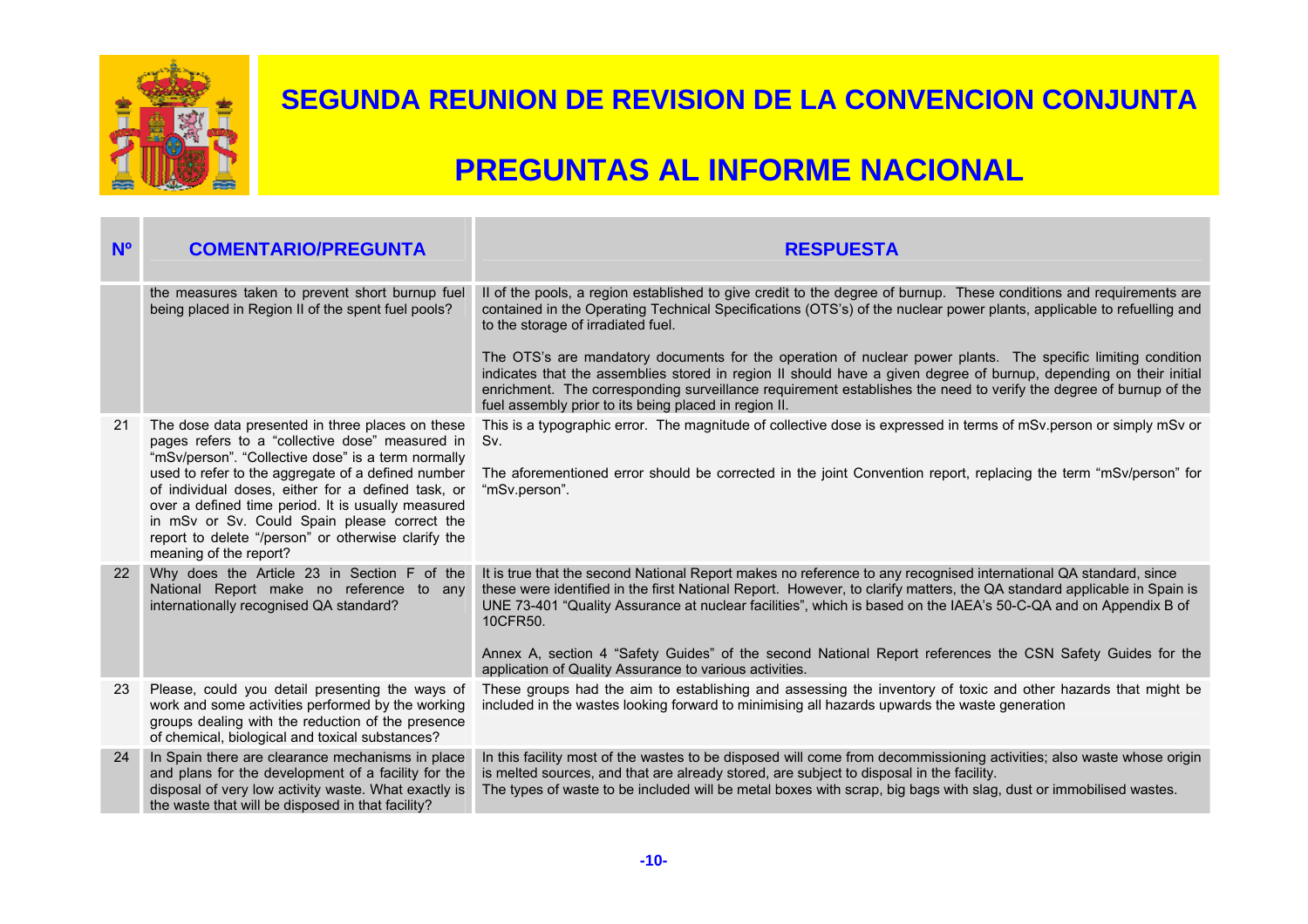

| N <sup>o</sup> | <b>COMENTARIO/PREGUNTA</b>                                                                                                                                                                                                            | <b>RESPUESTA</b>                                                                                                                                                                                                                                                                                                                                                                                                                                                                                                                                                                                                                                                               |
|----------------|---------------------------------------------------------------------------------------------------------------------------------------------------------------------------------------------------------------------------------------|--------------------------------------------------------------------------------------------------------------------------------------------------------------------------------------------------------------------------------------------------------------------------------------------------------------------------------------------------------------------------------------------------------------------------------------------------------------------------------------------------------------------------------------------------------------------------------------------------------------------------------------------------------------------------------|
| 25             | Please, could you indicate us if CSN authorize the<br>storage of damaged spent fuel in the Individual<br>Spent Fuel Storage Installation located at a Trillo<br>NPP site? If, yes, please shortly describe the<br>storage conditions. | No, the CSN limits and conditions accompanying the approval of use of the ENSA-DPT dual-purpose cask for fuel<br>storage at Trillo Nuclear Power Plant specify that the fuel to be stored shall meet the specifications included in<br>chapter 12 of the Safety Study (SS), which allow for the storage of up to 21 intact KWU 16x16-20 assemblies.<br>According to the definitions of the SS, on which approval of the ENSA-DPR cask is based, intact fuel is understood<br>in the following terms:                                                                                                                                                                           |
|                |                                                                                                                                                                                                                                       | "Fuel assemblies without known or expected defects larger than pinhole leaks or hairline cracks that may be<br>managed normally (integral skeleton). Fuel assemblies from which one or more fuel rods have been removed may<br>be classified in this category, as long as these rods are replaced with zircaloy or stainless steel rods displacing the<br>same amount of water as the replaced rod(s)"                                                                                                                                                                                                                                                                         |
|                |                                                                                                                                                                                                                                       | In the case of the HI-STORM storage system, currently in the licensing phase for storage of the fuel the José<br>Cabrera Nuclear Power Plant, it is foreseen that the system may contain up to 8 damaged fuel assemblies per cask<br>in certain positions and housed in a Damaged Fuel Cask (DFC). The DFC is a container specifically designed to<br>house damaged fuel, allowing liquids and gases to escape while minimising the dispersion of large particles. The<br>DFC is fitted with a hoisting device allowing for its remote handling when empty or loaded. A DFC may house a<br>damaged fuel assembly or fissionable material equivalent to an intact fuel assembly |
| 26             | What types of radioactive waste cannot be<br>managed at El Cabril and are temporarely stored<br>in the reactor building of Vandelos NPP 1?                                                                                            | Wastes generated that do not comply with approved WAC. Graphite sleeves were left in situ in order to have, in the<br>future, a common management with the graphite pile.                                                                                                                                                                                                                                                                                                                                                                                                                                                                                                      |
| 27             | Do the Spanish NPPs have their own facilities for<br>the treatment of the spent ion exchange resins or<br>for the treatment of organic liquid radioactive<br>waste?                                                                   | All of NPPs have their own systems for processing and conditioning spent ion exchange resins in order to obtain<br>solid waste forms to be disposed of in El Cabril facility. The process of solidification implements the mixture of ion<br>exchange resins with a hydraulic conglomerate (cement) and some additives. Waste acceptance criteria are<br>previously defined in terms of ratios of the different mixture components (cement, resins, additives and water).<br>No specific systems for treatment of organic liquid radioactive wastes are installed in Spanish NPPs.                                                                                             |
| 28             | What are the specificities of the emergency plan<br>and scenarios of nuclear facilities (other than<br>NPP's) dealing with radioactive waste. Are specific<br>scenarios developed according to specific risks<br>(fire, dispersion    | Spanish nuclear regulations require existence emergency plan for every nuclear facility, including radioactive waste<br>management facilities.<br>According to the emergency plan, each nuclear facility must carry out an annual emergency drill, which involves all<br>the organization members dealing with emergency response. The annual drill serves as a test of personnel training<br>level and adequacy and operability of nuclear installation means to face emergency situations.                                                                                                                                                                                   |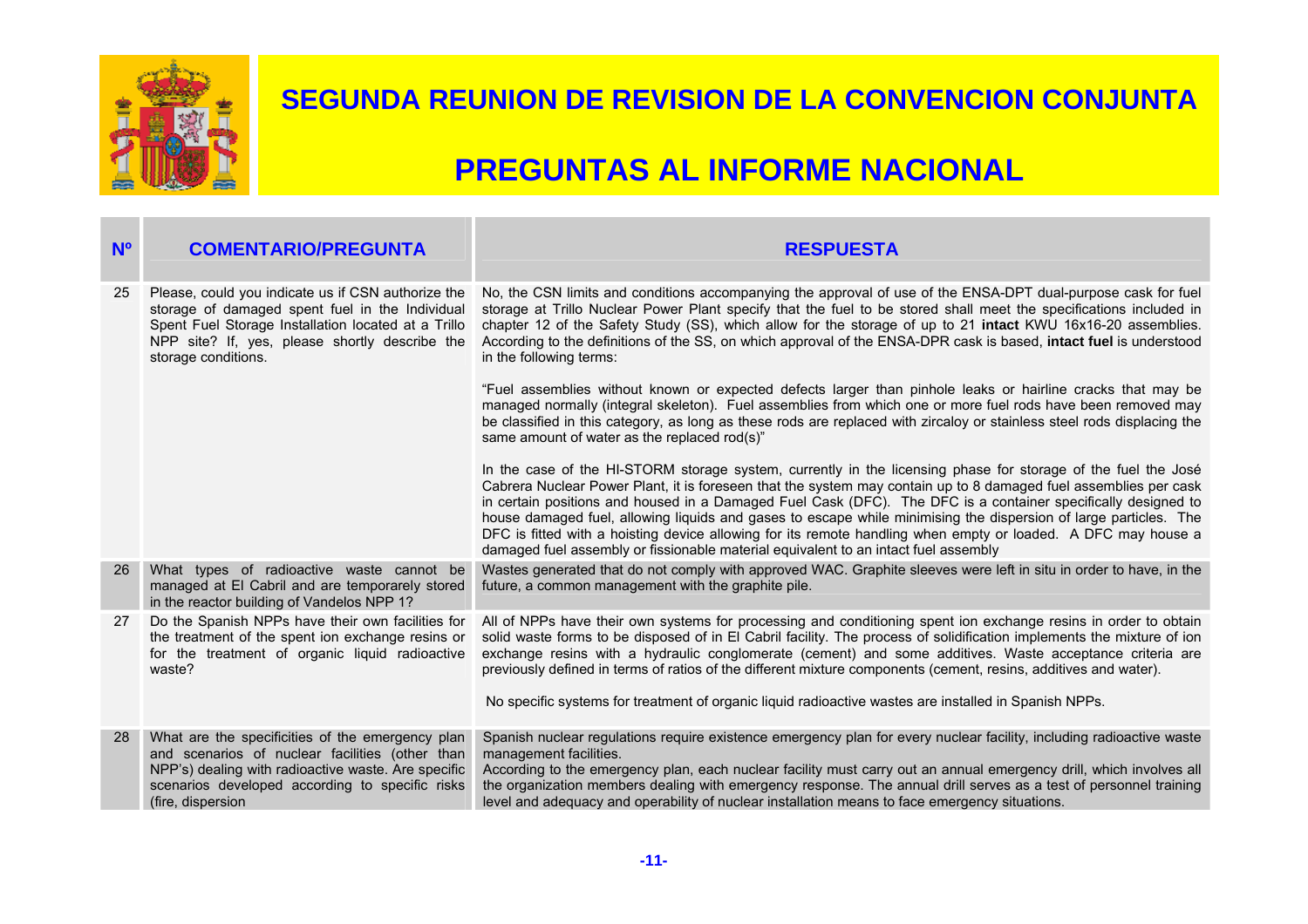

| N <sup>o</sup> | <b>COMENTARIO/PREGUNTA</b>                                                                                                                                                                                                                        | <b>RESPUESTA</b>                                                                                                                                                                                                                                                                                                                                                                                                                                                                                                                                                                                                                                                                                                                                                                                                                                                                                                                                                                                                                                                                                                                                                                                                                                                                                                                                                                                                                                                                           |
|----------------|---------------------------------------------------------------------------------------------------------------------------------------------------------------------------------------------------------------------------------------------------|--------------------------------------------------------------------------------------------------------------------------------------------------------------------------------------------------------------------------------------------------------------------------------------------------------------------------------------------------------------------------------------------------------------------------------------------------------------------------------------------------------------------------------------------------------------------------------------------------------------------------------------------------------------------------------------------------------------------------------------------------------------------------------------------------------------------------------------------------------------------------------------------------------------------------------------------------------------------------------------------------------------------------------------------------------------------------------------------------------------------------------------------------------------------------------------------------------------------------------------------------------------------------------------------------------------------------------------------------------------------------------------------------------------------------------------------------------------------------------------------|
|                |                                                                                                                                                                                                                                                   | Before ending a year, nuclear facility owners propose to CSN the specific scenario and scope for the drill that will be<br>carried out following year, which is assessed and approved by CSN.<br>Facility owners propose the most characteristic accident situations that could happen in their installation, and the<br>CSN assures scenarios are different every year and cover a wide range of situations. This practice, allows covering<br>a very complete review of the most typical accidents situations of the installation every five year.<br>Accident scenarios are very specific of a waste facility. Examples are as follows: Fire in radiological areas within the<br>facility, operational failures like drum dropping and breaking resulting in spread of radioactive material, personnel<br>accident including contamination and/or irradiation, waste transportation inside the facilities, natural event affecting<br>facility beyond design specifications, communication failure, waste incinerator failure, etc.<br>In all cases, technical scenarios consider only on site consequences, because external radiological impact<br>probability is extremely low due to the nature of the stored waste (solidified in a concrete matrix).                                                                                                                                                                                                                              |
| 29             | Considering texts of 20.1 (p 56) and 19.3 (p 52),<br>could some clarification be given on the separation<br>of regulatory roles between MITYC and CSN<br>regarding:<br>authorisation<br>process<br>provisions<br>regulatory<br>- controls on-site | The Spanish legal framework on nuclear energy provides for share and exclusive competences. The main<br>competences are assigned as follows:<br>Competence on nuclear safety and radiological protection belongs exclusively to the Nuclear Safety<br>$\blacksquare$<br>Council (CSN).<br>Competence on safeguards belongs to the Ministry of Industry, Tourism and Commerce.<br>Competence on physical protection is shared between the Ministry of Industry, Tourism and Commerce,<br>the CSN and State Security Forces.<br>Competence on emergency planning is shared between the Ministry of Interior (Direction General for Civil<br>Protection) and the CSN.<br>Competence on environment protection is shared between the Ministry of the Environment (non-<br>radiological matters) and the CSN (radiological matters)<br>Then CSN is a public body established by law, which is fully independent of and separated form the Spanish Central<br>Administration (the Government). The CSN has its own legal entity and patrimony.<br>Global licenses to nuclear installations, including radioactive waste management installations, are granted by the<br>competent Ministry of the central Government (*) after consulting all the authorities which may have competences<br>depending on the type of license (CSN, Ministry of Interior, Ministry of Environment). Currently, the competent<br>Ministry for granting licenses is the Ministry of Industry, Tourism and Commerce. |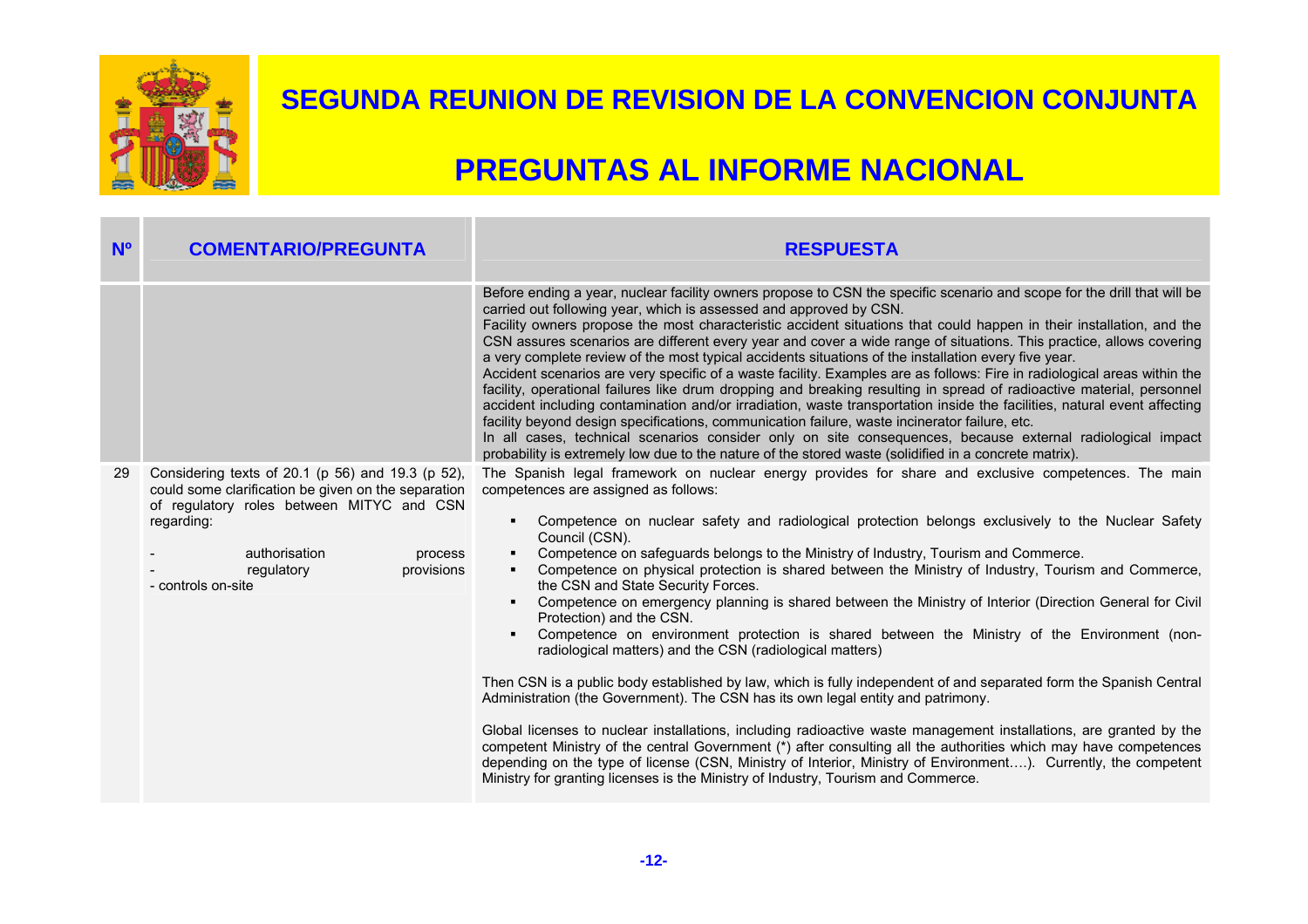

| N <sup>o</sup> | <b>COMENTARIO/PREGUNTA</b>                                                                                                                                                                                                 | <b>RESPUESTA</b>                                                                                                                                                                                                                                                                                                                                                                                                                                                                                                                                                                                                               |
|----------------|----------------------------------------------------------------------------------------------------------------------------------------------------------------------------------------------------------------------------|--------------------------------------------------------------------------------------------------------------------------------------------------------------------------------------------------------------------------------------------------------------------------------------------------------------------------------------------------------------------------------------------------------------------------------------------------------------------------------------------------------------------------------------------------------------------------------------------------------------------------------|
|                |                                                                                                                                                                                                                            | Specifically concerning nuclear safety and radiological protection matters, the competent Ministry is obliged by law<br>to request a binding report to the CSN addressing nuclear safety and radiological protection matters. The<br>conclusions of the report are binding for the Government when they are negative, as well as on the conditions<br>imposed by the CSN when positive.                                                                                                                                                                                                                                        |
|                |                                                                                                                                                                                                                            | Neither the Government nor any other State institution (including regional Governments) may make any decision on<br>nuclear safety or radiological protection without seeking prior biding consultation from the CSN.                                                                                                                                                                                                                                                                                                                                                                                                          |
|                |                                                                                                                                                                                                                            | The Spanish legal and regulatory framework on nuclear energy is made of laws (enacted by the Parliament) and<br>binding legislation enacted by the Government and the Public entities entitled to do so. Typically, regulations<br>establishing the licensing procedure are approved by the Government or by the competent Ministries, while nuclear<br>safety and radiation protection technical instructions are approved by the CSN. The CSN instructions are legally<br>binding and enforceable requirements addressing technical requirements to be fulfilled by the licenses.                                            |
|                |                                                                                                                                                                                                                            | On-site oversight on nuclear safety and radiological protection matters are implemented by both resident and<br>headquarter-based CSN's inspectors. Controls on other competences are implemented in an exclusive or shared<br>manner, depending on the subject. For instance, on-site physical protection controls are typically implemented in a<br>coordinated way between the State Security Forces and the CSN, while national safeguards obligations are<br>oversight by the Ministry of Industry. Tourism and Commerce alone.                                                                                           |
|                |                                                                                                                                                                                                                            | (*) Note: licenses of second and third category of radioactive installations may be granted by the regional<br>Governments if the competence has been transferred from the central Government. The CSN remain as the sole<br>authority competent on radiological protection, although may entrusts specific functions to the regional Governments<br>upon agreement.                                                                                                                                                                                                                                                           |
| 30             | What is the role as well as utilization of<br>probabilistic methods in the frame of long-term<br>performance assessment for EI-Cabril facility?Is<br>such approach used for evaluation of intrusion<br>scenarios at least? | The identified uncertainties are related to uncertainties in the scenario, models and data treatment. The current<br>version of the Safety Assessment does not treat in a purely probabilistic manner the uncertainties in data that<br>represent release and transport properties and processes. For specific parameters, such is the case of the solid to<br>liquid distribution coefficient, a maximum and a minimum values are assigned and a further results comparison is<br>performed. A probabilistic analysis of the adopted values for those parameters that quantify the intrusion scenarios<br>is not carried out. |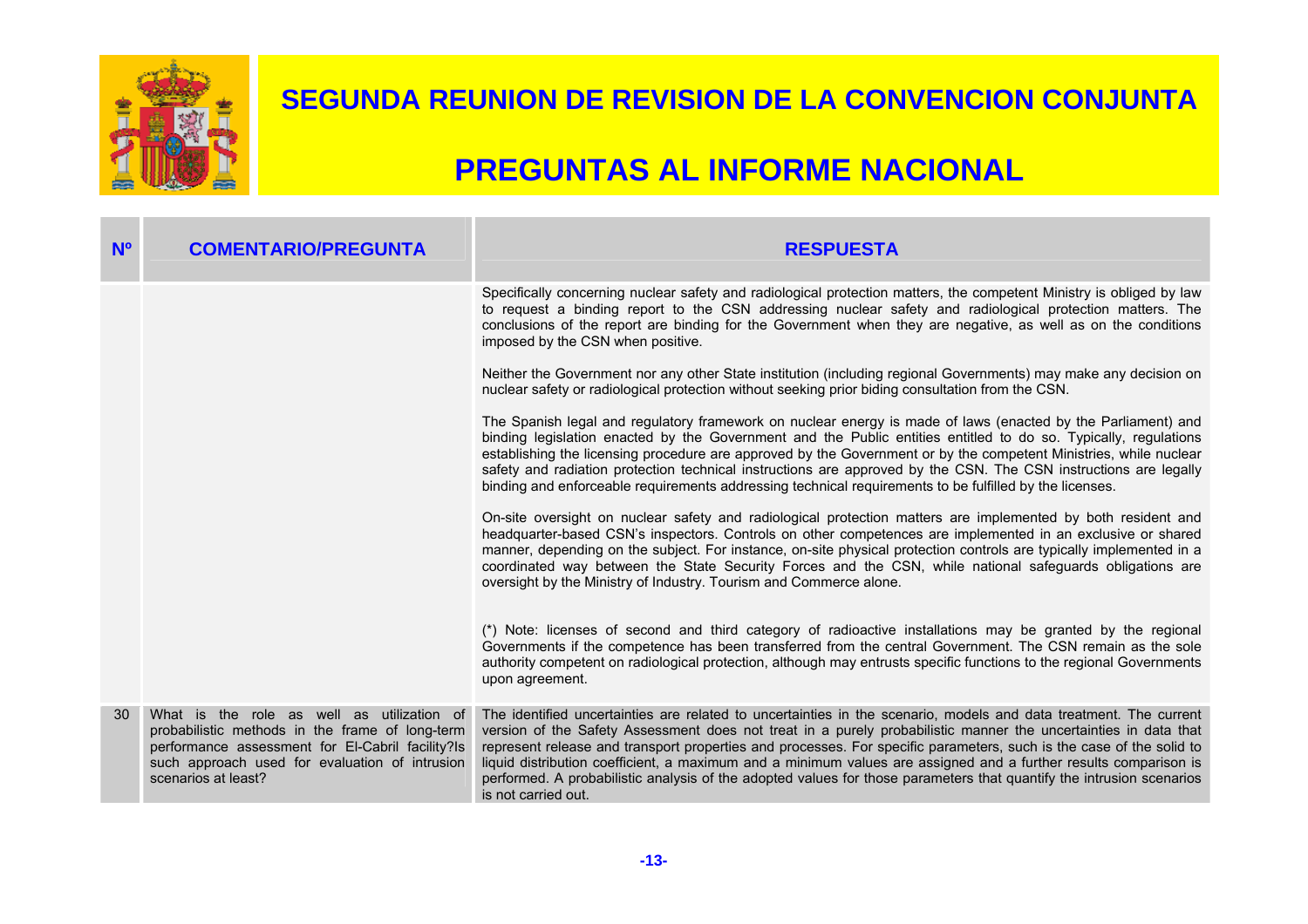

| N <sup>o</sup>  | <b>COMENTARIO/PREGUNTA</b>                                                                                                                                                                                                                                                                                                                 | <b>RESPUESTA</b>                                                                                                                                                                                                                                                                                                                                                                                                                                                                                                                                                                                                                                                                                                                                                                                                                                                                                                                                                                                                                                                                    |
|-----------------|--------------------------------------------------------------------------------------------------------------------------------------------------------------------------------------------------------------------------------------------------------------------------------------------------------------------------------------------|-------------------------------------------------------------------------------------------------------------------------------------------------------------------------------------------------------------------------------------------------------------------------------------------------------------------------------------------------------------------------------------------------------------------------------------------------------------------------------------------------------------------------------------------------------------------------------------------------------------------------------------------------------------------------------------------------------------------------------------------------------------------------------------------------------------------------------------------------------------------------------------------------------------------------------------------------------------------------------------------------------------------------------------------------------------------------------------|
| 31              | Do you have any experience with parallel co-<br>existence of different parts of repository within the<br>site covered by different type of license, e.g. in the<br>same time one part of disposal facility under<br>operation and other part under closure or<br>construction, respectively. (e. g. possible<br>extension of the capacity) | Up to now there has not been any co-existence. Taking into account that last February the VLLW facility was<br>approved for construction, as an extension of the one in place, from now on two different activities will have to be<br>undertaken at the same time.                                                                                                                                                                                                                                                                                                                                                                                                                                                                                                                                                                                                                                                                                                                                                                                                                 |
| 32 <sup>2</sup> | What are the financial sources and who is<br>responsible for each step in disused sealed<br>sources management?                                                                                                                                                                                                                            | Pursuant Royal Decree 229/2006, which transposes the European Directive 2003/122/EURATOM on the control of<br>high-activity sealed radioactive sources and orphan sources, the owner of a disused sealed source must return it to<br>the supplier. To this end, the owner shall conclude an arrangement with the supplier of the source. Other valid<br>alternatives foreseen in the Royal Decree are to transfer it either to another authorised owner for further use or to a<br>recognised installation for final disposal (i.e. the national radioactive waste management company, ENRESA).<br>Responsibility for financing final management of disused radioactive source, whatever the alternative followed, lies<br>always on the owner, who must place adequate financial securities to ensure availability of funds even in the case of<br>insolvency, cease of the activity or any other contingency. The financial security can be an insurance policy, a<br>blocked bank account, or any other kind of financial security placed on a duly authorised financial entity. |
| 33              | Can your near surface disposal facility accept also<br>disused<br>sealed<br>and<br>if yes<br>sources.<br>criteria?<br>Which<br>are<br>the acceptance<br>- What kind of scenario is applied?                                                                                                                                                | At this moment, at El Cabril facility it is allowed to dispose SSRS with half life lower than <sup>60</sup> Co. Other are stored in<br>the storage facilities of the site.<br>Additionally to the general scenarios, archaeological recovery of materials was considered for SSRS.                                                                                                                                                                                                                                                                                                                                                                                                                                                                                                                                                                                                                                                                                                                                                                                                  |
| 34              | What is practical application of repository re-<br>assessment results for its further operation, mainly<br>in terms of technical specification (L&C)<br>modification, technical measures taken, monitoring<br>and surveillance program revision, etc.?                                                                                     | The operating permit for El Cabril establishes a system of Periodic Safety Reviews (PSR's), the objective being to<br>undertake an overall assessment of the safety and radiological protection of the facility and to analyse the<br>experience acquired and the possible improvements that might be implemented, taking into account the current<br>situation and whatever new technological or regulatory circumstances might have occurred.<br>The PSR's should lead to the setting up by the licensee of a set of commitments regarding on-going improvement<br>actions, including a schedule for their implementation.<br>The scope and contents of the PSR's should include the following:<br>Analysis of the operating experience of the facility, with a view to assessing whether operation is performed<br>in accordance with adequate safety measures, whether the resources required to detect possible<br>deviations are in place and whether adequate corrective measures are adopted.                                                                               |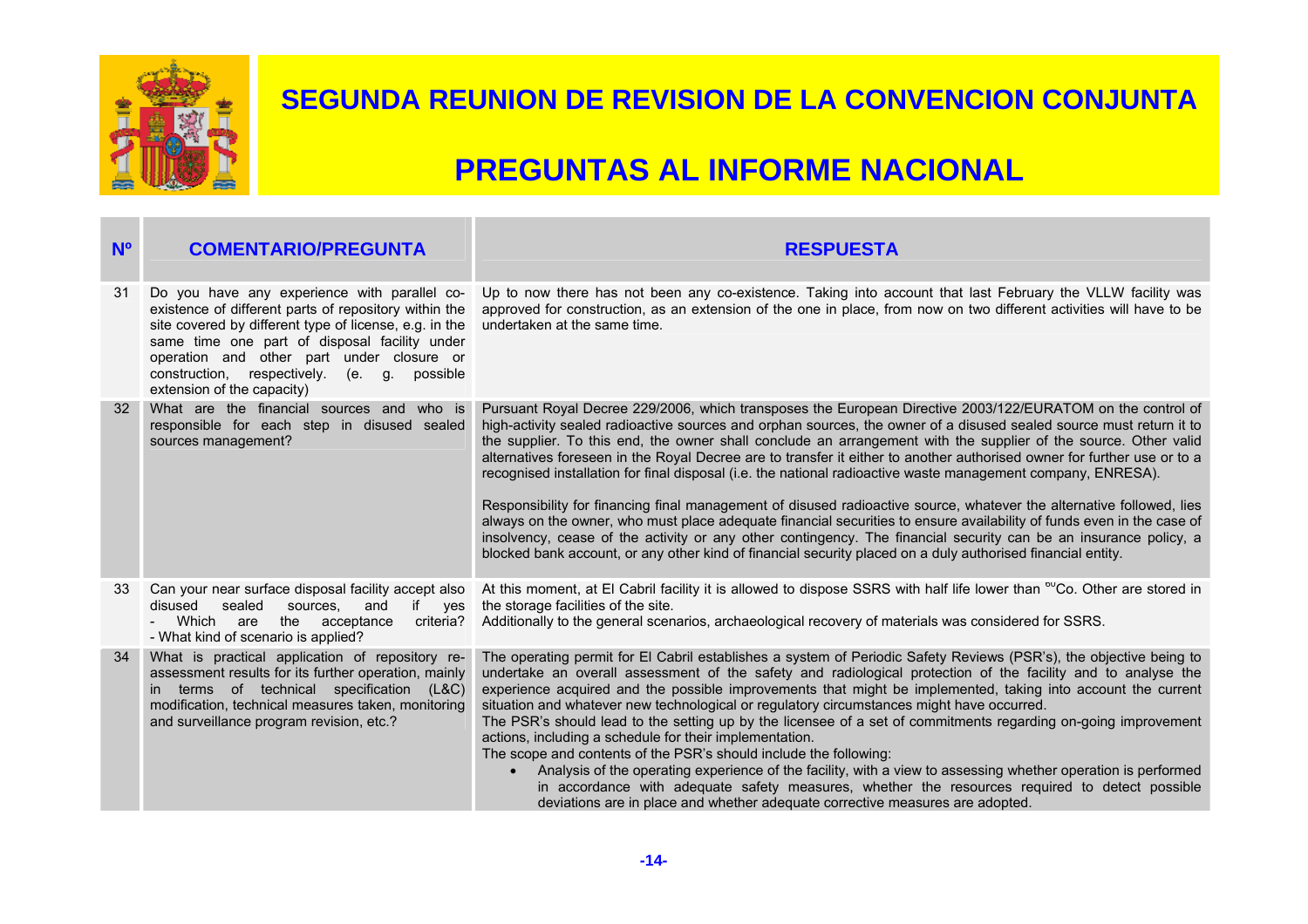

| N <sup>o</sup> | <b>COMENTARIO/PREGUNTA</b>                                                                                                                                        | <b>RESPUESTA</b>                                                                                                                                                                                                                                                                                                                                                                                                                                                                                                                                                                                                                                                                                                                                                                                                                                                                                                                                                                                                                                                                                                                                                                                                                                                                                                                                                                                                                                                                                                                                                                                                                                                                                       |
|----------------|-------------------------------------------------------------------------------------------------------------------------------------------------------------------|--------------------------------------------------------------------------------------------------------------------------------------------------------------------------------------------------------------------------------------------------------------------------------------------------------------------------------------------------------------------------------------------------------------------------------------------------------------------------------------------------------------------------------------------------------------------------------------------------------------------------------------------------------------------------------------------------------------------------------------------------------------------------------------------------------------------------------------------------------------------------------------------------------------------------------------------------------------------------------------------------------------------------------------------------------------------------------------------------------------------------------------------------------------------------------------------------------------------------------------------------------------------------------------------------------------------------------------------------------------------------------------------------------------------------------------------------------------------------------------------------------------------------------------------------------------------------------------------------------------------------------------------------------------------------------------------------------|
|                |                                                                                                                                                                   | Analysis of the experience relating to assessment of the radiological impact associated with operation of<br>$\bullet$<br>the facility, this to include analysis of the evolution of operating doses and doses to individuals in the public.<br>Analysis of the experience relating to the environmental radiological surveillance of the facility.<br>$\bullet$<br>Analysis of the experience acquired by the licensee in relation to application of the methodology for the<br>acceptance and evaluation of the quality of the radioactive waste packages that may be accepted at the<br>facility.<br>Analysis of the experience of studies of the parameters affecting the long-term safety of the facility, with a<br>$\bullet$<br>view to gaining better insight into the existing engineered barriers and the site itself.<br>Analysis of the experience acquired by the licensee in the long-term safety assessment of the facility.<br>$\bullet$<br>Analysis of changes to the regulations and standards, with a view to checking that the licensee has<br>adequately analysed the applicability of the new national standards, those issued by countries having<br>similar facilities and international recommendations on the subject.<br>The programmes for on-going assessment and improvements to the safety and radiological protection of the facility<br>already implemented or scheduled to be addressed on the basis of the experience acquired, the results of the R&D<br>programmes performed, the demands and requirements issued by the regulatory authorities, international<br>recommendations and the operating experience acquired by facilities having a similar technology |
| 35             | Could Spain provide more detailed information on<br>the waste categorization, applicable limits and<br>acceptance criteria applied for the El Cabril<br>facility? | The basic Disposal Unit (DU) of El Cabril is a prismatic container able to accept 18, 220l drums of conditioned<br>wastes, and includes the conditioned wastes and the filling and sealing mortar. There are two Levels with different<br>acceptance criteria, depending essentially on mass activity limits and activity distribution criteria, in addition Level 2<br>DU need to meet confining objectives. All have to meet non radioactive contain criteria, and recoverability and<br>transportability criteria.<br>Regarding the conditioned wastes, there are also two levels with activity limits derived from those of the<br>corresponding DU. Matrices of immobilised wastes have to meet different criteria and quality objectives for<br>compression and immersion tests. In addition matrices for Level 2 packages need to demonstrate its capacities to<br>leaching and thermal cycles. If wastes are conditioned with a hydraulic agglomerate wall, this is also subject to<br>diffusion tests.<br>Activity limits are established for individual radioisotopes. In the table below, limits for some specific isotopes are<br>given (kBq/g):<br>DU Level 2<br>DU Level 1<br>Isotope<br>$H-3$<br>7.4<br>1000<br>3.7<br>$Co-60$<br>50000<br>330<br>Cs-137<br>3.7                                                                                                                                                                                                                                                                                                                                                                                                                         |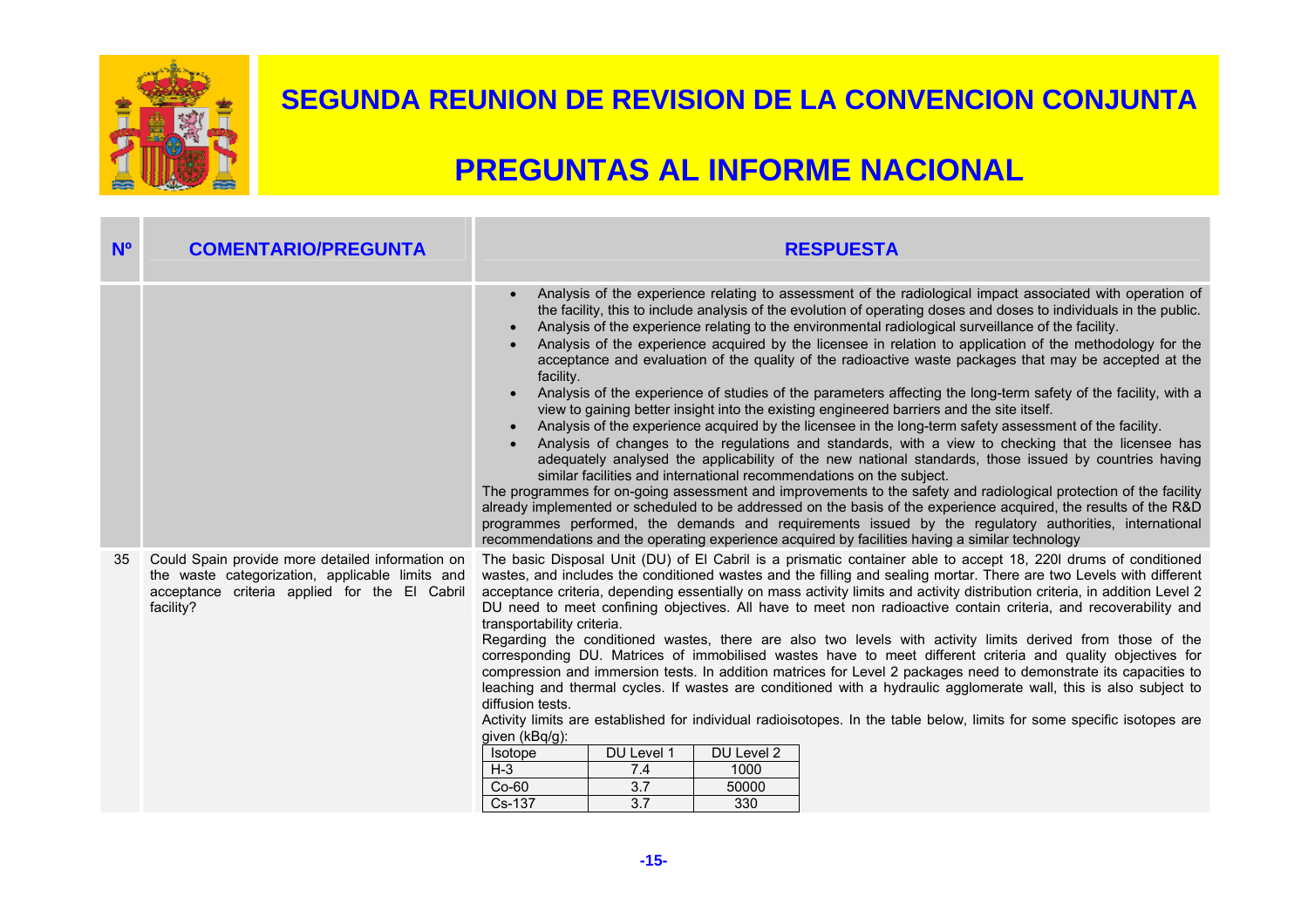

| N <sup>o</sup> | <b>COMENTARIO/PREGUNTA</b>                                                                                                                                                                                                            | <b>RESPUESTA</b>                                                                                                                                                                                                                                                                                                                                                                                                                                                                                                                                                                                                                                                                                                                                                                                                                                                                                                      |
|----------------|---------------------------------------------------------------------------------------------------------------------------------------------------------------------------------------------------------------------------------------|-----------------------------------------------------------------------------------------------------------------------------------------------------------------------------------------------------------------------------------------------------------------------------------------------------------------------------------------------------------------------------------------------------------------------------------------------------------------------------------------------------------------------------------------------------------------------------------------------------------------------------------------------------------------------------------------------------------------------------------------------------------------------------------------------------------------------------------------------------------------------------------------------------------------------|
|                |                                                                                                                                                                                                                                       | Total $\beta$ - $\gamma$<br>37<br>n.a<br>3.7<br>$\alpha$ (at<br>0.185<br>Total<br>300y)                                                                                                                                                                                                                                                                                                                                                                                                                                                                                                                                                                                                                                                                                                                                                                                                                               |
| 36             | Could Spain provide elements on the planned<br>schedule for the project of centralized storage<br>(siting option, main licensing milestones, design<br>options, etc.)                                                                 | The licensing review of a generic non-site dependent centralised storage facility started several years ago and is<br>well advanced.<br>The next step would be the selection of potential technically compliant candidate sites. The intention is to start the<br>public consultation procedure over the year 2006. The procedure would end up with a reduced number of technically<br>compliant sites willing to host the installation. The Government would take a final decision based on the short list<br>sites.<br>The schedule of the procedure aims at meeting the 2010 target for having available an interim centralised HLW and<br>SF storage installation. In this regard, it must be taken into account that pre-licensing activities of a generic design of<br>CTS are well advanced, and a statement of the CSN on the general basis of such generic design is expected to be<br>issued over year 2006 |
| 37             | Could Spain provide indication on the inventories<br>of waste generated out of the nuclear industry<br>(methodologies for building up the inventories,<br>data, etc.)                                                                 | Wastes generated out of the nuclear industry are collected and shipped to El Cabril upon demand of the generator.<br>So, more than an inventory at any given moment it is more representative to have an average inventory. From 1 <sup>st</sup> January 2000 to 31 <sup>st</sup> December 2004, some 257m <sup>3</sup> of wastes were collected from 415 facilities, it means a<br>average of 51.5m <sup>3</sup> /year with a tendency to get lower, partially due to the Ministerial Order indicated in Section H<br>page 120, so the actual generation is in the range of 35-40m <sup>3</sup> /year. Out of those, 48% (volume) are compactable<br>wastes, 8% other solids, 3% SSRS, 3% organic liquids, 6% aqueous liquids, 32% mixed wastes (solid and liquid)                                                                                                                                                   |
| 38             | Could Spain provide some additional elements for<br>the selected dormancy period and associated<br>measures (rationale, retained action plan for future<br>waste management, documentation keeping, etc.)<br>$\overline{\phantom{a}}$ | ENRESA had begun the process of confining the reactor box, following the removal of all the equipment and<br>systems connected to it. This complex task consisted of plugging and thermally insulating more than 1,700<br>penetrations, with the objective of ensuring static confinement in order to guarantee the impossibility of any contact<br>between the inside and the outside of the box during the latency period. On completion of this process in early 2000,<br>ENRESA successfully carried out a leak tightness test of five phases, under the control of the Nuclear Safety<br>Council. The five phases are as follows:<br>- Pressurisation phase                                                                                                                                                                                                                                                      |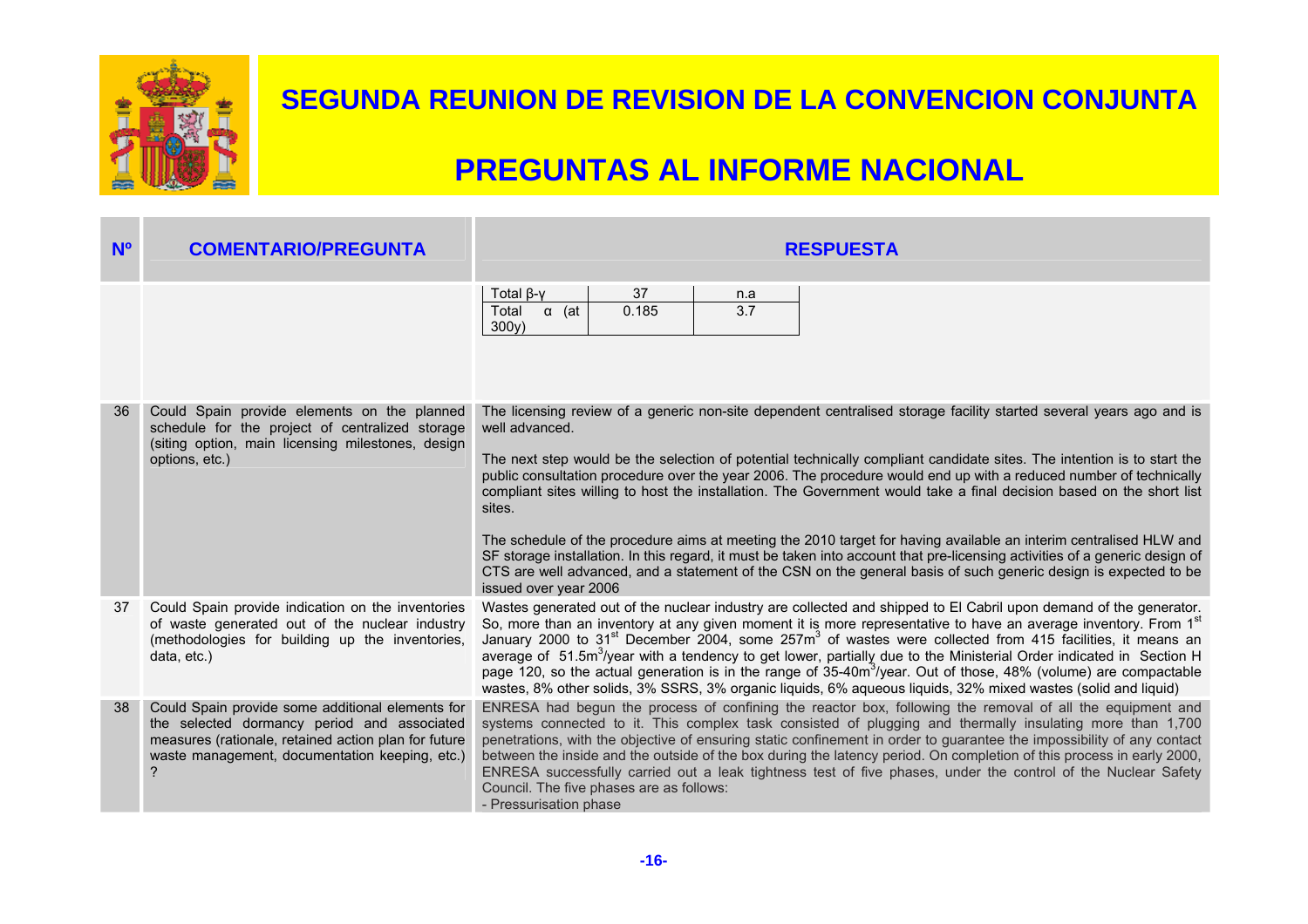

| N <sup>o</sup> | <b>COMENTARIO/PREGUNTA</b>                                                               | <b>RESPUESTA</b>                                                                                                                                                                                                                                                                                                                                                                                                                                                                                                                                                                                                                                                                                                                                                                                                                                                                                                      |
|----------------|------------------------------------------------------------------------------------------|-----------------------------------------------------------------------------------------------------------------------------------------------------------------------------------------------------------------------------------------------------------------------------------------------------------------------------------------------------------------------------------------------------------------------------------------------------------------------------------------------------------------------------------------------------------------------------------------------------------------------------------------------------------------------------------------------------------------------------------------------------------------------------------------------------------------------------------------------------------------------------------------------------------------------|
|                |                                                                                          | - Stabilisation phase<br>- Controlled leakage phase<br>- Verification phase<br>- Depressurisation phase<br>The indicators of reactor box confinement depend, therefore, on the possible pressure difference. This test, to be<br>repeated every five years during the latency period, is included in the reactor surveillance programme, which will<br>also include checking for internal corrosion by periodic sampling and visual inspection by means of special cameras.<br>Wastes stored, milled graphite sleeves, will be managed together with the graphite of the pile after dormancy period.<br>Regarding record keeping, ENRESA has revised all the historic documentation generated during construction and<br>operation time, relevant to the necessities of Level 3 dismantling. It has all been digitalised and several copies are<br>kept in different locations. All was done under quality follow-up. |
| 39             | Could Spain provide information on the observed<br>doses? (maximal doses and bar charts) | In relation to the dosimetry data for the professionally exposed personnel at El Cabril:<br>The total number of workers controlled in 2004 amounted to 231, with a collective dose of 25 mSv.person.                                                                                                                                                                                                                                                                                                                                                                                                                                                                                                                                                                                                                                                                                                                  |
|                |                                                                                          | As regards the statistical distribution of the number of users throughout 2004, the following may be deduced:                                                                                                                                                                                                                                                                                                                                                                                                                                                                                                                                                                                                                                                                                                                                                                                                         |
|                |                                                                                          | $\blacktriangleright$<br>197 workers (85.28 % of the total) received no significant doses.                                                                                                                                                                                                                                                                                                                                                                                                                                                                                                                                                                                                                                                                                                                                                                                                                            |
|                |                                                                                          | 25 workers (10.82 % of the total) received doses lower than 1 mSv.<br>$\blacktriangleright$                                                                                                                                                                                                                                                                                                                                                                                                                                                                                                                                                                                                                                                                                                                                                                                                                           |
|                |                                                                                          | 6 workers (2.60% of the total) received doses of between 1mSv and 2 mSv.<br>$\blacktriangleright$                                                                                                                                                                                                                                                                                                                                                                                                                                                                                                                                                                                                                                                                                                                                                                                                                     |
|                |                                                                                          | 2 workers (0.87% of the total) received doses of between 2mSv and 3mSv.<br>$\blacktriangleright$                                                                                                                                                                                                                                                                                                                                                                                                                                                                                                                                                                                                                                                                                                                                                                                                                      |
|                |                                                                                          | 1 worker (0.43% of the total) received a dose of between 3mSv and 4mSv.<br>$\blacktriangleright$                                                                                                                                                                                                                                                                                                                                                                                                                                                                                                                                                                                                                                                                                                                                                                                                                      |
|                |                                                                                          | No worker received a dose higher than 4 mSv.<br>$\blacktriangle$                                                                                                                                                                                                                                                                                                                                                                                                                                                                                                                                                                                                                                                                                                                                                                                                                                                      |
|                |                                                                                          | When consideration is given only to workers receiving significant doses, the average individual dose is 0.72 mSv/year.                                                                                                                                                                                                                                                                                                                                                                                                                                                                                                                                                                                                                                                                                                                                                                                                |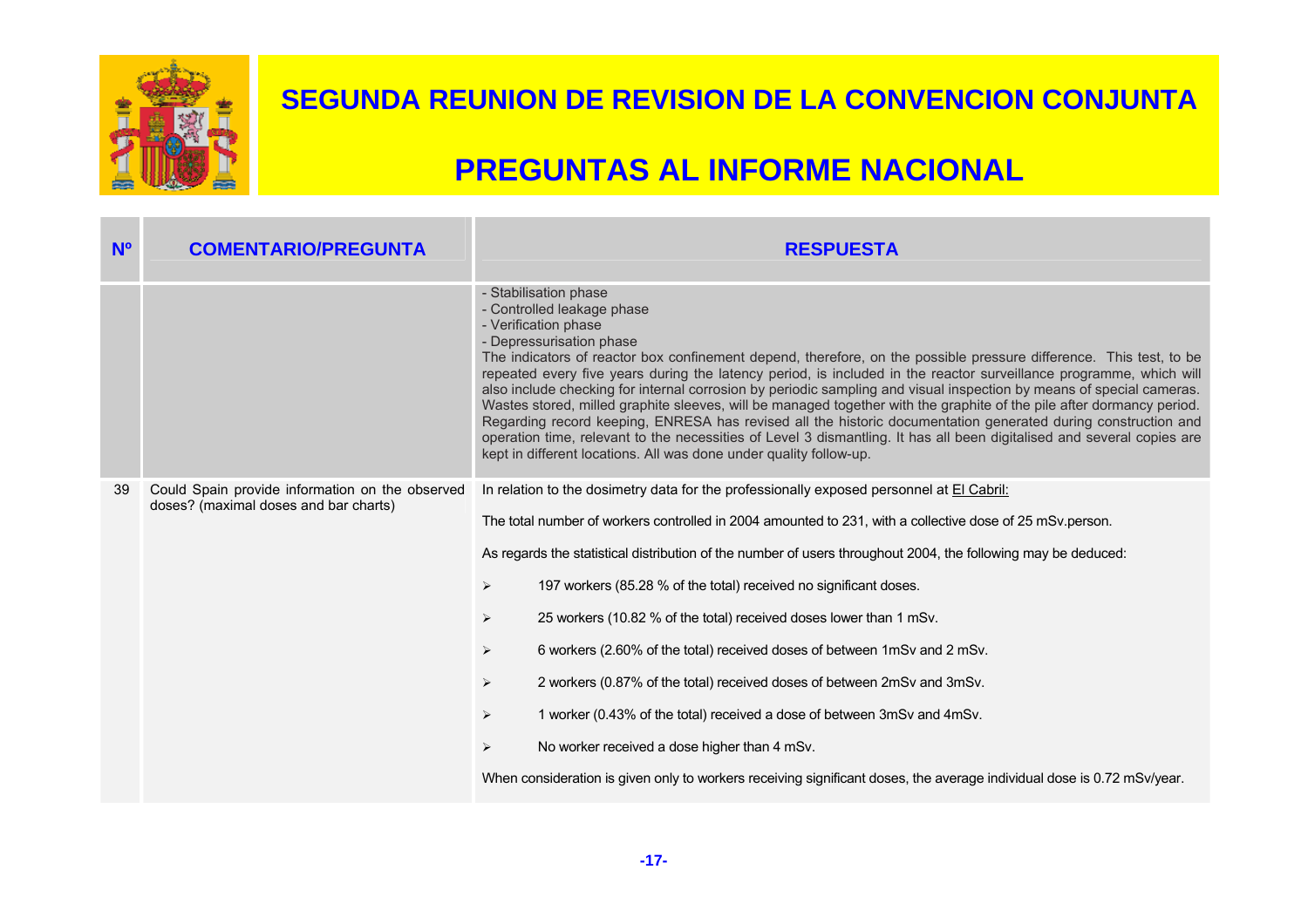

| N <sup>o</sup> | <b>COMENTARIO/PREGUNTA</b> | <b>RESPUESTA</b>                                             |
|----------------|----------------------------|--------------------------------------------------------------|
|                |                            | A graphic representation of dose distribution is given below |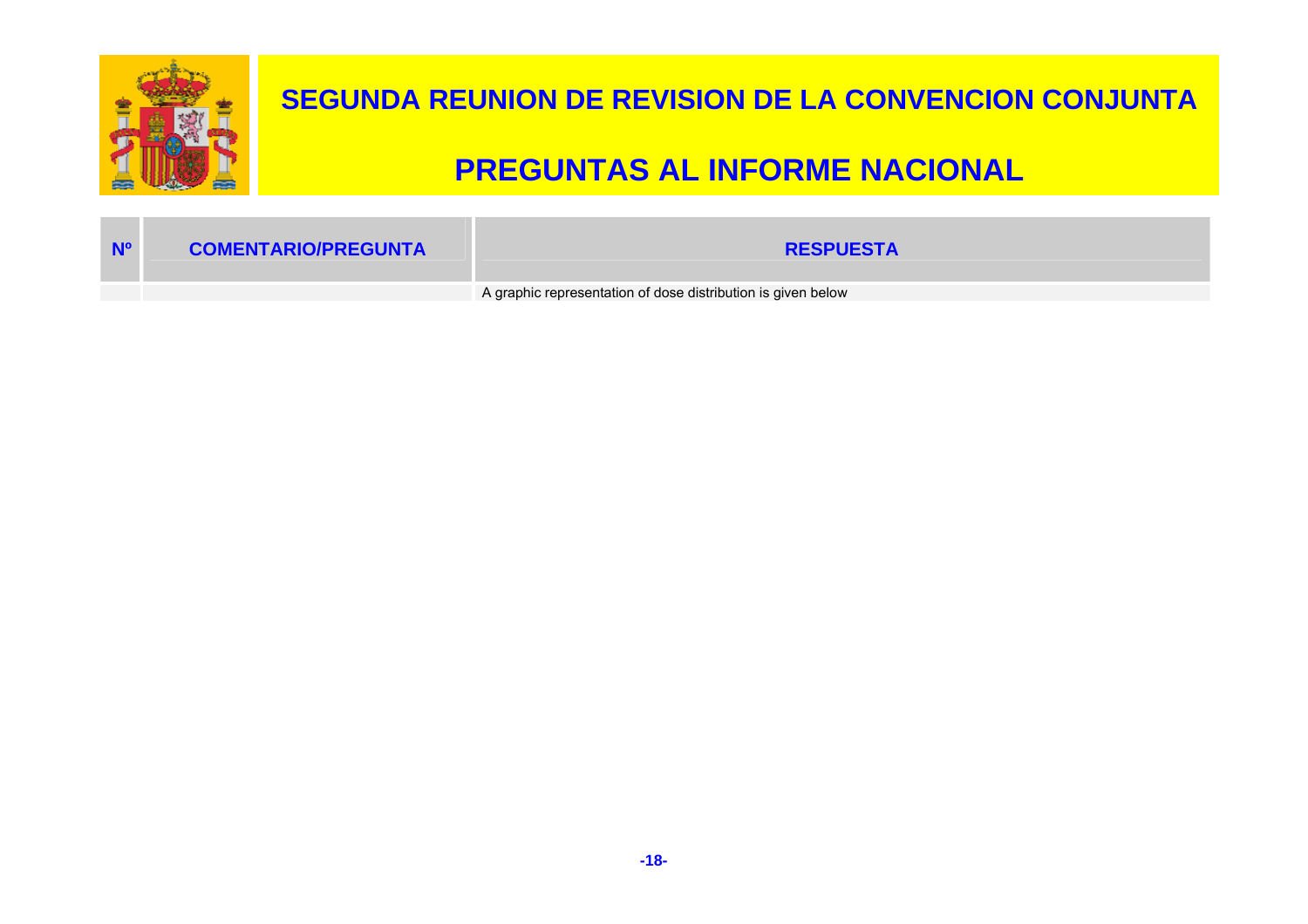

| N <sup>o</sup> | <b>COMENTARIO/PREGUNTA</b> | <b>RESPUESTA</b>                                                                                                                                                                                                                                                                     |
|----------------|----------------------------|--------------------------------------------------------------------------------------------------------------------------------------------------------------------------------------------------------------------------------------------------------------------------------------|
|                |                            | Dosimetric Data on exposed workers for El Cabril radioctive waste disposal facility.<br><b>Year 2004</b><br>250<br>200<br>number of exposed workers<br>150<br>100<br>50<br>$0 -$<br>1 to $2$<br>$2$ to $3$<br>3 to 4<br>$= 0$<br>$\leq 1$<br>$>\!\!4$<br>$ \blacksquare$ Doses (mSv) |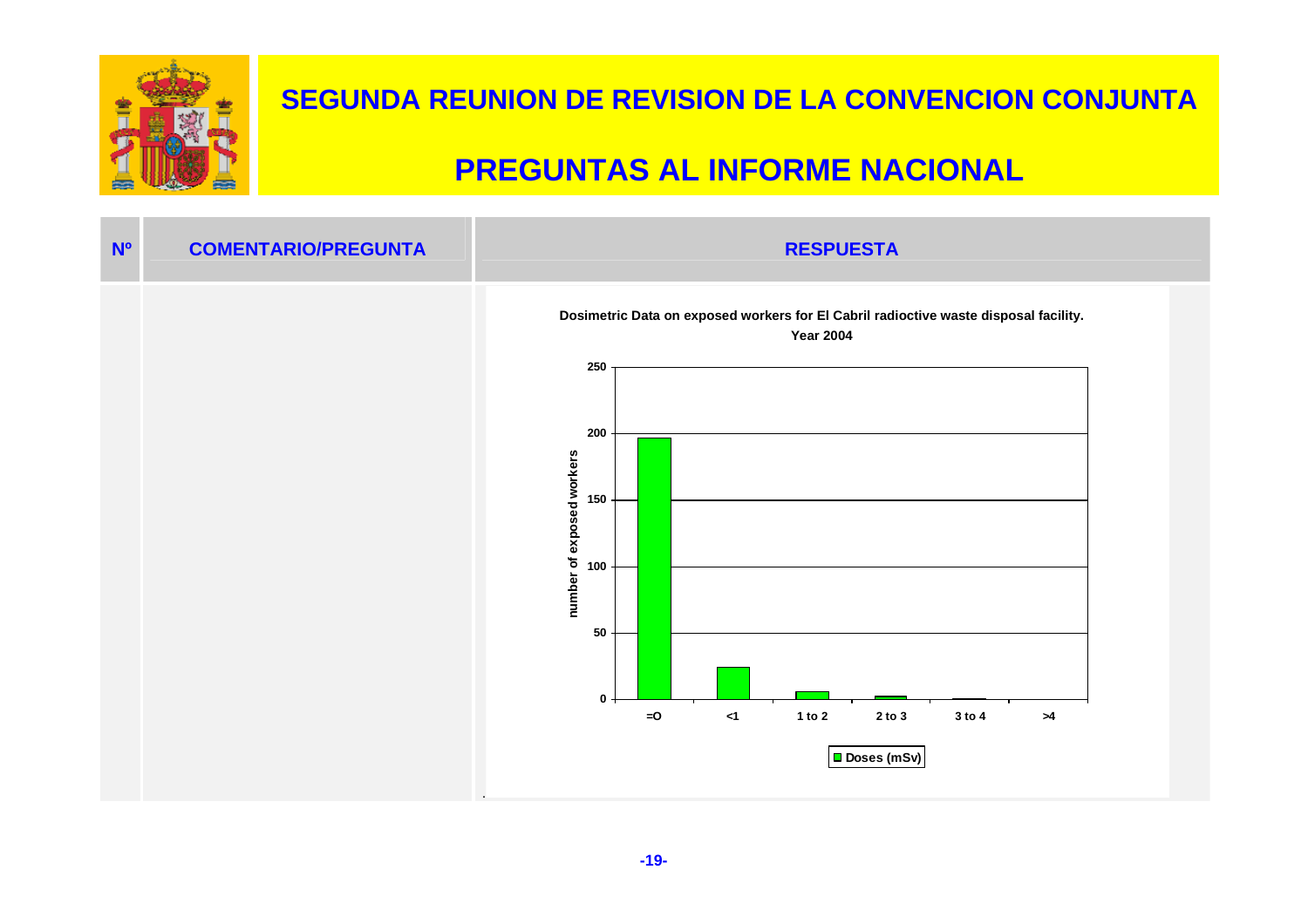

| N <sup>o</sup> | <b>COMENTARIO/PREGUNTA</b> | <b>RESPUESTA</b>                                                                                                                                                                       |
|----------------|----------------------------|----------------------------------------------------------------------------------------------------------------------------------------------------------------------------------------|
|                |                            | As regards the dosimetric data for the professionally exposed personnel of the nuclear power plants:                                                                                   |
|                |                            | The total number of workers controlled in 2004 was 6,077, the corresponding collective dose amounting to 3.068<br>mSv.person.                                                          |
|                |                            | As regards the statistical distribution of the number of users throughout 2004, the following may be deduced:<br>◆ 3,730 workers (61.38 % of the total) received no significant doses. |
|                |                            | ♦ 1,520 workers (25.01% of the total) received doses lower than 1 mSv.                                                                                                                 |
|                |                            | ♦ 368 workers (6.06% of the total) received doses of between 1mSv and 2 mSv.                                                                                                           |
|                |                            | ♦ 171 workers (2.81% of the total) received doses of between 2mSv and 3mSv.                                                                                                            |
|                |                            | 101 workers (1.66% of the total) received doses of between 3mSv and 4mSv.                                                                                                              |
|                |                            | ◆ 71 workers (1.17% of the total) received doses of between 4mSv and 5mSv.                                                                                                             |
|                |                            | ♦ 49 workers (0.80% del total) received doses of between 5mSv and 6mSv.                                                                                                                |
|                |                            | ♦ 52 workers (0.86% of the total) received doses of between 6mSv and 10mSv                                                                                                             |
|                |                            | 15 workers (0.25% of the total) received doses of between 10mSv and 20mSv. The maximum dose received by one<br>worker during this interval was 19.2mSv.                                |
|                |                            | No worker received doses higher than 20 mSv.<br>٠                                                                                                                                      |
|                |                            | When consideration is given only to workers receiving significant doses, the average individual dose is 1.31 mSv/year.                                                                 |
|                |                            | A graphic representation of dose distribution is given below:                                                                                                                          |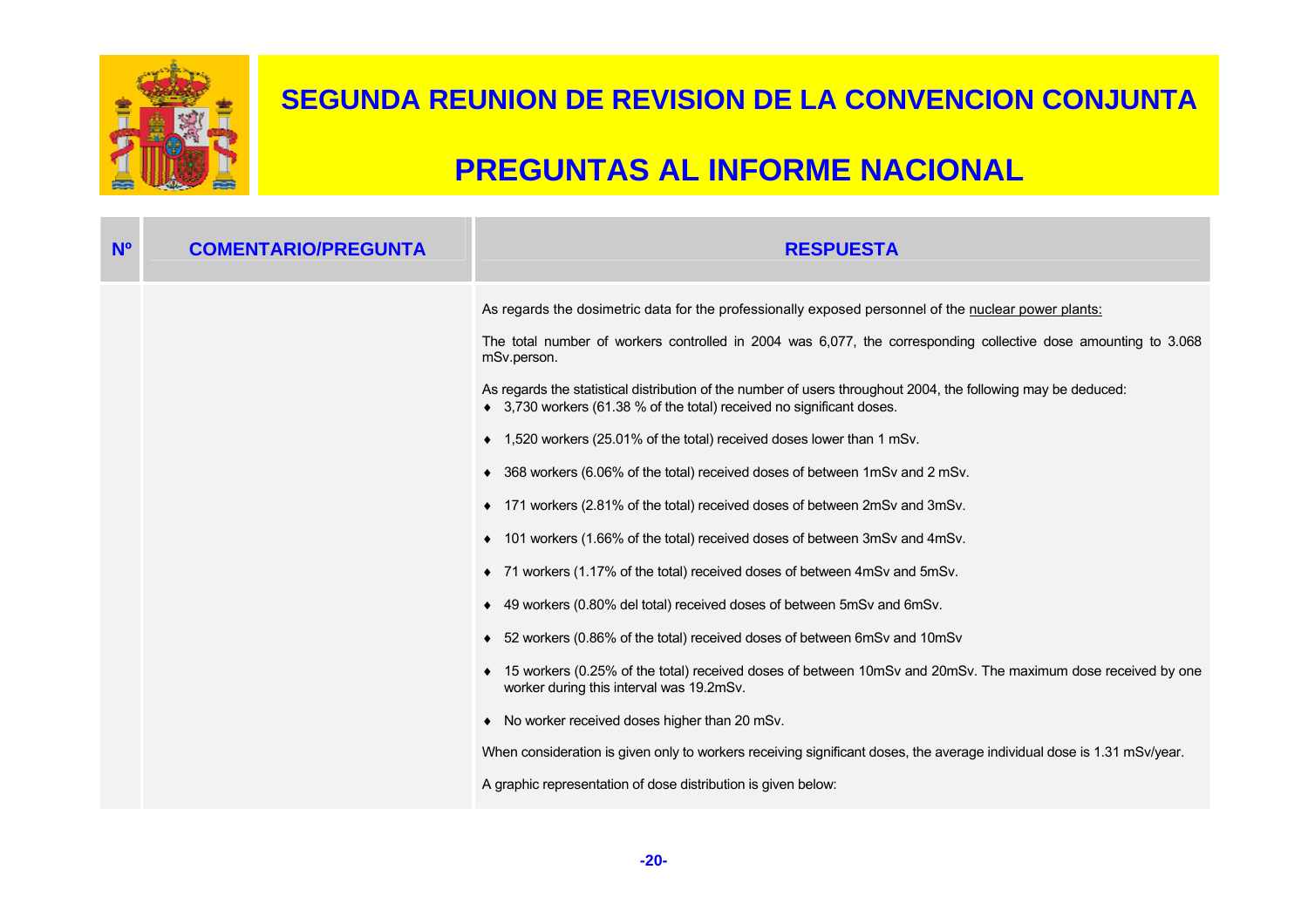

| N <sup>o</sup> | <b>COMENTARIO/PREGUNTA</b> | <b>RESPUESTA</b>                                                                                                                                                                            |  |
|----------------|----------------------------|---------------------------------------------------------------------------------------------------------------------------------------------------------------------------------------------|--|
|                |                            | Dosimetric Data on exposed workers for Nuclear Power Plants.<br><b>Year 2004</b><br>4000<br>3500<br>3000<br>number of exposed workers<br>2500<br>2000<br>1500<br>1000<br>500<br>$\mathbf 0$ |  |
|                |                            | 2 to 3<br>3 to 4<br>6 to 10 10 to 20 > 20<br>$= 0$<br>$\leq$ 1<br>1 to $2$<br>4 to 5<br>$5$ to $6$<br>Doses (mSv)                                                                           |  |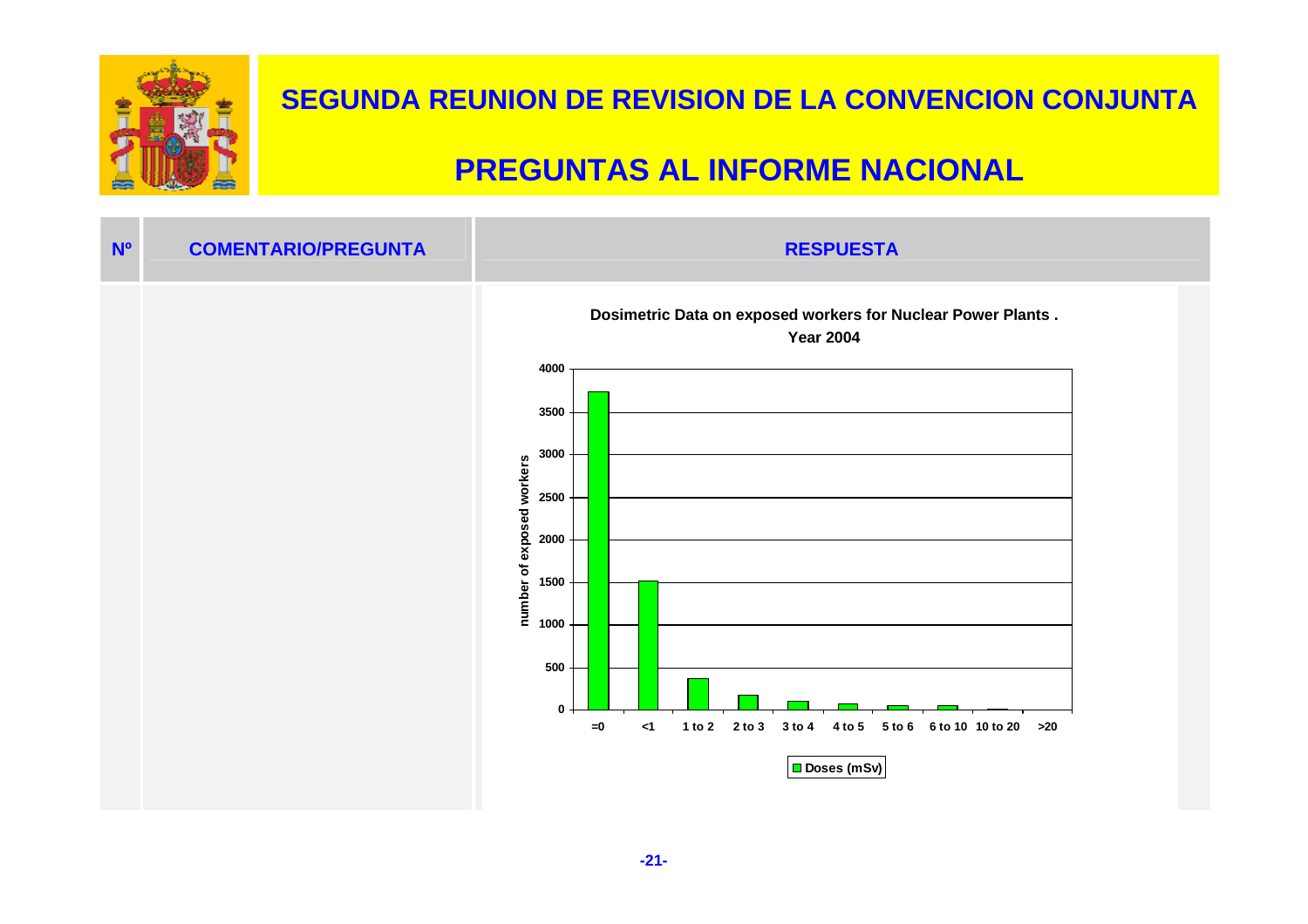

| N <sup>o</sup> | <b>COMENTARIO/PREGUNTA</b>                                                                                                          | <b>RESPUESTA</b>                                                                                                                                                                                                                                                                                                                                                                                                                                                                                                                                                                                                                                                                                                                                                                                                                                                                                    |
|----------------|-------------------------------------------------------------------------------------------------------------------------------------|-----------------------------------------------------------------------------------------------------------------------------------------------------------------------------------------------------------------------------------------------------------------------------------------------------------------------------------------------------------------------------------------------------------------------------------------------------------------------------------------------------------------------------------------------------------------------------------------------------------------------------------------------------------------------------------------------------------------------------------------------------------------------------------------------------------------------------------------------------------------------------------------------------|
| 40             | Spain<br>provide<br>information<br>the<br>Could<br>on<br>decommissioning funds<br>(organization, currently<br>existing amounts)?    | In 1983 a fund was established to finance the activities foreseen in the General Radioactive Waste Plan for<br>Radioactive Wastes (PGRR). Until 2005, the part of the fund corresponding to radioactive wastes, spent fuel and<br>decommissioning of the NPPs was fed by means of a fee levied to the tariff for electricity sales. The part of the fund<br>corresponding to other small radioactive waste producers was paid directly by them in terms of the services<br>rendered by ENRESA.                                                                                                                                                                                                                                                                                                                                                                                                      |
|                |                                                                                                                                     | On 11 March 2005, the Royal Decree-Law 5/2005 entered into force changing the way that the fund was fed. From<br>this date on the waste generators must address by themselves the costs stemming from managing radioactive<br>wastes, spent fuel and decommissioning and feed directly the fund. The fund remains as an external dedicated fund<br>managed by ENRESA on behalf of the State.                                                                                                                                                                                                                                                                                                                                                                                                                                                                                                        |
|                |                                                                                                                                     | On 18 November, the law 24/2005 was passed by the Parliament, establishing a specific tax to be paid by the waste<br>generators in order to feed the fund. In addition, the legal standing of ENRESA is changed from a State-owned<br>company to a public entity, embodied within the State administration, responsible for managing, on behalf of the<br>State, the newly created public service for radioactive waste management (wastes, spent fuel and<br>decommissioning) and its attached fund. However, the provisions of the law will not enter into force until the<br>Government has approved a Royal Decree setting up the Statute of ENRESA as a public entity. The procedure for<br>the Royal Decree is at its latest stage. Until the entry into force of the provisions of the new law the feeding of the<br>fund will follow the procedure set down in the Royal Decree-Law 5/2005. |
|                |                                                                                                                                     | Subject to approval 2005 of accounts, as of 31 <sup>st</sup> December 2005 the fund has an accumulated value of 1,898M€,<br>including accrued interest.                                                                                                                                                                                                                                                                                                                                                                                                                                                                                                                                                                                                                                                                                                                                             |
| 41             | Could Spain complete the presented table with the<br>authorized limits?                                                             | The authorised limit for the radioactive effluents from nuclear power plants is an effective dose of 0.1 mSv/12<br>consecutive months to the critical member of the public. This limit is applicable to liquid and gaseous effluents<br>overall. There are no limits in terms of activity.                                                                                                                                                                                                                                                                                                                                                                                                                                                                                                                                                                                                          |
|                |                                                                                                                                     | In the case of the El Cabril facility, the effective dose limit is 0.01 mSv/12 consecutive months and is applicable only<br>to gaseous radioactive effluents, since the facility is licensed for zero releases of liquid radioactive effluents                                                                                                                                                                                                                                                                                                                                                                                                                                                                                                                                                                                                                                                      |
| 42             | Could Spain provide information on the technical<br>content of the mentioned documents and on their<br>review and approval process? | The documents mentioned in the page 51 correspond to the programme of pre nuclear tests and the programme of<br>nuclear tests. In both cases, the programme include the set of tests, verifications and checks to be performed on<br>each of the different systems of the facility important for the safety, which may vary according to type and                                                                                                                                                                                                                                                                                                                                                                                                                                                                                                                                                   |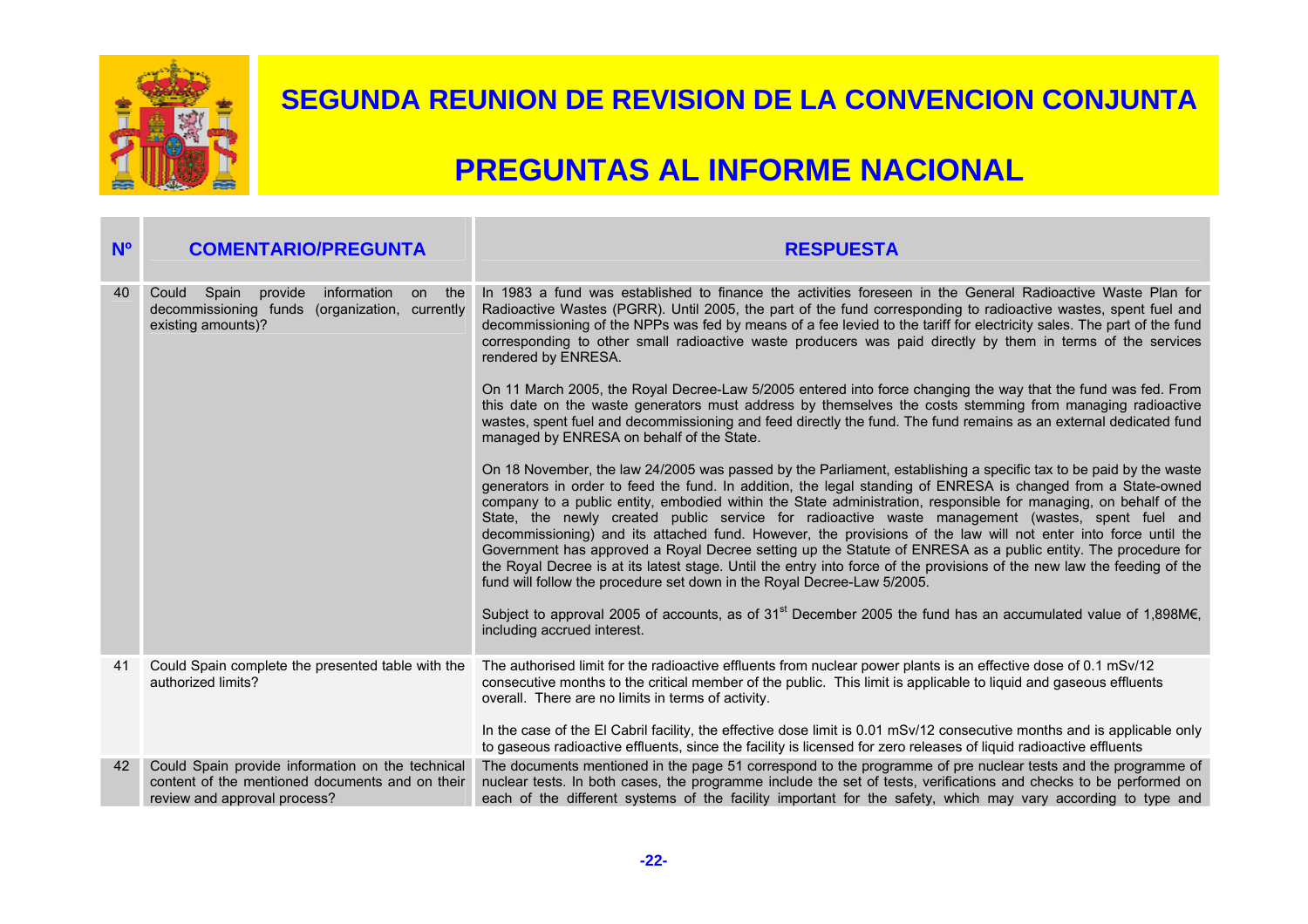

| N <sup>o</sup> | <b>COMENTARIO/PREGUNTA</b>                                                                                                                                   | <b>RESPUESTA</b>                                                                                                                                                                                                                                                                                                                                                                                                                                                                                                                                                                                                                                                                                                                                                                                                                                                                                                                                                                                                                                                                                                                                                                                                                                                                                                                                                                                                                                                                                                                                 |
|----------------|--------------------------------------------------------------------------------------------------------------------------------------------------------------|--------------------------------------------------------------------------------------------------------------------------------------------------------------------------------------------------------------------------------------------------------------------------------------------------------------------------------------------------------------------------------------------------------------------------------------------------------------------------------------------------------------------------------------------------------------------------------------------------------------------------------------------------------------------------------------------------------------------------------------------------------------------------------------------------------------------------------------------------------------------------------------------------------------------------------------------------------------------------------------------------------------------------------------------------------------------------------------------------------------------------------------------------------------------------------------------------------------------------------------------------------------------------------------------------------------------------------------------------------------------------------------------------------------------------------------------------------------------------------------------------------------------------------------------------|
|                |                                                                                                                                                              | characteristics of the facility.<br>The pre-nuclear testing programme is proposed by the licensee and approved by the Ministry of Industry, Tourism<br>and Commerce (MITyC) following a binding report by the CSN, which determines what tests and checks should be<br>carried out in the presence of CSN's inspectors. The results of the pre-nuclear tests are also submitted to the<br>MITYC and to the CSN for analysis before awarding the provisional operating permit. The provisional operating<br>permit will be granted for the time required to carry out the nuclear testing programme and analyse its results<br>The nuclear testing programme describes the tests, their objective, specific techniques and expected results. For<br>each test there should be an indication of the procedure to be followed, the data to be acquired during performance<br>and the maximum and minimum values expected for the variables of interest during test performance. It shall also<br>include the safety criteria applicable to performance of these tests.<br>The official representatives of the CSN may at any time during testing suspend the performance when, in their<br>judgement, continuation might be potentially hazardous. On completion of the nuclear testing programme, the<br>licensee shall submit to the above mentioned MITYC and to the CSN the results and his proposal for modifications<br>to the operational technical specifications OTSs, if this were advisable in view of the tests performed. The CSN will |
|                |                                                                                                                                                              | issue a binding report to the MTYC on the results of the tests and the modifications to be incorporated in the OTSs,<br>where appropriate, as well as on the conditions for renewal of the operating permit for the period established. The<br>MYTC will then issue the new operating permit for the corresponding period.                                                                                                                                                                                                                                                                                                                                                                                                                                                                                                                                                                                                                                                                                                                                                                                                                                                                                                                                                                                                                                                                                                                                                                                                                       |
| 43             | The chapter is relevant to the NPP's, What are the<br>implementing conditions of the new regulations for<br>the facilities relevant to the Joint Convention? | The stages of licensing of facilities exclusively devoted to the temporary storage of spent fuel and high level<br>radioactive wastes do not initially differ significantly from those established for nuclear facilities in the Regulations on<br>nuclear and radioactive facilities (RNRF). However, as it is mentioned in Section K of the national report, the current<br>legal and regulatory framework will be completed to consider the particularities of this kind of facilities and<br>establishing the specific information to be included in the documentation to be presented at each licensing step, as<br>well as the principles and criteria applicable to these facilities.<br>As regards the disposal radioactive wastes, the licensing stages considered in the RNRF are, in general terms, also<br>applicable, although the particularities of some specific steps of this kind of facilities will need special considerations<br>in the new regulations.                                                                                                                                                                                                                                                                                                                                                                                                                                                                                                                                                                    |
| 44             | Could Spain provide information on the mentioned<br>authorized clearances (selected levels, associated<br>QA, impact studies, etc.) ?                        | The clearance system for residual materials generated in regulated practices in Spain is based on:<br>The need of an authorisation granted by The Ministry of Industry.<br>Radiological criteria prescribed by the 96/29 EURATOM Directive for the clearance of materials.                                                                                                                                                                                                                                                                                                                                                                                                                                                                                                                                                                                                                                                                                                                                                                                                                                                                                                                                                                                                                                                                                                                                                                                                                                                                       |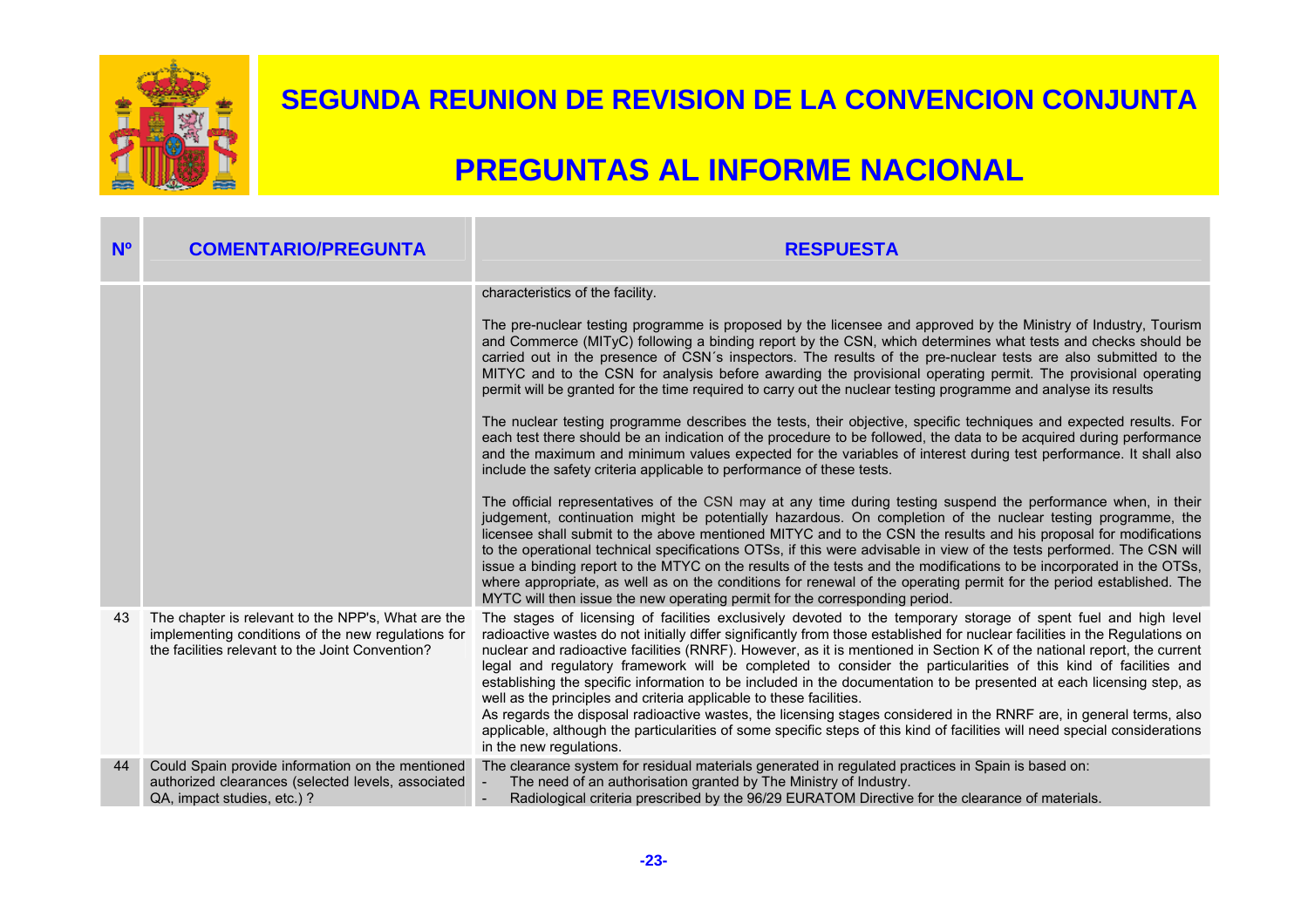

| N <sup>o</sup> | <b>COMENTARIO/PREGUNTA</b>                                                                                                                                                                                                                                                       | <b>RESPUESTA</b>                                                                                                                                                                                                                                                                                                                                                                                                                                                                                                                                                                                                                                                                                                                                                                                                                                                                                                                                                                                                                                                                                                                                                                                                                                                      |
|----------------|----------------------------------------------------------------------------------------------------------------------------------------------------------------------------------------------------------------------------------------------------------------------------------|-----------------------------------------------------------------------------------------------------------------------------------------------------------------------------------------------------------------------------------------------------------------------------------------------------------------------------------------------------------------------------------------------------------------------------------------------------------------------------------------------------------------------------------------------------------------------------------------------------------------------------------------------------------------------------------------------------------------------------------------------------------------------------------------------------------------------------------------------------------------------------------------------------------------------------------------------------------------------------------------------------------------------------------------------------------------------------------------------------------------------------------------------------------------------------------------------------------------------------------------------------------------------|
|                |                                                                                                                                                                                                                                                                                  | Recommendations RP-89 and RP-113 of the Group of Experts established under Art.31 of the Euratom Treaty.<br>Pathway analysis and impact studies considering the existing conventional waste management framework<br>implemented in Spain for the different waste streams like used oils, spent resins, active charcoal and others.<br>The use of a conservative approach in order to obtain derived clearance levels for a wide range of disposal<br>options, considering the most restrictive situation.<br>Sometimes a realistic approach is considered in order to obtain specific derived levels to be applied in specific<br>disposal facilities.<br>Time-frame considerations usually based on prescriptions related to institutional control periods in landfill<br>disposal or hazardous disposal facilities.<br>Dose Criteria.<br>10 microSv/year to the most exposed individual of the critical group in case of scenarios of normal occurrence.<br>Below 1 mSv/year to the most exposed individual of the critical group in case of accidental (low probability<br>scenarios).<br>Intruder construction, intruder well and intruder agricultural are considered as future use of landfill disposal sites<br>after institutional control period is finished |
| 45             | It is stated that emergency response center<br>(SALEM) participates in emergency exercises<br>conducted by radioactive waste management<br>facilities. For how many total exercises (waste<br>facilities, NPPs, research reactors, and other) do<br>you activate SALEM per year? | Spanish nuclear regulations require to each nuclear facility owner to perform an emergency exercise once a year.<br>According to this requirement, every year an emergency drill is carried out in the Low and Intermediate Waste<br>Disposal Facility "El Cabril".<br>The CSN Emergency Centre (Sala de Emergencia, SALEM) participates in all (around 10 times a year)<br>emergency exercises carried out in the Spanish nuclear facilities. In particular, the Salem participates in the "El<br>Cabril" annual exercise, which is usually based in an accident involving radioactive waste stored or managed in<br>the facility.<br>During each exercise, the CSN activates its own Emergency Response Organization (Organización de Respuesta<br>ante Emergencias, ORE) according its Emergency Action Plan (Plan de Actuación ante Emergencia, PAE), which<br>is activated to the Response Level derived from the severity or scope of the accident simulated. Number of people<br>from the CSN participating in the exercise depends on the level of response activated, usually is around 10<br>people.                                                                                                                                                        |
| 46             | What basic measures (technical, technological,<br>etc.) permitted the reduction in the annual total<br>volume of low- and intermediate-level waste to<br>more than two times $(1990 - 1430 \text{m})$ , 2004 -<br>600m3), and annual volume of radwaste of this                  | ENRESA and the NPP had reached agreements for volume reduction. It was in the interest of ENRESA and of the<br>Power Plants to reduce the volume generated at the plants. Due to the cost of disposal and the, at that time,<br>externalised cost system, it was cheaper for ENRESA to fund partially the volume reduction costs.<br>Among the technical measures implemented were better procedures agreed with the generators, R+D investments<br>and modification of some systems. The agreements were reached with each one of the power plants after assessing                                                                                                                                                                                                                                                                                                                                                                                                                                                                                                                                                                                                                                                                                                   |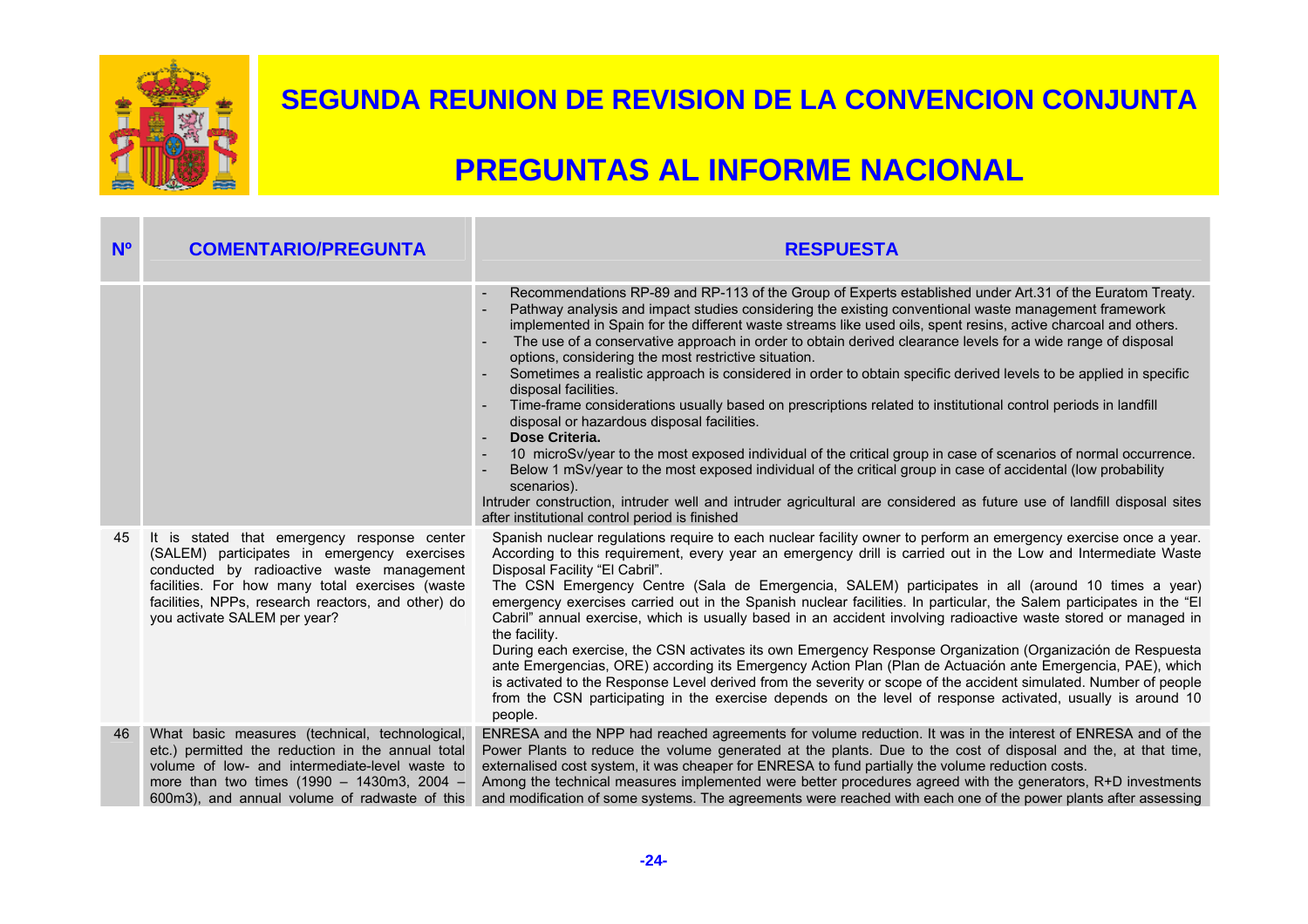

| N <sup>o</sup> | <b>COMENTARIO/PREGUNTA</b>                                                                                                                                                                                                                                                                                                                      | <b>RESPUESTA</b>                                                                                                                                                                                                                                                                                                                                                                                                                                                                                                                                                                                                                                                                                                                                                                          |
|----------------|-------------------------------------------------------------------------------------------------------------------------------------------------------------------------------------------------------------------------------------------------------------------------------------------------------------------------------------------------|-------------------------------------------------------------------------------------------------------------------------------------------------------------------------------------------------------------------------------------------------------------------------------------------------------------------------------------------------------------------------------------------------------------------------------------------------------------------------------------------------------------------------------------------------------------------------------------------------------------------------------------------------------------------------------------------------------------------------------------------------------------------------------------------|
|                | category at NPPs to 4 times (1992 - 140m3, 2002<br>$-70m3$ , and since $2003 - 35m3$ ?                                                                                                                                                                                                                                                          | the real possibilities and the potential results.<br>With regard to radioactive facilities, ENRESA has developed annual meetings with the generators in order they get<br>conscious of the technical conditions for waste management, have better internal procedures, and share similar<br>problems and solutions among them. Under Ministerial Order ECO/1449/2003, of 21 May (as indicated in the<br>report), solid wastes from small radioactive facilities with concentrations under specific levels (table included in the<br>Min. Order) can be managed as non radioactive.                                                                                                                                                                                                        |
| 47             | Could you provide additional information on safety<br>issues arising in high-level and long-lived radwaste<br>management?                                                                                                                                                                                                                       | The high level wastes are made up fundamentally of the vitrified wastes from reprocessing of the fuel from the<br>Vandellós I Nuclear Power Plant, currently in France and to be returned to Spain as from 2010. This class also<br>includes other wastes which, because of their activity or half-life, are not eligible for disposal at the El Cabril low and<br>intermediate level radioactive waste disposal facility, and which will foreseeable mainly arise from the dismantling of<br>the nuclear power plants.                                                                                                                                                                                                                                                                   |
|                |                                                                                                                                                                                                                                                                                                                                                 | As regards the general safety requirements established in article 4 of the Convention, in addition to what is indicated<br>in chapter 11.1 (relating to measures for the maintenance of subcritical conditions and heat removal), the criteria<br>issued by the CSN in relation to the protection of persons and future generations, contained in chapter 11.6 of the<br>Spanish national report, and the measures regarding responsibilities and financing, included in sections 4.7 and<br>11.7, are also applicable. In keeping with the strategic objectives of the CSN, the rest of the general safety<br>requirements of Article 11 of the Convention will be subject to the development of the regulatory framework for the<br>management of high level wastes in the coming years |
| 48             | Is it required to carry out a comparative analysis of<br>national and foreign standards in order to<br>demonstrate that the facility designed in<br>compliance with foreign standards will have the<br>safety level not less then the level which could be<br>reached in the facility design in compliance with<br>national standards of Spain? | There is not a formal requirement to carry out a comparative analysis of national and foreign standards; but normally<br>the regulatory review procedure takes into account the recommendations of international organisations, specially the<br>IAEA Safety Standards and the EC Directives, as well as the specific standards in force in the country of origin of<br>the design.<br>In particular, in the case of the review of the spent fuel and high level waste dry storage facilities, the IAEA Safety<br>Series 116, 117 and 118 (on design, operation and safety assessment, respectively) have been considered, as well<br>as the 10 CFR 72 and the Nureg which contains the corresponding review standard plan has also been applied.                                         |
| 49             | Are there any measures planned to minimise<br>radwaste generation from spent fuel processing?<br>If spent fuel is processed outside of Spain then<br>what provisions of intergovernmental agreements                                                                                                                                            | As of today, Spain is not processing (reprocessing) Spent Fuel.<br>Some LWR fuel was reprocessed in UK under very old contracts with no return of wastes. In addition, Spent Fuel<br>from Vandellos 1 NPP was sent to France for reprocessing until 1994.<br>There is an intergovernmental agreement on the return of wastes which does not indicate minimisation conditions                                                                                                                                                                                                                                                                                                                                                                                                              |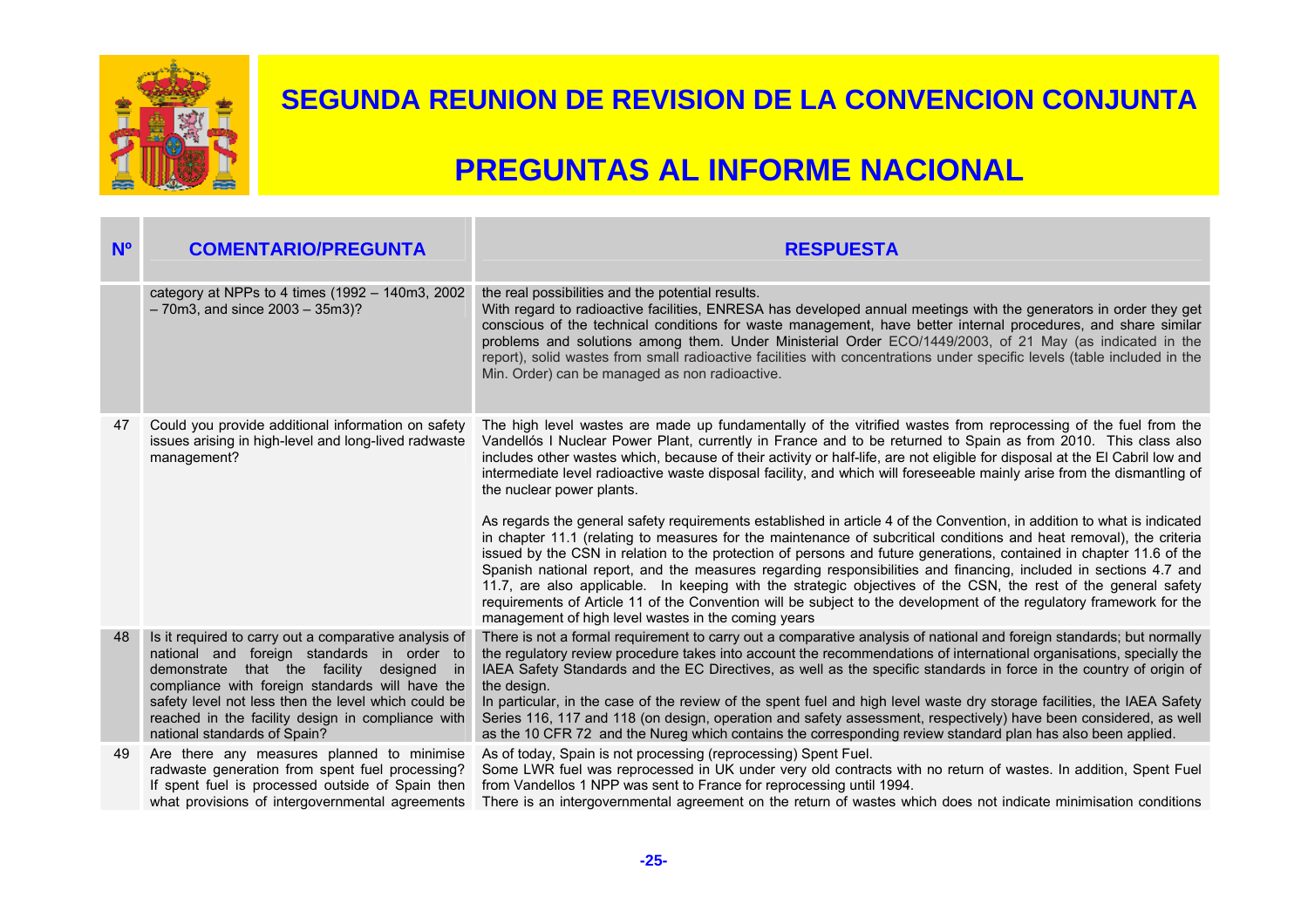

#### **SEGUNDA REUNION DE REVISION DE LA CONVENCION CONJUNTA**

| N <sup>o</sup> | <b>COMENTARIO/PREGUNTA</b>                                                                                                                                                                                                                                                                                                                                                                                                                                                                                                                                                                                                                                                                                                                                                                                                                                                                                                                    | <b>RESPUESTA</b>                                                                                                                                                                                                                                                                                                                                                                                                                                                                                                                                                                                                                                                                                                                                                                                                                                                                                                                                                                                                                                                                 |
|----------------|-----------------------------------------------------------------------------------------------------------------------------------------------------------------------------------------------------------------------------------------------------------------------------------------------------------------------------------------------------------------------------------------------------------------------------------------------------------------------------------------------------------------------------------------------------------------------------------------------------------------------------------------------------------------------------------------------------------------------------------------------------------------------------------------------------------------------------------------------------------------------------------------------------------------------------------------------|----------------------------------------------------------------------------------------------------------------------------------------------------------------------------------------------------------------------------------------------------------------------------------------------------------------------------------------------------------------------------------------------------------------------------------------------------------------------------------------------------------------------------------------------------------------------------------------------------------------------------------------------------------------------------------------------------------------------------------------------------------------------------------------------------------------------------------------------------------------------------------------------------------------------------------------------------------------------------------------------------------------------------------------------------------------------------------|
|                | ensure measures for minimisation of radwaste<br>fuel<br>during<br>spent<br>processing?<br>Are there any restrictions on the amounts of<br>radwaste returned?                                                                                                                                                                                                                                                                                                                                                                                                                                                                                                                                                                                                                                                                                                                                                                                  | neither on limitation of amounts.                                                                                                                                                                                                                                                                                                                                                                                                                                                                                                                                                                                                                                                                                                                                                                                                                                                                                                                                                                                                                                                |
| 50             | the<br>What are<br>(technical,<br>main reasons<br>technological, economic issues etc.) for delays in<br>design and construction of deep geological<br>facilities for disposal of high-level and long-lived<br>radwaste (except for the indicated reason of<br>radwaste return from spent fuel processing -<br>2010)?                                                                                                                                                                                                                                                                                                                                                                                                                                                                                                                                                                                                                          | The delays were mainly due to the overall delays in the construction of deep geological facilities in other reference<br>countries, as well as to the availability of proven interim solutions, which make unnecessary to take decisions in the<br>short term.<br>Although deep geological facilities are still considered for planning and economical calculations purposes, further<br>investigation of the potential benefits of other technological solutions, such as partitioning and transmutation, which<br>may alleviate the problem, will be strongly pursued.                                                                                                                                                                                                                                                                                                                                                                                                                                                                                                         |
| 51             | What measures (administrative, technical or<br>technological) are taken or planned to minimise<br>the generation and final amounts of high-level and<br>long-lived radwaste?                                                                                                                                                                                                                                                                                                                                                                                                                                                                                                                                                                                                                                                                                                                                                                  | Considering the Spent Fuel to be managed, there is no planned minimisation of wastes, nevertheless Spain has a<br>modest R+D programme in Partitioning and Transmutation                                                                                                                                                                                                                                                                                                                                                                                                                                                                                                                                                                                                                                                                                                                                                                                                                                                                                                         |
| 52             | The report states that the Spanish legislation<br>establishes a sequential authorization process in<br>which authorization is regulated specifically and<br>that establishes the licensee's obligation to submit<br>whatever safety analyses are specifically required<br>of him. (15.4 P140).) And also it states that the El<br>Cabril facility has an operating permit that will<br>remain valid until such time as the volume<br>available for LILW disposal in the existing cells has<br>been completed, this having been granted by the<br>Ministerial Order of October 5th 2001. (12.1 P125).<br>Considering the sequential authorization of the EI<br>Cabril facility, what is the total capacity of the El<br>Cabril facility? Was the capacity the same as the<br>licensee applied for its construction permit in 1989<br>and provisional operating permit in 1992? What is<br>the volume capacity of the existing cells granted in | The storage capacity taken as a reference for both the construction permit and the initial provisional operating<br>permit (1992) for the El Cabril facility corresponds to 35,000 m <sup>3</sup> of conditioned low and intermediate level wastes.<br>The reference capacity in the terms indicated has remained unchanged in the different renewals of the of the<br>operating permits for the EI Cabril facility and the forecast currently continues to be 35,000m <sup>3</sup> of conditioned wastes,<br>which may be stored in the 28 cells existing at the facility.<br>The terms referred to in the October 2001 operating permit indicate that it will remain in force until such time as the<br>licensee completes the capacity available in the 28 disposal cells, as a result of which the facility will not require any<br>new permit until these circumstances arise.<br>On the other hand this capacity will be increased in some 130.000 m <sup>3</sup> when a new section for the disposal of VLLW<br>would be licensed for operation (now under construction). |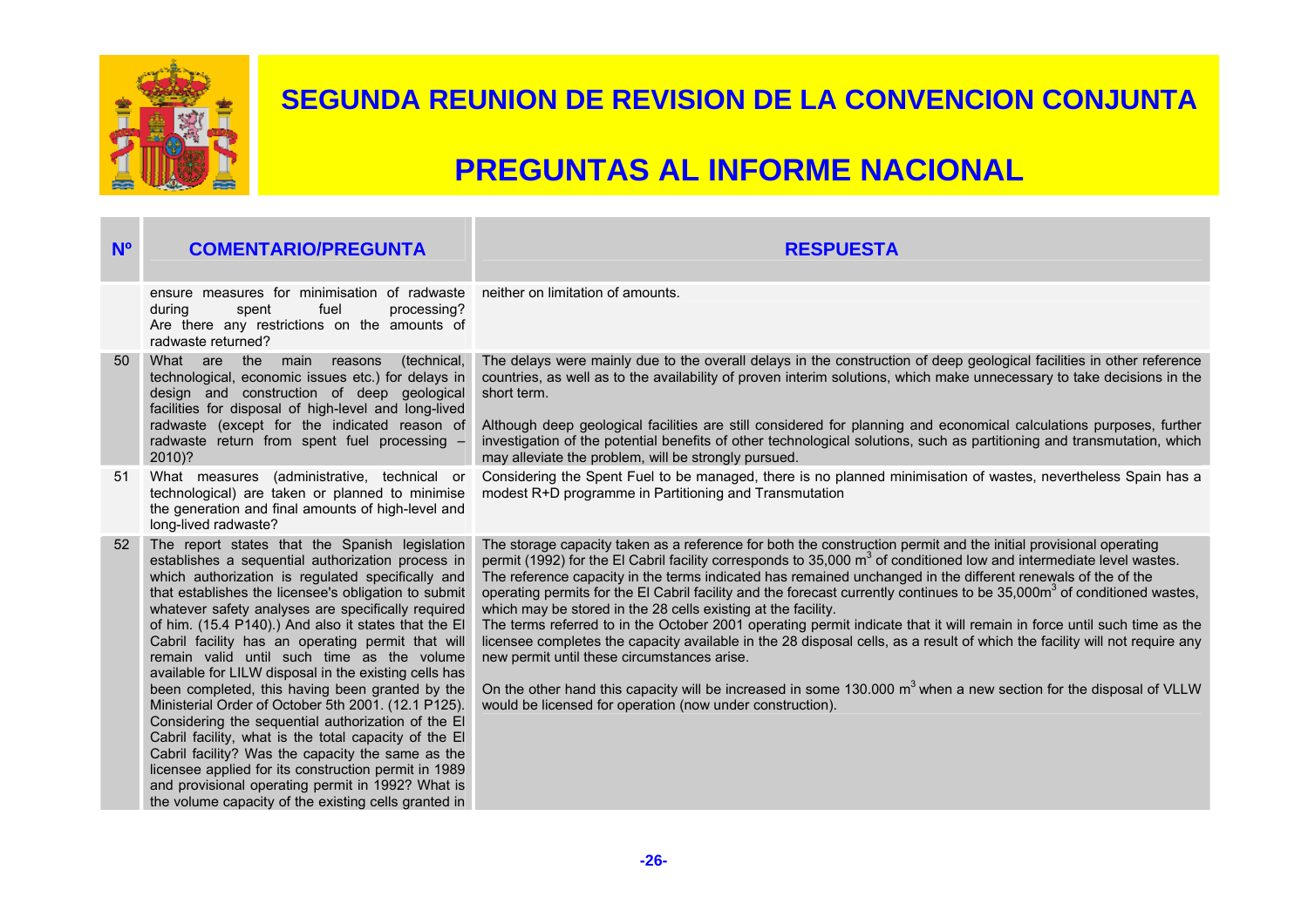

| N <sup>o</sup> | <b>COMENTARIO/PREGUNTA</b>                                                                 | <b>RESPUESTA</b>                                                                                                                                                                                                                                                                                                                                                                                                                                                                                                                                                                                                                                                                                                                                                                                                     |
|----------------|--------------------------------------------------------------------------------------------|----------------------------------------------------------------------------------------------------------------------------------------------------------------------------------------------------------------------------------------------------------------------------------------------------------------------------------------------------------------------------------------------------------------------------------------------------------------------------------------------------------------------------------------------------------------------------------------------------------------------------------------------------------------------------------------------------------------------------------------------------------------------------------------------------------------------|
|                | 2001, if not the same as the originally granted?                                           |                                                                                                                                                                                                                                                                                                                                                                                                                                                                                                                                                                                                                                                                                                                                                                                                                      |
| 53             | What are the regulations or standards for the<br>management of waste from decommissioning? | There is no specific regulation for wastes arising as a result of dismantling activities. The radioactive wastes<br>generated during this phase are generally required to undergo similar management to those generated during the<br>operating phase of the facilities. Article 30 of the Regulations on nuclear and radioactive facilities requires the<br>submission of a Radioactive Waste Management Plan for the dismantling stage.<br>The conditioning and management of a typical radioactive wastes generated during the dismantling of the facilities<br>require specific authorisation. At present, a very low level radioactive wastes management facility for final disposal<br>of this type of wastes within "El Cabril" site is in the process of authorisation, a repository that may undoubtedly be |
|                |                                                                                            | used in the management of a large volume of the wastes generated during dismantling                                                                                                                                                                                                                                                                                                                                                                                                                                                                                                                                                                                                                                                                                                                                  |
| 54             | What are the criteria for decommissioning in the<br>design stage of nuclear facilities?    | Among the documentation to be approved for awarding of the construction permit for any new nuclear facility is<br>included a description of the technological, economic and financing previsions for future dismantling and<br>decommissioning. The facility design requirements referring specifically to dismantling have not yet been<br>established.                                                                                                                                                                                                                                                                                                                                                                                                                                                             |
| 55             | How much LILW is generated annually in each<br>NPP <sub>s</sub> ?                          | In the next table are presented the quantities of waste packages (220 litter drums) of LILW generated in each of<br>Spanish NPPs in 2005.                                                                                                                                                                                                                                                                                                                                                                                                                                                                                                                                                                                                                                                                            |
|                |                                                                                            | <b>NPP</b><br><b>Packages</b>                                                                                                                                                                                                                                                                                                                                                                                                                                                                                                                                                                                                                                                                                                                                                                                        |
|                |                                                                                            | José Cabrera<br>308                                                                                                                                                                                                                                                                                                                                                                                                                                                                                                                                                                                                                                                                                                                                                                                                  |
|                |                                                                                            | Sta. M <sup>a</sup> Garoña<br>204                                                                                                                                                                                                                                                                                                                                                                                                                                                                                                                                                                                                                                                                                                                                                                                    |
|                |                                                                                            | Almaraz I y II<br>356                                                                                                                                                                                                                                                                                                                                                                                                                                                                                                                                                                                                                                                                                                                                                                                                |
|                |                                                                                            | Ascó I y II<br>311                                                                                                                                                                                                                                                                                                                                                                                                                                                                                                                                                                                                                                                                                                                                                                                                   |
|                |                                                                                            | Cofrentes<br>841                                                                                                                                                                                                                                                                                                                                                                                                                                                                                                                                                                                                                                                                                                                                                                                                     |
|                |                                                                                            | Vandellós II<br>230                                                                                                                                                                                                                                                                                                                                                                                                                                                                                                                                                                                                                                                                                                                                                                                                  |
|                |                                                                                            | Trillo<br>165                                                                                                                                                                                                                                                                                                                                                                                                                                                                                                                                                                                                                                                                                                                                                                                                        |
|                |                                                                                            | <b>TOTAL</b><br>2415                                                                                                                                                                                                                                                                                                                                                                                                                                                                                                                                                                                                                                                                                                                                                                                                 |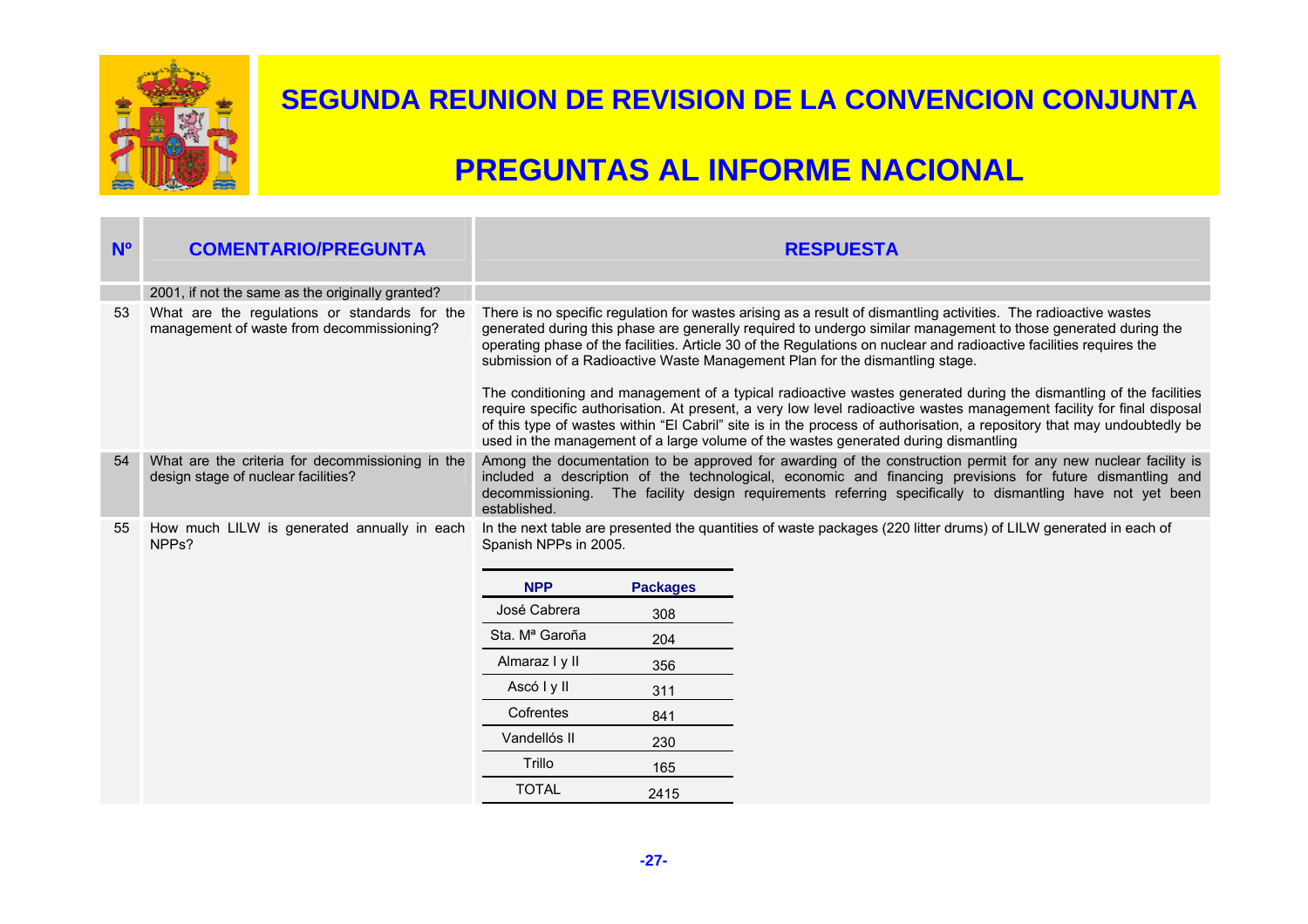

| N <sup>o</sup> | <b>COMENTARIO/PREGUNTA</b>                                                                                                                                                                                                                                                                                                                                                                                    | <b>RESPUESTA</b>                                                                                                                                                                                                                                                                                                                                                                                                                                                                                                                                                                                                                                                                                                                                                                                                                                                                                                                                                                  |
|----------------|---------------------------------------------------------------------------------------------------------------------------------------------------------------------------------------------------------------------------------------------------------------------------------------------------------------------------------------------------------------------------------------------------------------|-----------------------------------------------------------------------------------------------------------------------------------------------------------------------------------------------------------------------------------------------------------------------------------------------------------------------------------------------------------------------------------------------------------------------------------------------------------------------------------------------------------------------------------------------------------------------------------------------------------------------------------------------------------------------------------------------------------------------------------------------------------------------------------------------------------------------------------------------------------------------------------------------------------------------------------------------------------------------------------|
| 56             | The report describes the main stages within the<br>system of licensing of nuclear and radioactive<br>facilities, e.g., preliminary or site authorization,<br>construction permit, operating permit, and<br>decommissioning permit, etc. How long usually<br>does it take for each step?                                                                                                                       | The duration of each step depends on the kind and complexity of the facility. The regulations do not provide for any<br>time constrain, but the CSN's objective for the review process for each type of authorisation is the following:<br>Site permit. One year<br>Construction permit: three years<br>Operating permit: three years for the issuance of a new operating permit and one year for the renewal of an existing<br>operation permit.<br>Decommissioning permit: two years.                                                                                                                                                                                                                                                                                                                                                                                                                                                                                           |
| 57             | The report states that after the result of an incident<br>involving the smelting of a radioactive source in a<br>steelyard in 1998, the national authorities<br>promoted the signing of the Protocol for<br>collaboration in the radiological surveillance of<br>metallic materials. What are the contents of the<br>Protocol?. And what is the responsible<br>government body for implementing the Protocol? | On 2 <sup>nd</sup> November 1999, the then Ministry of Industry and Energy (now the Ministry of Industry, Tourism and<br>Commerce), the Ministry of Public Works, the Nuclear Safety Council (CSN), the Spanish radioactive waste<br>management company (Empresa Nacional de Residuos Radiactivos - ENRESA), the Union of Iron and Steel<br>Companies (UNESID) and the Spanish Recovery Federation (FER) signed the "Protocol for collaboration in the<br>radiological surveillance of metallic materials". These were joined in 2000 by the Mining and Metal Federation of the<br>trade union Comisiones Obreras and the State Metal, Construction and related activities Federation of the trade<br>union Unión General de Trabajadores, and in 2002 by the Spanish Association of Aluminium Refiners, the National<br>Union of Copper Industries and the Union of Lead Industries, and more recently, in November 2004, by the Spanish<br>Federation of Smelting Associations. |
|                |                                                                                                                                                                                                                                                                                                                                                                                                               | The Protocol constitutes the reference framework for the radiological surveillance of metals for recycling in Spain,<br>and establishes a series of commitments and actions to be taken by each of the signatories, the aim being to<br>guarantee the radiological surveillance of metallic materials and the management of radioactive wastes detected or<br>that might be generated as a result of an accident.                                                                                                                                                                                                                                                                                                                                                                                                                                                                                                                                                                 |
|                |                                                                                                                                                                                                                                                                                                                                                                                                               | Adherence to the Protocol by a facility materialises through its entry into the register created for this purpose by the<br>Ministry of Industry, Tourism and Commerce. Adherence is voluntary and free of charge and is formalised when the<br>Ministry informs the interested party of its incorporation. The commitments of the parties to the Protocol are set<br>down in its Technical Annex.                                                                                                                                                                                                                                                                                                                                                                                                                                                                                                                                                                                |
| 58             | You have indicated in your report that the State<br>will be responsible for whatever surveillance might<br>occur following the decommissioning of a nuclear<br>or radioactive facility, once the period of time<br>established in the corresponding Statement of<br>Closure has elapsed. With respect to the                                                                                                  | 1) The procedure to award the decommissioning permit includes an environmental assessment made by the<br>Ministry of Environment (conventional risks) jointly with the Nuclear Safety Council (specific risks arising from<br>ionising radiation). The "Statement of closure" is an administrative act made by the Ministry of Industry, Tourism and<br>Commerce, after binding consultation with other competent authorities, stating the fulfilment of the decommissioning<br>activities, as provided for in the official documents attached to the decommissioning permit, and, when necessary,<br>establishing surveillance measures until full release from regulatory oversight of the site.                                                                                                                                                                                                                                                                                |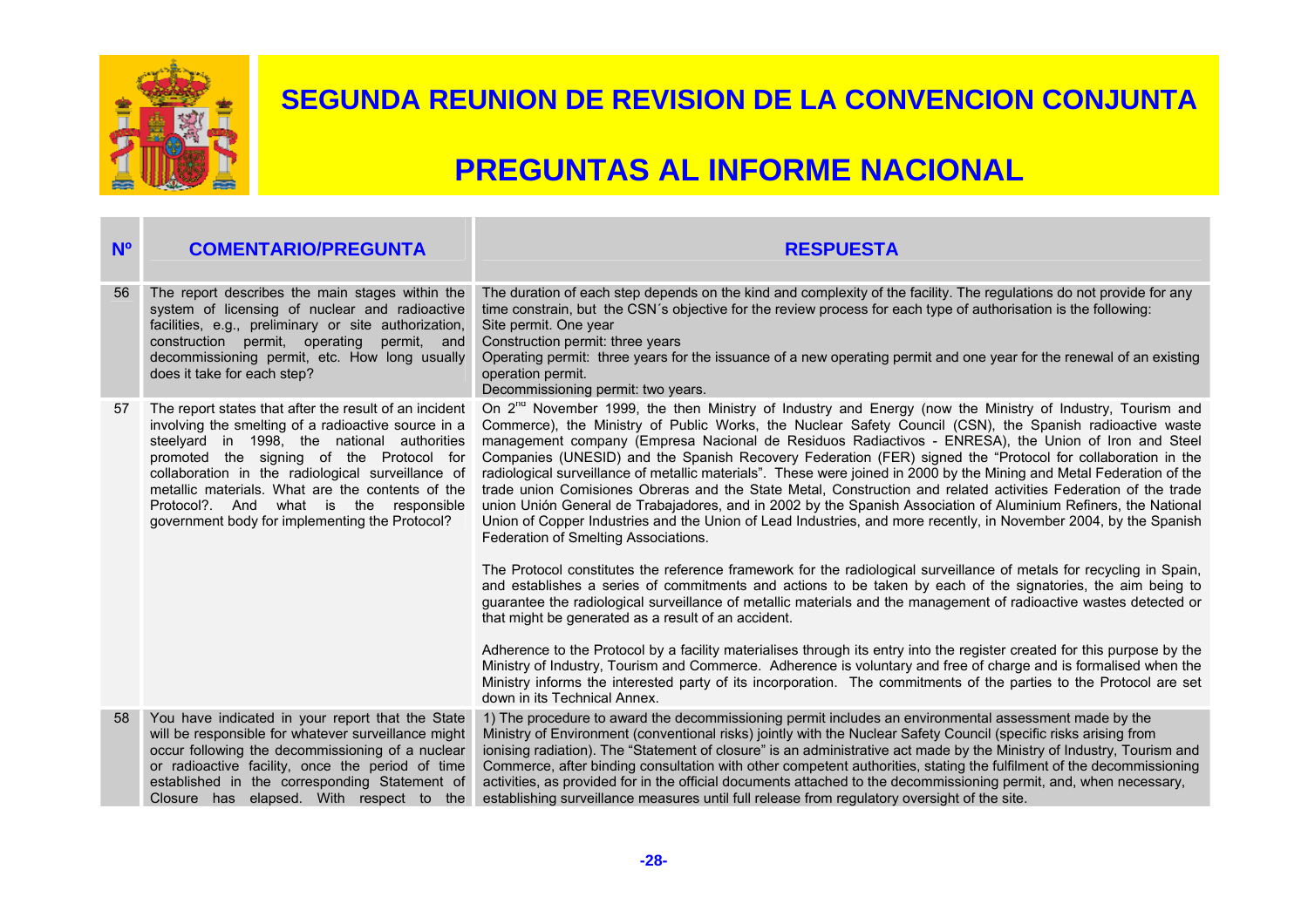

| N <sup>o</sup> | <b>COMENTARIO/PREGUNTA</b>                                                                                                                                                                                                                                                                                                                                                                                                                                                                                         | <b>RESPUESTA</b>                                                                                                                                                                                                                                                                                                                                                                                                                                                                                                                                                                                                                                                                                                                           |
|----------------|--------------------------------------------------------------------------------------------------------------------------------------------------------------------------------------------------------------------------------------------------------------------------------------------------------------------------------------------------------------------------------------------------------------------------------------------------------------------------------------------------------------------|--------------------------------------------------------------------------------------------------------------------------------------------------------------------------------------------------------------------------------------------------------------------------------------------------------------------------------------------------------------------------------------------------------------------------------------------------------------------------------------------------------------------------------------------------------------------------------------------------------------------------------------------------------------------------------------------------------------------------------------------|
|                | of<br>Statement<br>Closure;<br>1) Does the Statement of Closure cover hazardous<br>material<br>well<br>radioactive?<br>as<br>as<br>2) If not, how does the regulatory body take into<br>consideration the hazardous component of spent<br>fuel<br>radioactive<br>material?<br>or<br>3) Are there specific radiological and hazardous<br>criteria that must be met for a licensee to obtain a<br>Closure?<br>Statement<br>$\Omega$<br>4) Is an outreach program a requirement for a<br><b>Statement of Closure?</b> | 2) It doesn't apply.<br>3) The release criteria are to be included in the site restoration plan, which is one of the official documents on which<br>the aforementioned decommissioning permit is based.4) Public information and hearing is foreseen as part of the<br>environmental assessment process that takes place before issuing of the Environmental Impact Statement.<br>Information on the final situation in which the site is to be left following dismantling and prior to awarding of the<br>Statement of Closure is also given.                                                                                                                                                                                             |
| 59             | The meaning of the title of this Annex (References<br>to the Reports of International Examination<br>Missions Performed on Request by a Contracting<br>Party) is not very clear, and the text in the annex<br>"None exist to date" make the reader wonder why<br>it has been included in the National Report.<br>Consider dropping, or explaining what is to be<br>included in a future edition.                                                                                                                   | We tried to follow the standard format of the report provided for in INFCIRC/604. Paragraph 3.f) of it calls for<br>reporting in annexes national and international peer reviews. Pursuant this requirement we included a void annex in<br>the first national report and found logical to keep it in the second report. We plan to include again this section in the<br>third report to report an IAEA integrated regulatory review mission to Spain to be carried out by the end of 2007, in<br>which radioactive waste and spent fuel management regulatory matters will be within the scope of review.                                                                                                                                  |
| 60             | The report states that a special case in relation to<br>the orphan sources is their detection at facilities for<br>the processing or recovery of metallic scrap.<br>Please explain how the program for border<br>protection, including radiation monitoring of<br>exports precludes the inadvertent disposal of<br>sources in shipments (e.g., scrap metal) that could<br>result in the possible import by other countries<br>and/or re-import of contaminated materials. Please                                   | After an in-depth assessment of the risks associated to the presence of radioactive sources and materials in scrap<br>metal, taking into account that metal scrap is shipped in bulk, which makes very difficult to design effective<br>surveillance systems at every harbour (there are not land borders within the EU), it was concluded that the most<br>effective strategy was to implement strong control procedures at origin and destiny, where appropriate radiological<br>detection procedures and infrastructure to deal with detection cases can be easily installed (segregation, protection,<br>search,).<br>To this end, an agreement was concluded with the concerned competent authorities and industry representatives to |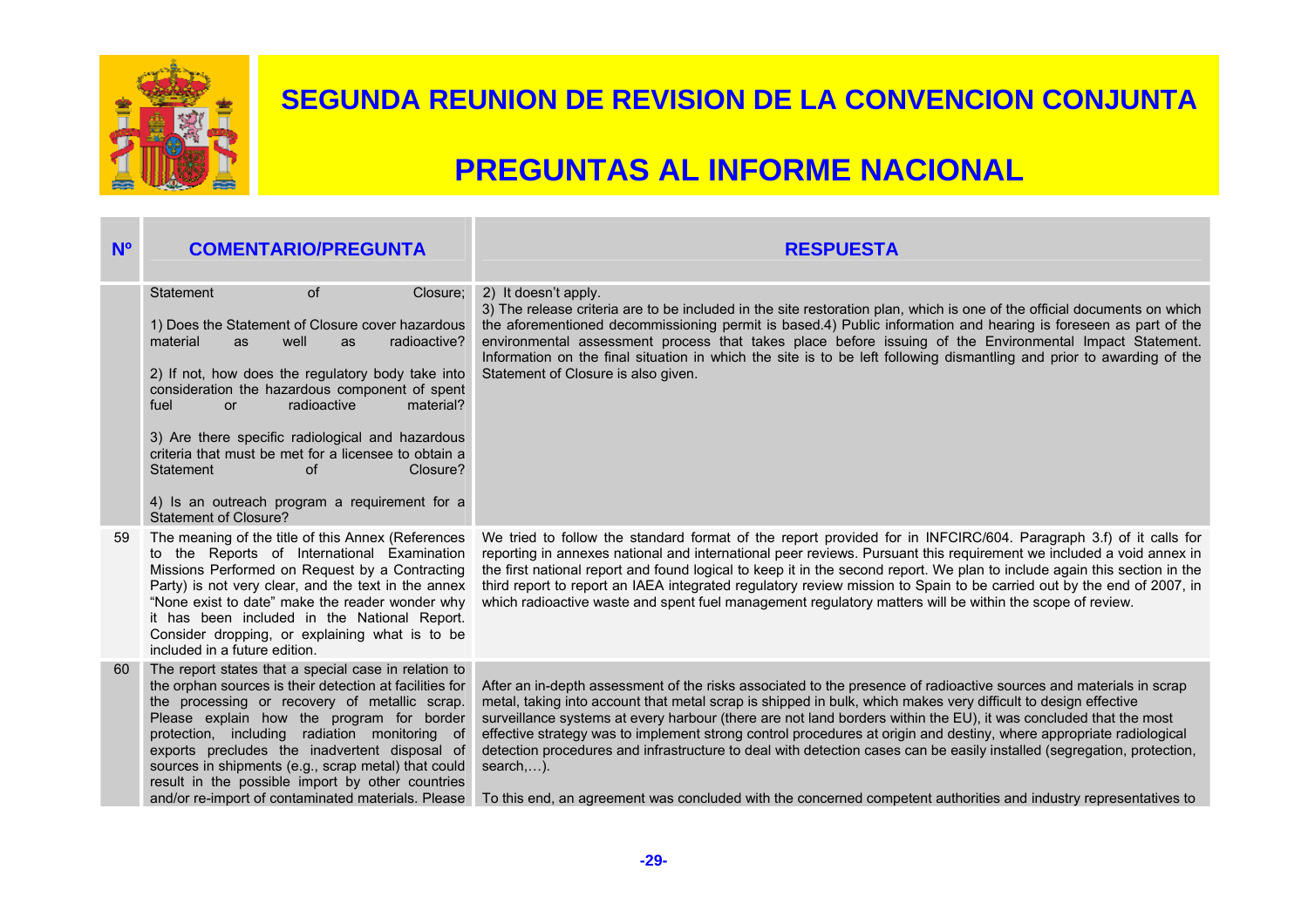

| N <sup>o</sup> | <b>COMENTARIO/PREGUNTA</b>                                                                                                                                                                                                                  | <b>RESPUESTA</b>                                                                                                                                                                                                                                                                                                                                                                                                                                                                                                                                                                                                                                                                                                                                                                                         |
|----------------|---------------------------------------------------------------------------------------------------------------------------------------------------------------------------------------------------------------------------------------------|----------------------------------------------------------------------------------------------------------------------------------------------------------------------------------------------------------------------------------------------------------------------------------------------------------------------------------------------------------------------------------------------------------------------------------------------------------------------------------------------------------------------------------------------------------------------------------------------------------------------------------------------------------------------------------------------------------------------------------------------------------------------------------------------------------|
|                | describe the<br>program for border protection,<br>including radiation monitoring at airports.                                                                                                                                               | implement a protocol for cooperation on radiological oversight of metallic materials. The protocol is in force since<br>1999, with excellent results.                                                                                                                                                                                                                                                                                                                                                                                                                                                                                                                                                                                                                                                    |
|                |                                                                                                                                                                                                                                             | It should be noted that, at present, there is no Spanish radioactive sources manufacturing and that Spain is a net<br>importer of metal scrap (only negligible amount of very specific products are transferred within the EU).                                                                                                                                                                                                                                                                                                                                                                                                                                                                                                                                                                          |
|                |                                                                                                                                                                                                                                             | On the other hand, the Nuclear Safety Council controls the companies involved in trading of radioactive materials<br>pursuant the Spanish regulations, as well as the companies (operators) that make use of them.                                                                                                                                                                                                                                                                                                                                                                                                                                                                                                                                                                                       |
|                |                                                                                                                                                                                                                                             | Finally, , in the specific case of Algeciras harbour, there is in place a cooperation agreement signed by the US<br>Department of Energy and the Spanish competent authorities (Megaports Initiative) to implement radiological<br>oversight of the goods passing through Similar cooperation frameworks could be extended to other significant<br>Spanish harbours in the future.                                                                                                                                                                                                                                                                                                                                                                                                                       |
|                |                                                                                                                                                                                                                                             | Apart from that, no other specific and systematic radiological surveillance programme is being carried out for border<br>protection.                                                                                                                                                                                                                                                                                                                                                                                                                                                                                                                                                                                                                                                                     |
| 61             | There is little discussion of "public participation" in<br>the National Report. Please describe Spain's<br>policy and practices for allowing the public and<br>interest groups to participate in decision making<br>for nuclear activities. | The Spanish nuclear legal framework provides a public information procedure before granting the site permit. This<br>procedure must take place at the same time than the public information procedure envisaged in the environmental<br>legislation as part of the environmental impact assessment. Within the 30-day time duration of the public information<br>procedure the citizens may submit allegations on the proposal to the Government. Upon the expiry of the procedure,<br>the Government will carry out all the pertinent verifications and will prepare a report, concerning both the information<br>included in the application and the allegations submitted and the dossier will be sent to the Ministry of Industry,<br>Tourism and Commerce and copied to the Nuclear Safety Council. |
|                |                                                                                                                                                                                                                                             | Recently, Spain has ratified the Aarhus Convention and as a member of the European Union is obliged to follow a<br>number of European Directives envisaging public participation in decision making In this regard, the Spanish<br>Government is in the final stage to pass two bills to Parliament approval aiming to establish a national procedure to<br>address the obligations stemming from the Convention and the European directives.                                                                                                                                                                                                                                                                                                                                                            |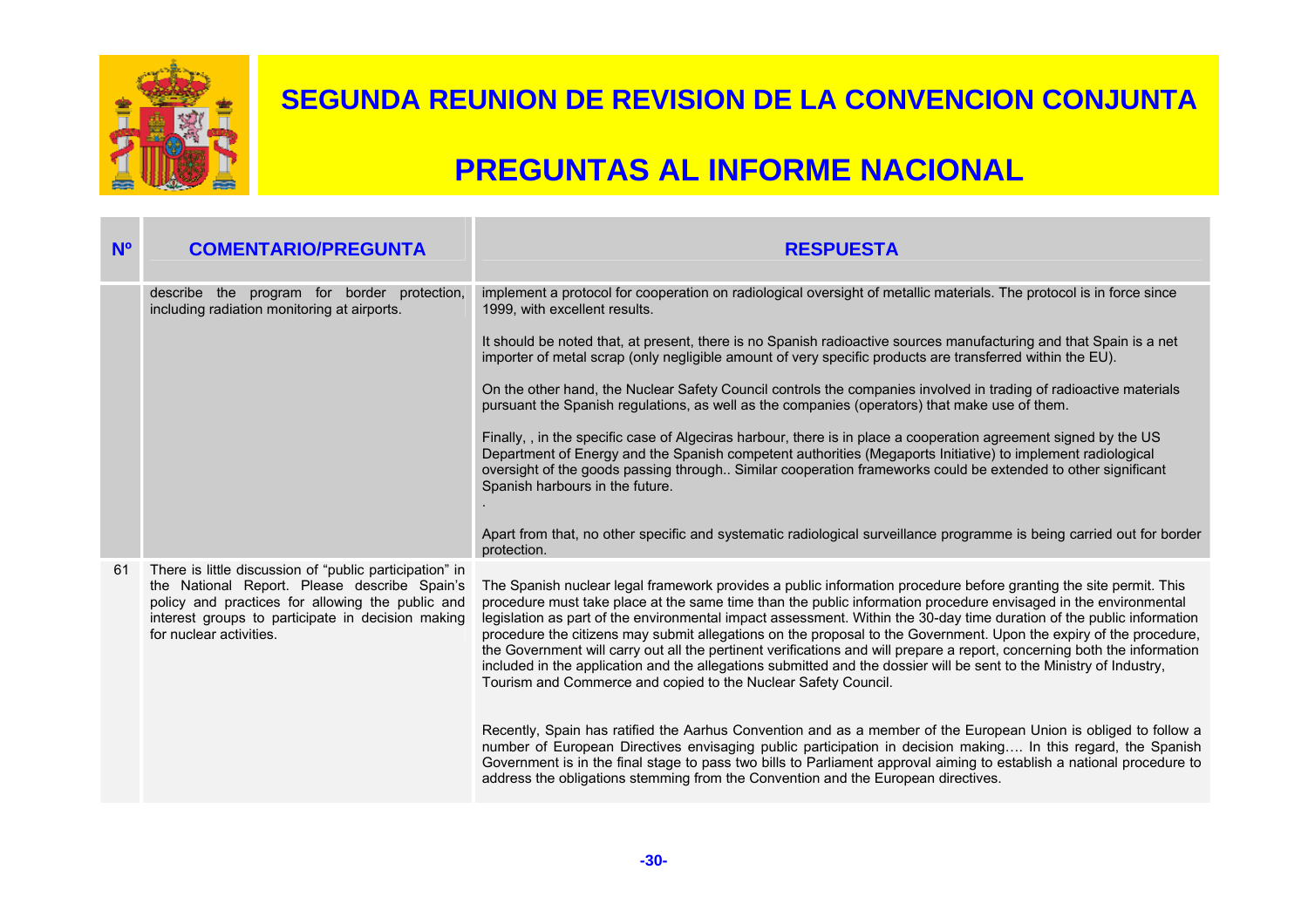

| N <sup>o</sup> | <b>COMENTARIO/PREGUNTA</b>                                                                                                                                                                                                                                                                                                                                                                                      | <b>RESPUESTA</b>                                                                                                                                                                                                                                                                                                                                                                                                                                                                                                                                                                                                                                                                                                                                                                                                                                                                                                                                                                                      |
|----------------|-----------------------------------------------------------------------------------------------------------------------------------------------------------------------------------------------------------------------------------------------------------------------------------------------------------------------------------------------------------------------------------------------------------------|-------------------------------------------------------------------------------------------------------------------------------------------------------------------------------------------------------------------------------------------------------------------------------------------------------------------------------------------------------------------------------------------------------------------------------------------------------------------------------------------------------------------------------------------------------------------------------------------------------------------------------------------------------------------------------------------------------------------------------------------------------------------------------------------------------------------------------------------------------------------------------------------------------------------------------------------------------------------------------------------------------|
|                |                                                                                                                                                                                                                                                                                                                                                                                                                 | Furthermore, the Spanish Government is also close to pass a bill to the Parliament on the need to subject certain<br>general plans to environmental impact assessment.                                                                                                                                                                                                                                                                                                                                                                                                                                                                                                                                                                                                                                                                                                                                                                                                                                |
|                |                                                                                                                                                                                                                                                                                                                                                                                                                 | Finally, the Spanish Parliament is now discussing a bill to review the law establishing the Nuclear Safety Council,<br>which may address the subject of public participation in nuclear regulatory businesses.                                                                                                                                                                                                                                                                                                                                                                                                                                                                                                                                                                                                                                                                                                                                                                                        |
| 62             | The Arbi and Argos experimental reactors are<br>listed as decommissioned and dismantled. What<br>was the disposition of their spent fuel?                                                                                                                                                                                                                                                                       | The Spent Fuel was sent for reprocessing to UKAEA, Dounrey facility; some L&ILW are to be returned.                                                                                                                                                                                                                                                                                                                                                                                                                                                                                                                                                                                                                                                                                                                                                                                                                                                                                                   |
| 63             | Spent fuel from the Vandellos I NPP was sent to<br>France for reprocessing prior to 1983. This NPP<br>ceased operation in 1989 and its fuel had to be<br>reprocessed. What happened to spent fuel<br>between 1983 and 1989? Was waste from<br>reprocessing returned from France? Was<br>reprocessing after 1989 done, and if so where?                                                                          | All the spent fuel from the operation of Vandellos I has been sent to France (COGEMA) until 1994, when the plant<br>was fully de-fuelled. Wastes from reprocessing have not yet been returned.                                                                                                                                                                                                                                                                                                                                                                                                                                                                                                                                                                                                                                                                                                                                                                                                        |
| 64             | Spain's Sixth General Radioactive Waste Plan,<br>expected to be approved in 2005, updates the<br>strategy for managing waste. What is the current<br>status of this Plan? Please provide additional<br>detail on the temporary storage facility for HLW<br>and SF, and whether the 2010 schedule is still<br>valid. Is there an allowance for public participation<br>in the schedule? If so, briefly describe. | The draft Sixth General Radioactive Waste Plan submitted by ENRESA to the Ministry of Industry, Tourism and<br>Commerce during second quarter of 2005 undergone a thorough revision process. The final draft was published at<br>the Ministry web site for public comments from 15 March to 15 April. In addition, a number of interested parties,<br>including Official institutions, operators, research establishments and environmentalist groups have been officially<br>addressed (written public hearing) to express their views on the Plan.<br>The comments received from the interested parties addressed in the procedure, as well as from the general public,<br>will be assessed and a new final draft will be elaborated in order to be forwarded by the Minister to the Cabinet of<br>Ministers for approval.<br>The current schedule is that the Plan will be approved before summer, although some slippage may occur<br>depending on the result of the public consultation process. |
|                |                                                                                                                                                                                                                                                                                                                                                                                                                 | The Plan maintains 2010 as the reference target for the operation of an interim storage facility for HLW and SF. In<br>this regard, it must be taken into account that the pre-licensing activities of a generic design of CTS are well<br>advanced, and a statement of the CSN on the general basis of such generic design is expected to be issued over<br>year 2006. The Spanish Authorities are studying ways of public participation through municipality authorities,                                                                                                                                                                                                                                                                                                                                                                                                                                                                                                                           |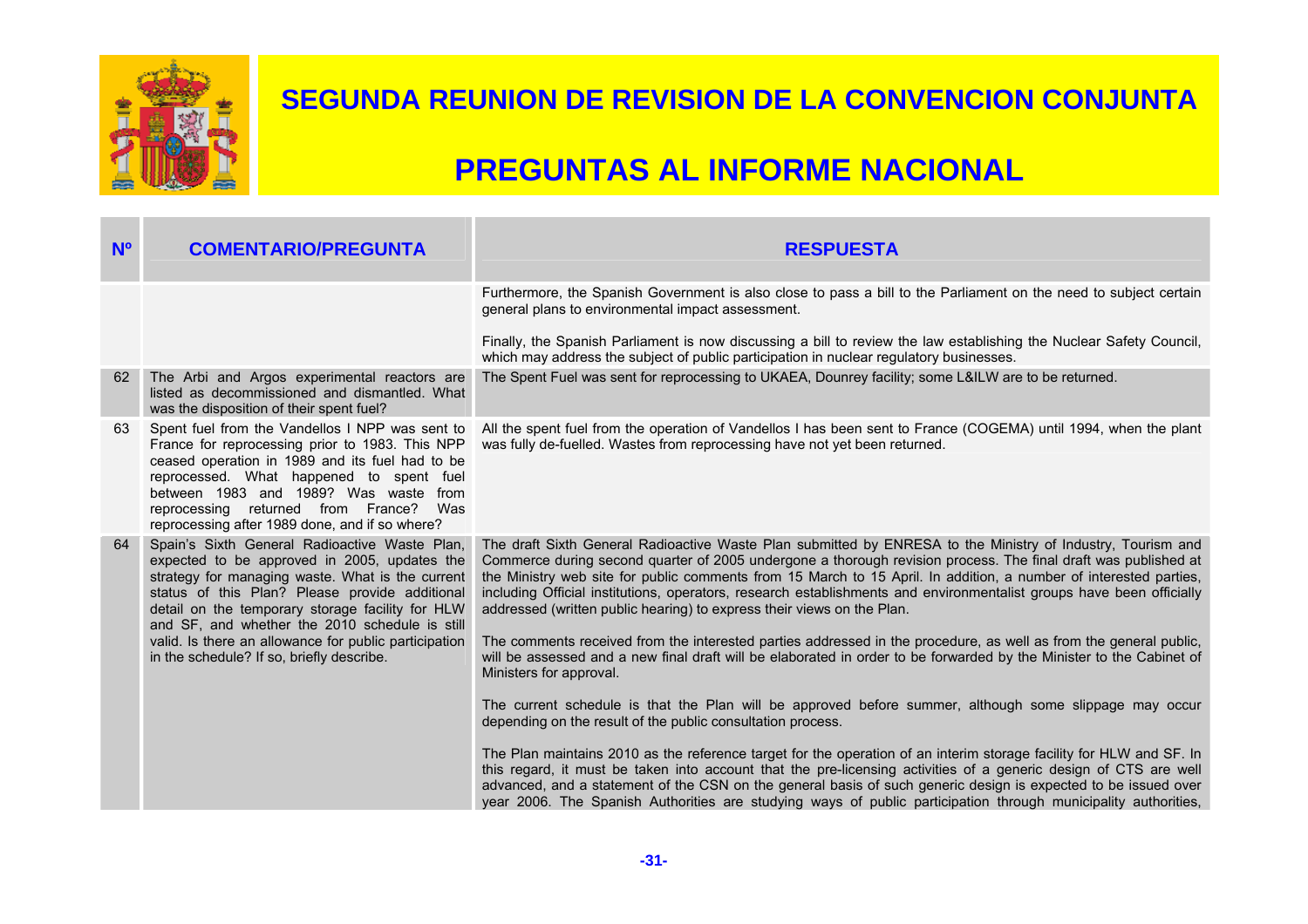

| N <sup>o</sup> | <b>COMENTARIO/PREGUNTA</b>                                                                                                                                                                                                                                                                                                                                                                                                                                                                                                                                                               | <b>RESPUESTA</b>                                                                                                                                                                                                                                                                                                                                                                                                                                                                                      |
|----------------|------------------------------------------------------------------------------------------------------------------------------------------------------------------------------------------------------------------------------------------------------------------------------------------------------------------------------------------------------------------------------------------------------------------------------------------------------------------------------------------------------------------------------------------------------------------------------------------|-------------------------------------------------------------------------------------------------------------------------------------------------------------------------------------------------------------------------------------------------------------------------------------------------------------------------------------------------------------------------------------------------------------------------------------------------------------------------------------------------------|
|                |                                                                                                                                                                                                                                                                                                                                                                                                                                                                                                                                                                                          | interested in having such a facility The public may also participate in the licensing procedure of the site finally<br>chosen.                                                                                                                                                                                                                                                                                                                                                                        |
| 65             | Spain's response to a question about the 2003<br>National Report stated a study by ENRESA would<br>evaluate disposal criteria for sealed sources<br>"between Co-60 and Cs-137". Please describe<br>progress on this study since it is not mentioned in<br>the Second National Report.                                                                                                                                                                                                                                                                                                    | No significant progress has been achieved.                                                                                                                                                                                                                                                                                                                                                                                                                                                            |
| 66             | Section C mentions that "certain quantities of<br>spent fuel have been sent abroad in the past for<br>reprocessing, as a result of which the different<br>products that are to be returned to the country<br>shall be considered to be included in the scope of<br>application." Please provide information on (a) the<br>quantity of the spent fuel sent abroad and/or<br>inventories of the resulting waste to be returned to<br>Spain, (b) the estimated time frame for the return<br>of this waste, and (c) the plans for management<br>and eventual disposal of the returned waste. | LWR spent fuel: 154 tU with no waste return<br>a)<br>UNGG spent fuel: 1910 tU; as indicated in page 14 of the report, 13 $m3$ of HLW and 670 $m3$ of ILW are to<br>be returned.<br>ARBI and ARGOS Reactors: 0.031 tU, 1,71m <sup>3</sup> of L&ILW are to be returned<br>The return of wastes should start by 2010 and last for 5 years<br>b)<br>For the time being, the intention is to store them in the centralised storage facility expected to be<br>$\mathcal{C}$ )<br>commissioned by that time |
| 67             | Could you please provide us with a list of<br>references related to VLLW project at El Cabril,<br>which are publicly available?                                                                                                                                                                                                                                                                                                                                                                                                                                                          | Management of very low activity radioactive waste in Spain. P. Zuloaga. IAEA, Proceedings of the International<br>Symposium on Disposal of Low Level Radioactive Wastes, Cordoba 2004                                                                                                                                                                                                                                                                                                                 |
| 68             | In the subchapter 23.1 it is reported that activities<br>relating to the management of spent fuel and<br>radioactive waste at nuclear facilities themselves<br>are included within the scope of the quality<br>assurance programme applicable to the operation<br>$\Omega$<br>these<br>facilities.<br>How often do you assesses the quality assurance<br>plans and perform inspections on implementing<br>the quality assurance programmes related to the<br>management of spent fuel and radioactive waste                                                                              | The Quality Assurance Programmes of the operating facilities are assessed when these facilities are authorised and<br>whenever there are changes to the Quality Assurance Programmes.<br>No inspections are carried out on specific facilities regarding quality assurance in spent fuel and waste<br>management. Specialists in waste management perform periodic inspections (yearly and/or two-yearly) to verify<br>compliance with the applicable procedures and regulatory requirements.         |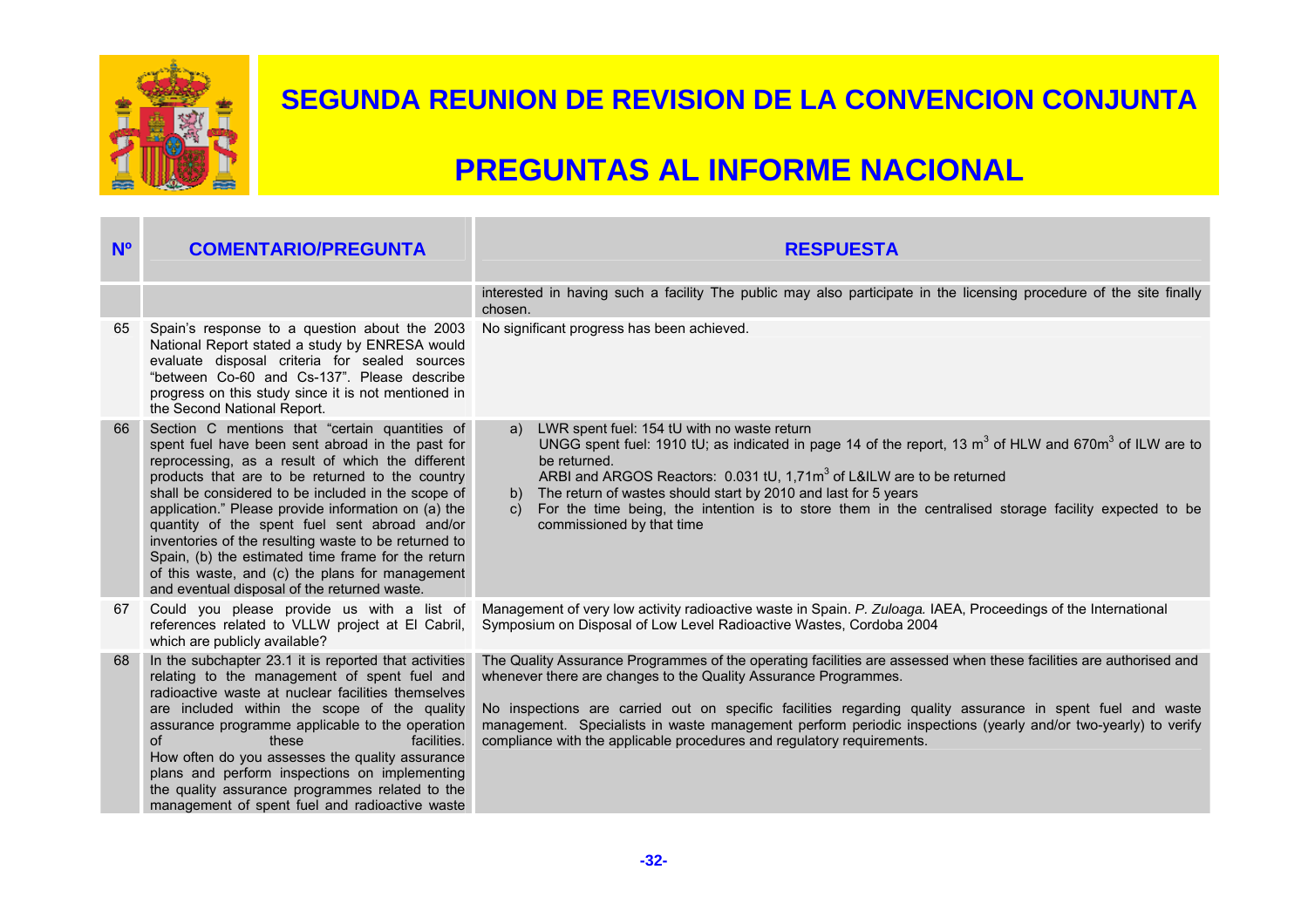

| $N^{\circ}$ | <b>COMENTARIO/PREGUNTA</b>                                                                                                                                                                                                     | <b>RESPUESTA</b>                                                                                                                                                                                                                                                                                                                                                                                                                                                                                                                                                                                                                                                                                                                                                                                                                                                                                                                                                                                                                                                                                                                                                                                                                                                                                                                                                                                                                                                                                                                                                                                                                                                                                                                                      |
|-------------|--------------------------------------------------------------------------------------------------------------------------------------------------------------------------------------------------------------------------------|-------------------------------------------------------------------------------------------------------------------------------------------------------------------------------------------------------------------------------------------------------------------------------------------------------------------------------------------------------------------------------------------------------------------------------------------------------------------------------------------------------------------------------------------------------------------------------------------------------------------------------------------------------------------------------------------------------------------------------------------------------------------------------------------------------------------------------------------------------------------------------------------------------------------------------------------------------------------------------------------------------------------------------------------------------------------------------------------------------------------------------------------------------------------------------------------------------------------------------------------------------------------------------------------------------------------------------------------------------------------------------------------------------------------------------------------------------------------------------------------------------------------------------------------------------------------------------------------------------------------------------------------------------------------------------------------------------------------------------------------------------|
|             | at nuclear facilities?                                                                                                                                                                                                         |                                                                                                                                                                                                                                                                                                                                                                                                                                                                                                                                                                                                                                                                                                                                                                                                                                                                                                                                                                                                                                                                                                                                                                                                                                                                                                                                                                                                                                                                                                                                                                                                                                                                                                                                                       |
| 69          | Have been requirements considering not only<br>quality assurance but also quality management<br>system or integrated management system already<br>introduced in the Quality Assurance Programmes<br>and corresponding Manuals? | The facilities normally have a nuclear Quality Assurance Programme Manual meeting the requirements of standard<br>UNE 73-401, and a Quality Management Manual complying with ISO 9000. The nuclear power plants are currently<br>developing documents contemplating the Integrated Safety Management System.                                                                                                                                                                                                                                                                                                                                                                                                                                                                                                                                                                                                                                                                                                                                                                                                                                                                                                                                                                                                                                                                                                                                                                                                                                                                                                                                                                                                                                          |
| 70          | Could you briefly (as the concept) describe what<br>are the corresponding actions in the CSN<br>Emergency Action Plan when the radioactive<br>waste management facility declares Category III<br>(Site Emergency)?             | According to the Emergency Action Plan of CSN (PAE), the response in the CSN Emergency Room (Salem) to an<br>emergency situation depends on the level of this emergency.<br>When the radioactive waste management facility declares an emergency category I or II, the Salem, which is in<br>permanent alert, passes from Level 0 to Level 1. This mean that the Emergency Operations Director (EOD) is<br>activated and also a number of approximately 12 technicians (Stand-by team), who would be the first response from<br>the CSN Emergency Response Organization (ERO). In this Level 1 the CSN would be in "Reduced Response" of<br>the ERO.<br>When the emergency evolves to an emergency category III, the Salem passes to Level 2. The Emergency Director<br>(ED) is activated by EOD and also approximately 40 technicians to the ERO's four operating groups: the analysis<br>operating group, the radiological protection group, the information and communication group and the coordination<br>group. In this Level 2 the CSN would be in "Basic Response" of the ERO.<br>Although in a nuclear emergency the Salem can goes to Level 3, this level it is not forecast for an emergency in the<br>radioactive waste management facility.<br>The radioactive waste management facility has several telephone lines which connect to the Salem. One of these<br>lines for emergency communications has been provided by CSN to inform about the emergency to the Salem, but<br>also to the Government authorities.<br>As result of the following emergency evolution the ED keeps informed the Government authorities responsible for<br>managing emergency crisis and, if necessary, recommend them protective actions for the public. |
| 71          | Quality Assurance: Is the Spanish Quality<br>Assurance programme in compliance with ISO<br>standards?                                                                                                                          | The Quality Assurance Programmes are in compliance with standard UNE 73-401 " Quality assurance at nuclear<br>facilities", which is based on the IAEA Code 50 -C-QA and on Appendix B of 10CFR50<br>The requirements of standard ISO9000 are also normally met.                                                                                                                                                                                                                                                                                                                                                                                                                                                                                                                                                                                                                                                                                                                                                                                                                                                                                                                                                                                                                                                                                                                                                                                                                                                                                                                                                                                                                                                                                       |
| 72          | In the first National Report, a complete annex was<br>devoted to "Uranium Mining and Milling Activities".                                                                                                                      | At the first national report review meeting, it was suggested integrating the mining activities in the corpus of the text<br>and not in a separated annex. Following that suggestion, mining and milling activities have been now regarded as a                                                                                                                                                                                                                                                                                                                                                                                                                                                                                                                                                                                                                                                                                                                                                                                                                                                                                                                                                                                                                                                                                                                                                                                                                                                                                                                                                                                                                                                                                                       |